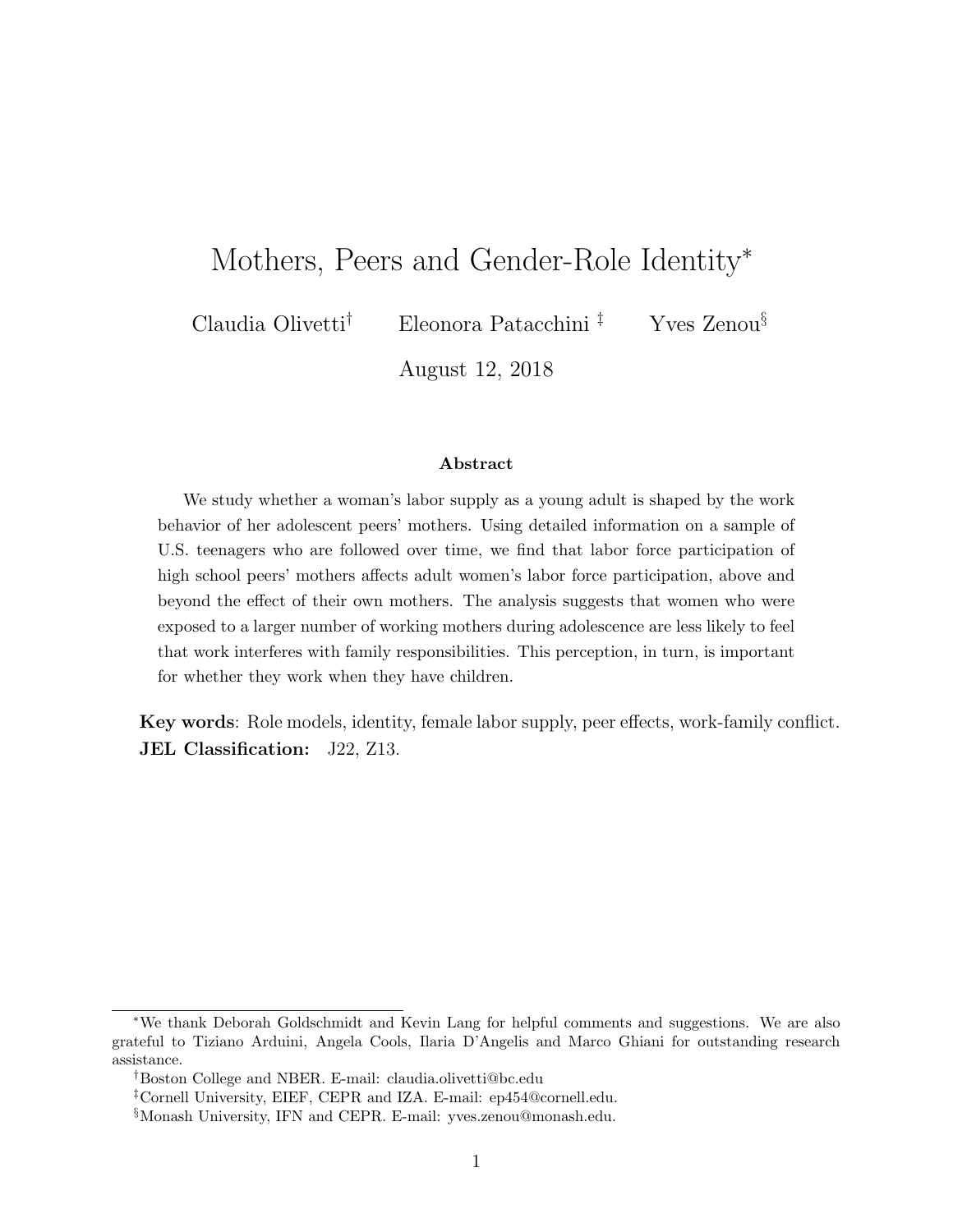# 1 Introduction

An extensive literature focuses on the importance of cultural norms for economic decisions and for the persistence of beliefs, norms, and socioeconomic status across generations (Alesina and Giuliano, 2010, 2014; Bisin and Verdier, 2011). When it comes to women, a number of studies have established that gender norms can explain some of the differences in women's labor market outcomes over time, across countries and ethnicities, and across generations (see Fortin, 2005, 2015, and the surveys by Bertrand, 2010, and Fernández, 2011). Some of these studies are grounded in the identity economics framework developed by Akerlof and Kranton (2000, 2011). In Akerlof and Kranton's framework, identity is defined by social categories that are associated with behavioral norms prescribing how people belonging to a given group should behave (e.g. men are breadwinners, women are homemakers). Identity is used to describe a person's assigned social category as well as his or her self-image. Formally, it is an argument in the utility function whereby an individual receives a positive payoff if he or she behaves according to the given behavioral prescription, or a penalty if he or she fails deviates from the ideal (Akerlof and Kranton, 2010, 2011). But what factors shape gender-role identity?

This paper explores the role of socialization during adolescence for a woman's labor supply as a young adult by studying a recent cohort of women that is observed over time. Our analysis starts from the premise that during adolescence girls and boys face increased pressure to adopt culturally sanctioned gender-role identities (a process known as "gender intensification hypothesis").<sup>1</sup> There is consensus that same-sex parent and other relevant adults in a child's life (i.e. teachers) are important for modeling and reinforcing gender appropriate behavior (e.g., Hyde and Rosenberg, 1980; Williams, 1977). These influences, in turn, presumably shape adult choices and outcomes. We explore the importance of one key reference group for the gender role socialization of girls: their mothers. This includes both one's own mother and peers' mothers (a set of female adults with whom she may have frequent interactions). Although social psychology has emphasized the role of same-sex parent and other same-sex adults in gender-role identity formation during adolescence, most work in economics has focused on the first mechanism.

The goal of this paper is to assess whether the share of high school peers with working mothers affects the likelihood that a woman works many years later, having controlled for her own mother's labor supply. Using Manski's (1993) terminology, the peer effect that we

<sup>1</sup>The "gender intensification hypothesis" has been used in psychology to explain an array of situations whereby gender differences emerge or intensify during adolescence (see Hill and Lynch, 1983). For example, depressive symptoms (Priess, Lindberg and Hyde, 2002).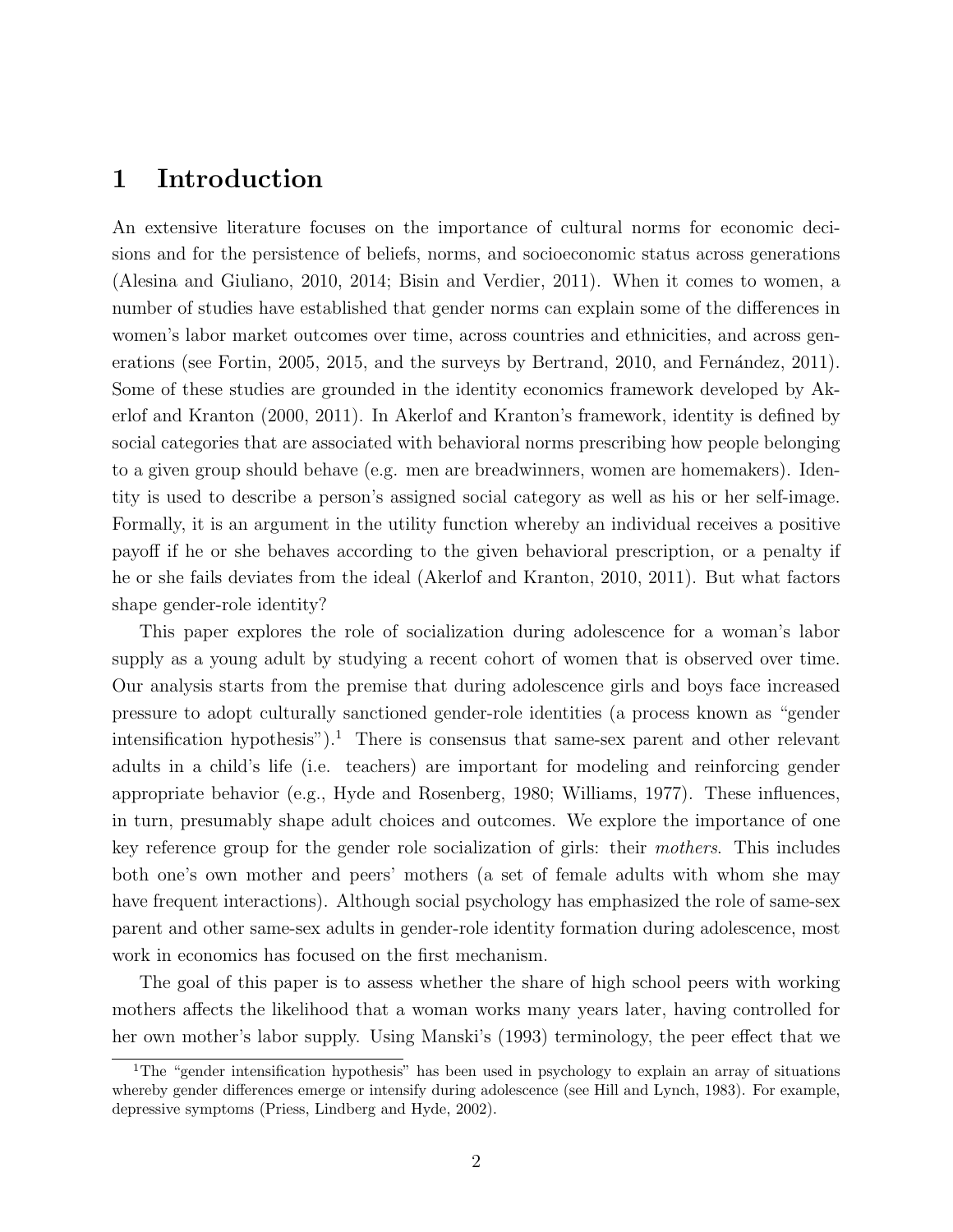identify is a contextual effect, that is, the impact of one specific characteristic of high school peers: whether their mothers worked. The underlying idea is that girls who were socialized in a cohort in which the majority of mothers worked may be more likely to have a gender-role ideal that reconciles motherhood and work than girls who were socialized in an environment where most mothers stayed at home.

Our empirical strategy exploits idiosyncratic variation in the employment status of mothers across different cohorts of high school students within a school. Thus, the idiosyncratic component of the share of students with working mothers across cohorts within a school measures the intensity of the working mother identity 'dosage'. This approach has been first proposed by Hoxby (2000) to estimate the impact of classmates gender and race, and subsequently widely used in studying peer effects in education (e.g. Angrist and Lang, 2004; Friesen and Krauth, 2007; Hanushek Kain, and Rivkin, 2002; Hoxby, 2000; Lavy and Schlosser, 2011; Lavy, Paserman and Schlosser,  $2012$ ).<sup>2</sup> We use data from the National Longitudinal Survey of Adolescent Health (AddHealth) to extend this line of research to the analysis of gender roles socialization and their impact on adult women's work choices. An important feature of our study lies in the use of the longitudinal component of the AddHealth. This (underutilized) feature of the data, together with its extensive information on schoolmates, makes it possible to examine how behavioral prescriptions formed during adolescence shape adult women's work choices and to isolate the peers' mothers channel. Specifically, we measure work outcomes, educational attainment, marital status and presence of children as of Wave IV (2007-08), when individuals in our sample are aged 26 to 32. Information on mother's employment status and education, as well as other background characteristics and target variables, are instead drawn from Wave I (1994-95), corresponding to their high school years.

As in previous studies (e.g. Farré and Vella, 2013, Morrill and Morrill, 2013, McGinn et al., 2018), we find a positive correlation between the labor supply of mothers and daughters. All else being equal, daughters whose mothers worked for pay while they were in high school are more likely to work for pay in their late twenties and early thirties. Most importantly, having controlled for own mother's employment status, we find that the effect of high school peers' mothers' labor supply is relatively large and statistically significant. Across all specifications, a one standard deviation increase in peers' mothers' labor supply (about 7 percentage points) translates, on average, into an 8 percent increase relative to the mean participation rate for women in our sample (75.5 percent). The peers' mothers'

<sup>2</sup>Patacchini and Zenou (2016) use a similar approach to investigate the impact of peer religiosity in the intergenerational transmission of religion.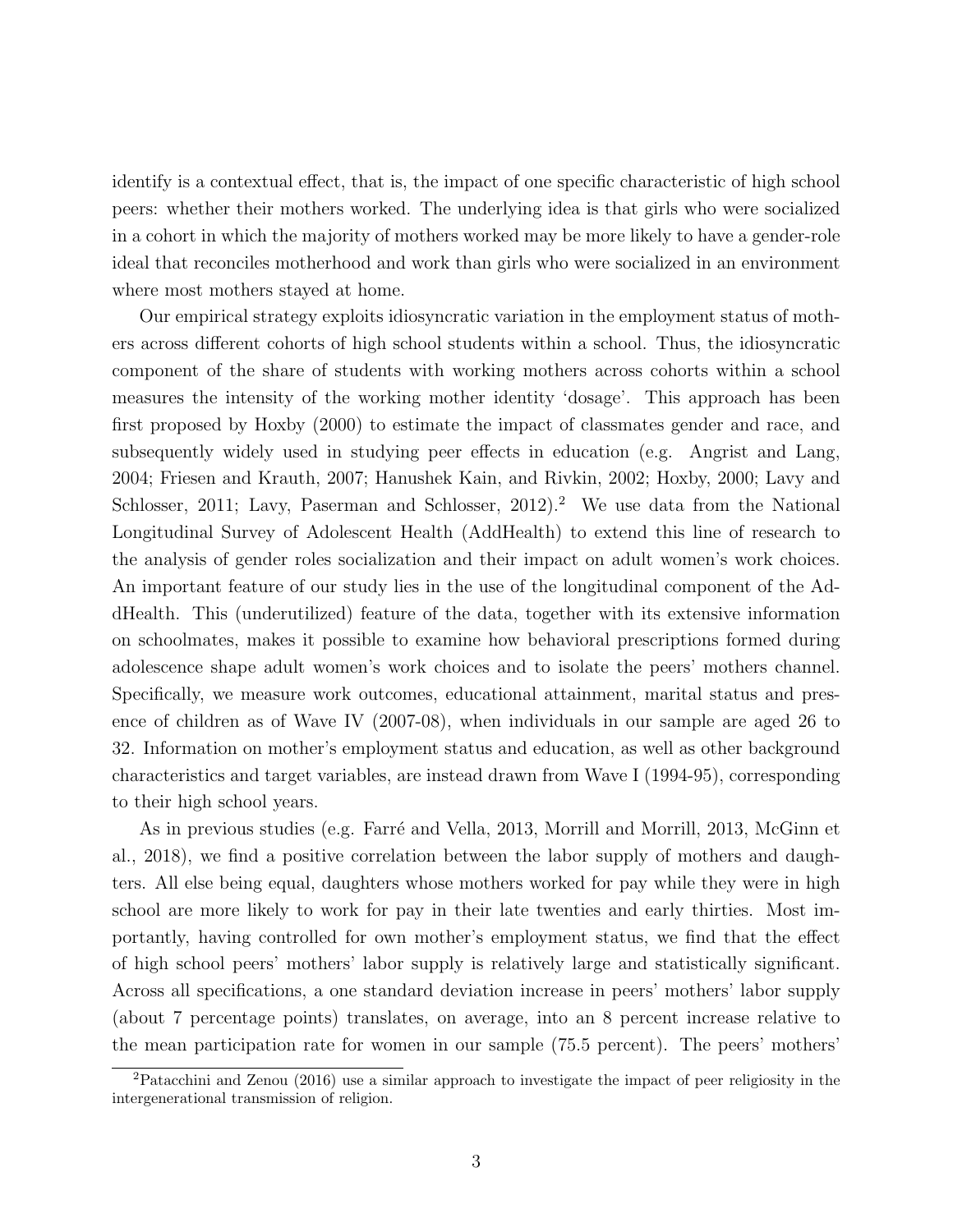effect is sizable but smaller than the correlation between the labor force participation of a woman and that of her own mother (i.e. 11 percent). This is consistent with findings of large contextual effects from the literature on developmental psychology and economics. For example, Gustafson, Stattin and Magnusson (1992) show that young female adolescents with low educational motivation are more susceptible to the influence of "nonconventional peers" (that is, the broader social environment including older peers, co-workers and a steady boyfriend) than to family inputs. Carrell and Hoekstra (2010) show that negative spillovers in the classroom caused by children who witnessed domestic violence at home have a large detrimental effect on students' academic outcomes and behaviors. When it comes to women's work, the cross-country analysis in McGinn et al. (2018) shows that childhood exposure to female employment within society is also important and can substitute for the influence of maternal employment on daughters' employment.

We provide evidence that the transmission mechanism of gender norms is driven by same-sex parents by showing that the effect of mothers persists when controlling for fathers' behavior. In addition, peers' fathers' working behavior has a (marginal) effect on children's employment outcomes for men, but there is no effect for women. While peer-mothers' labor supply only affects women's work decisions, especially if they have any children, the effect of peers' mothers education is not gendered. Our estimates indicate a positive and roughly equal effect of share of college educated mothers on later work choices of both daughters and sons. We also show suggestive evidence that the mechanism underlying our findings works through perceived conflict between motherhood and employment when these young women become mothers. That is, women that were exposed to a larger number of working mothers during adolescence are less likely to feel that work interferes with family responsibilities and, as a consequence, more likely to work when they have children.

Our study contributes to two different literatures. The first is the large body of work that studies the role of gender norms in shaping female labor force participation. Fernández, Fogli and Olivetti (2004) emphasize changes in men's attitudes towards married women working due to the increasing number of men socialized by working mothers. Other papers have emphasized the influence of own mother and the social context for changing women's beliefs about the effect of maternal employment on children (Fogli and Veldkamp, 2011), as well as changes in women's own sense of self (Fernández, 2013). Boustan and Collins (2014) show that the mother-daughter mechanism coupled with the racial gap in women's labor force participation under slavery contribute to explain racial differences in women's work well into the twentieth century. Farré and Vella  $(2013)$  and McGinn et al.  $(2018)$  document a high correlation between gender roles attitudes and work experience of mothers and daughters,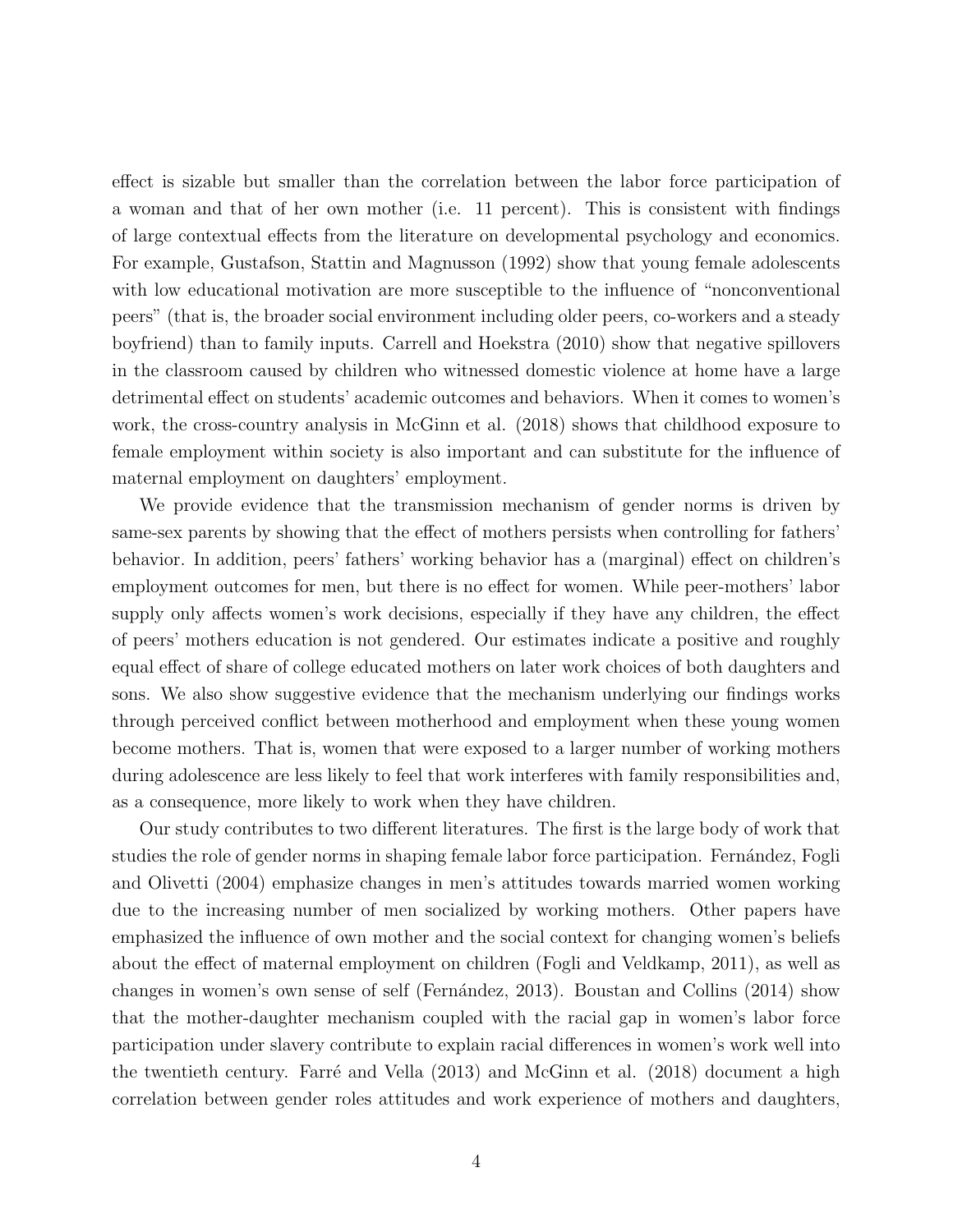respectively, in the U.S. and across countries.<sup>3</sup> Bertrand et al. (2016) emphasize how the interaction of gender norms and economic development (and in particular, women's growing labor market opportunities) can impact women's investment in education, labor force participation, marriage and fertility. Fernández  $(2007)$  and Fernández and Fogli  $(2009)$  use the lagged values of the outcome variables in a woman's country of ancestry and a crosssection of second-generation immigrants to identify the impact of culture on women's work and fertility. Alesina, Giuliano and Nunn (2013) exploit the variation in the use of plough agriculture across ethnic groups to isolate the effect of gender norms on women's participation in the labor force and in the political arena. These papers use aggregated data, at country or ethnicity level, to measure gender norms. Our work instead uses individual-level data, thus providing a different perspective on the importance of gender norms for women's outcomes. Most related to our paper, Bertrand, Kamenica and Pan (2015) document that gender identity, interpreted as aversion to a wife earning more than her husband, is an important determinant of marriage formation and satisfaction, married women's labor force participation and income conditional on working. Goldin (2006) shows evidence that, much as it has been traditionally the case for men, college educated women have increasingly becoming to think about their occupation or employment as defining their own identity. Our paper uses the tools from the peer effect literature to identify a different utility parameter: the identity penalty (or payoff) associated with a potential conflict between motherhood and employment.

This paper also contributes to the emerging literature that documents the persistence of peer influence on outcomes in the long-run. Gould, Lavy and Paserman (2011) examine whether idiosyncratic cohort-to-cohort variation in exposure to immigrants during grade 5 has an impact on a native's probability of passing the high school matriculation exam and of dropping out of high school. Bifulco, Fletcher and Ross (2011) study the effects of the percentage of school peers with college educated mother, and percentage of black and Hispanic school peers on the probability of dropping out and the likelihood of college attendance. Bifulco et al. (2014) complement the analysis by looking at the effects on labor market outcomes. Anelli and Peri (2015) analyze the long-term effects of high school gender composition on the likelihood of choosing a prevalently male major and on labor market

<sup>&</sup>lt;sup>3</sup>Intergenerational gender role attitudes are positively correlated with daughters' labor supply for the cohort of women born between 1976 and 1982 (that is, the AddHealth cohort). General Social Survey data for this cohort show that 51 percent of all women whose mother did not work when they were 16 years old agree with the statement: "It is much better for everyone involved if the man is the achiever outside the home and the woman takes care of the home and family". This share drops to 24 percent among women whose mother worked.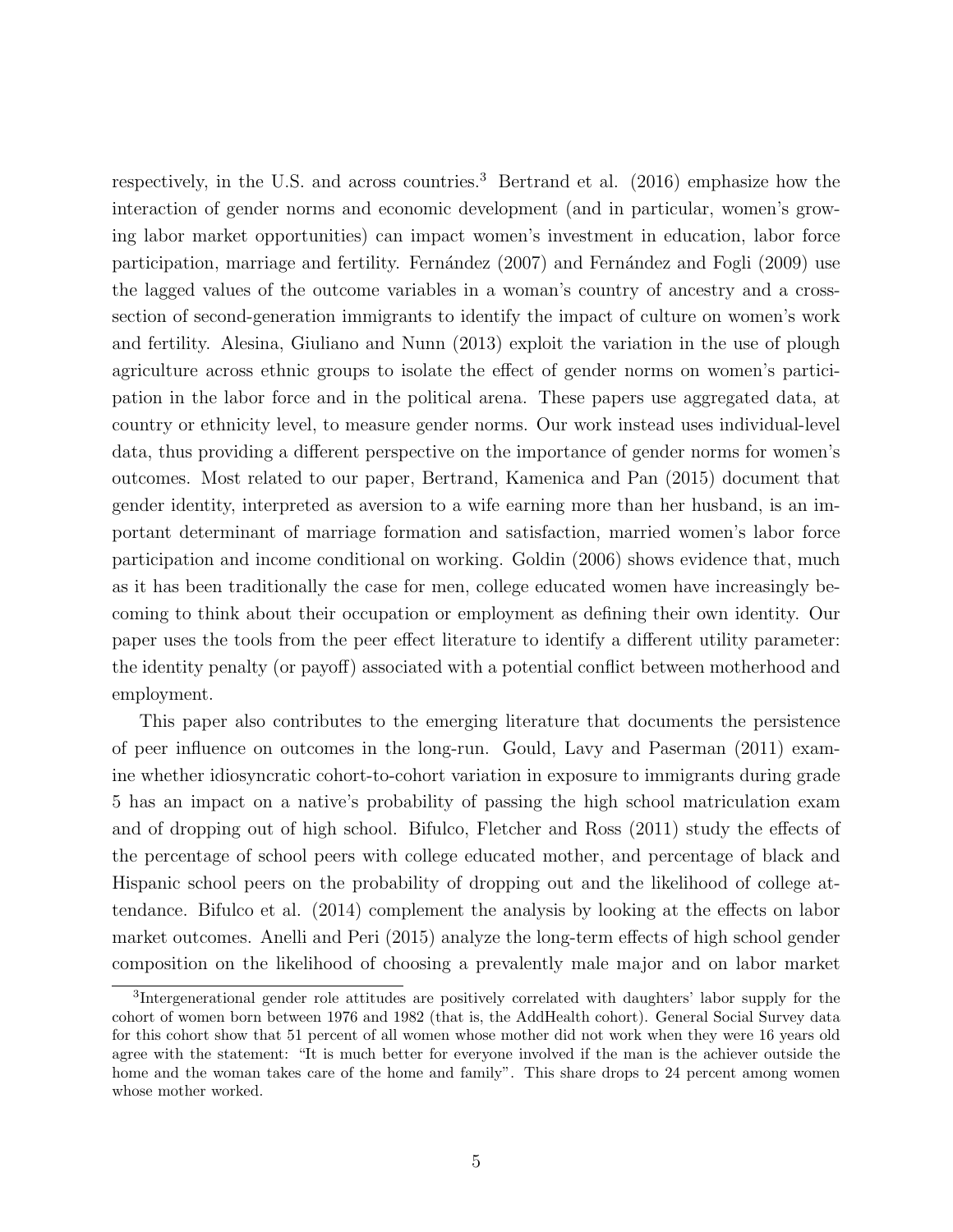outcomes. Black, Devereux and Salvanes (2013) study the effects of 9th grade peer composition on dropouts, educational attainment, teenage childbearing, and earnings. Finally, Carrell, Hoekstra and Kuka (2016) study the impact of primary school peers with disruptive behaviors on non-disruptive students' short run and long run educational and labor market outcomes. AddHealth data have also been used to examine the influence on women's labor market outcomes of sibling gender (Cools and Patacchini, 2017) and the share of highly performing male peers in school (Cools and Patacchini, 2018). We contribute to this literature by analyzing the long run influence of peers' mothers labor supply choices on adult women's perceptions of the work-family balance trade-off and work choice.<sup>4</sup>

The paper is organized as follows. Section 2 describes the data. Section 3 discusses our empirical strategy, while the main results of our analysis are presented in Section 4. The underlying mechanisms are analyzed in Section 5. Finally, Section 6 concludes.

# 2 Data description

Our analysis is based on data from the National Longitudinal Survey of Adolescent Health (AddHealth).<sup>5</sup> AddHealth was designed to study the impact of the social environment (i.e. friends, family, neighborhood and school) on adolescents' behavior in the United States by collecting data on students in grades 7-12 from a nationally representative sample of roughly 130 private and public schools in the academic year 1994-95 (Wave I). The data include an in-school survey conducted on a single day between September 1994 and April 1995 and a subsequent in-home survey of a sample of students selected from the 1994-95 enrollment roster of the schools surveyed. The subset of adolescents from the Wave I in-home survey was interviewed again in 1995-96 (Wave II), in 2001-2 (Wave III), and again in 2007-08 (Wave IV). While cross sectional analysis of these data are widespread both in the sociological and economics literatures, the longitudinal information has not been heavily exploited. The

<sup>&</sup>lt;sup>4</sup>Our findings also speaks to the literature that uses a neighborhood approach to identify the importance of early socialization for economic outcomes (Katz et al., 2001; Kling et al., 2005; Oreopolous, 2003; Patacchini and Zenou, 2011; Fryer and Katz, 2013; Ludwig et al., 2013; Damm, 2014; Damm and Dustmann, 2014; Gibbons, Silva, and Weinhardt, 2017; Katz, 2015). The innovation relative to this literature is that we measure neighborhood influences more precisely using high school schoolmates' mothers.

<sup>5</sup>The AddHealth is a program project directed by Kathleen Mullan Harris and designed by J. Richard Udry, Peter S. Bearman, and Kathleen Mullan Harris at the University of North Carolina at Chapel Hill, and funded by grant P01-HD31921 from the Eunice Kennedy Shriver National Institute of Child Health and Human Development, with cooperative funding from 23 other federal agencies and foundations. Information on how to obtain the Add Health data files is available on the Add Health website (http://www.cpc.unc.edu/addhealth). No direct support was received from grant P01-HD31921 for this analysis.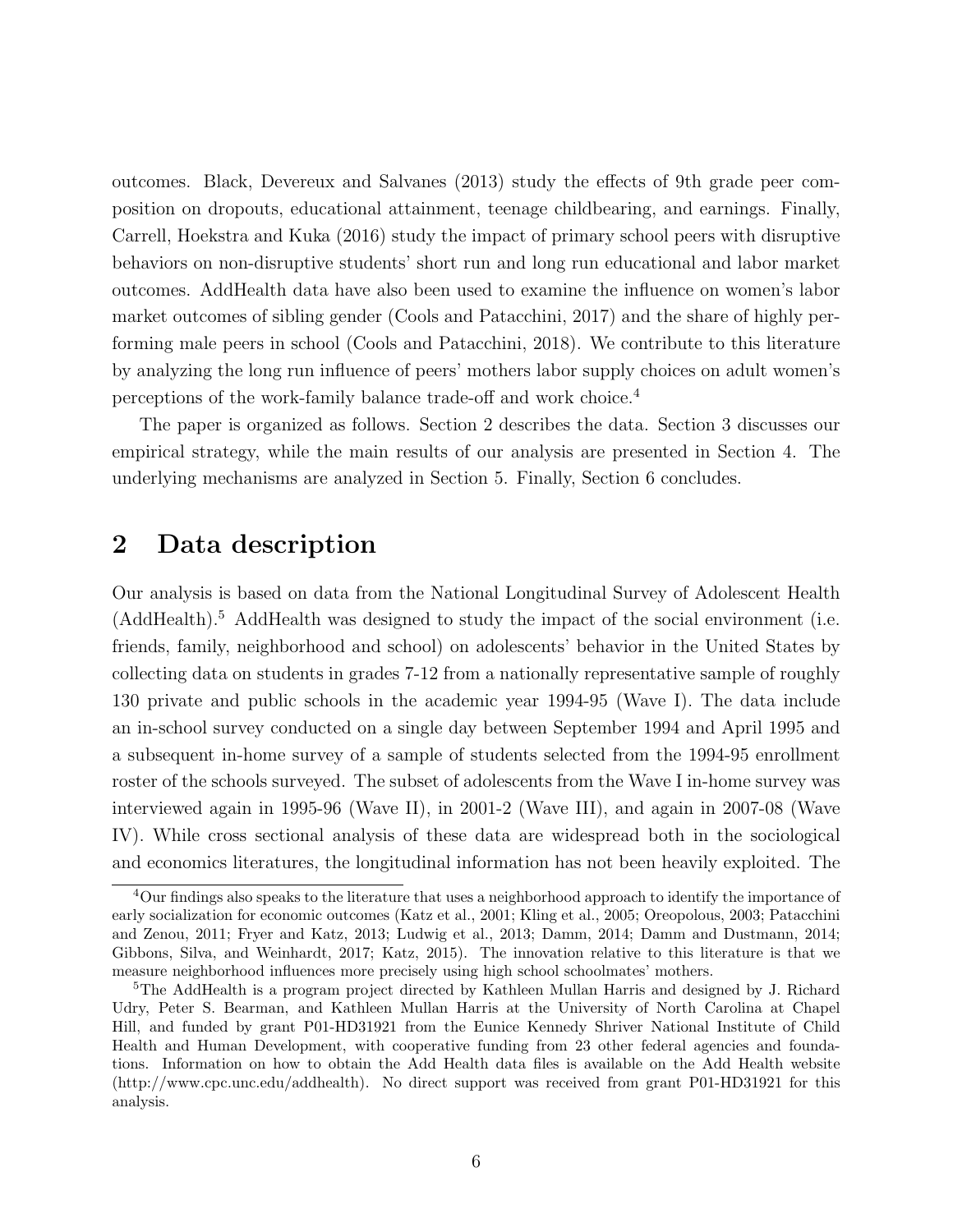longitudinal structure of the survey is key for our analysis as it provides information on the characteristics of Wave I adolescents when they become adults, including their employment outcomes.

The labor supply decision in adulthood is measured using the individual data on employment status from Wave IV, when individuals are aged 26 to 32. In particular, Wave IV asks information about the current or most recent job that involves at least ten hours per week. Therefore, we define labor force participation as an indicator function that is equal to 1 if an individual reports working for pay for more than 10 hours per week and equal to 0 otherwise. Information on marital status, presence of children and education is also from Wave IV.

Background information on a student's family's economic and demographic characteristics comes from Wave I in-home interviews. Similar to that of daughters, we construct an indicator variable that equals 1 if a mother was employed in a wage-paying occupation at the time when the student attended high school, and equals 0 otherwise. Wave I also provides a measure of ability and a measure of residential building quality. Individual ability is measured using the Picture Vocabulary Test (PVT) score. The PVT is an abbreviated version of the full-length Peabody Picture Vocabulary Test (PPVT), a test used to assess verbal abilities and receptive vocabulary and, based on the psychology literature, is a good measure of an individual's ability.<sup>6</sup> The test was administered by the interviewer at the beginning of each Wave I in-home interview. The measure of residential building quality, which may capture socioeconomic status, is based on the interviewer response to the question: "How well kept is the building in which the respondent lives", coded as  $4=$  very poorly kept (needs major repairs), 3= poorly kept (needs minor repairs), 2= fairly well kept (needs cosmetic work),  $1=$  very well kept (see Table A2 for detailed variable definitions.)

Our estimation strategy exploits the within-school across-cohort variation of grade composition from the population of students. Therefore, all the information on school peers' parents, e.g. employment status, education and immigrant status of peers' mothers and fathers, is obtained from the in-school survey. This allows us to recover information on all school peers, regardless of whether or not they were interviewed in the in-home survey.

Starting from the sample of over 20,000 individuals who completed the full survey in Wave I, we drop approximately 5,000 individuals who were not followed through Wave IV, when we observe their adult outcomes. We also drop about 9,000 students with missing information on the dependent variable (from Wave IV) and the baseline set of control variables (from Wave I and IV). This gives us our initial sample of 7,071 students of which 3,988 are female.

 $6$ On this point see Rowe, Jacobson and Van den Oord (1999) and Beaver and Wright (2011).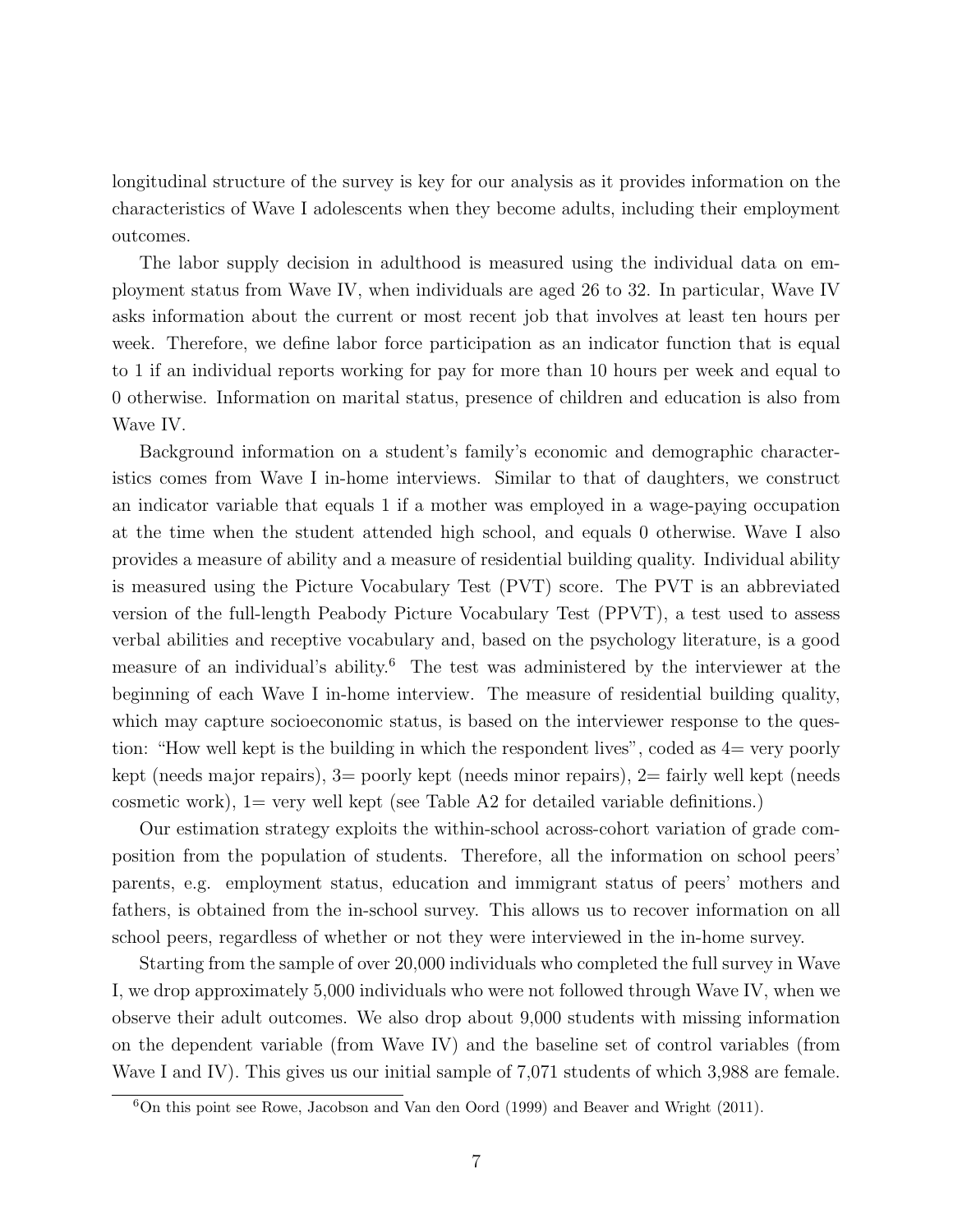In addition, following Bifulco et al. (2011), we drop 1,882 students who, as of Wave I, were not in grades 9-12 (grades 10-12 for three-year high schools). We also drop 211 students who have fewer than 28 schoolmates in their grade.<sup>7</sup> Our final sample of Wave I students with non-missing information on the main target variables and basic demographic characteristics both in Wave I and in Wave IV consists of about 2,500 female students and 2,000 male students in 72 schools. As shown in Table A3 in the appendix, the composition of our sample is roughly unaffected by the selection process.

Table 1 provides descriptive statistics by gender for the samples used in our baseline regressions. Female students make up 56 percent of our final sample, 72 percent of them are white and around 4 percent of them lived in a very poorly kept residential building while attending high school. As for their mothers, 60 percent have a high school diploma, while 26 percent have at least a college degree. Approximately 91 percent of the mothers are U.S. born. In Wave I, approximately 82 percent of students in our female sample report that their mother works for pay. By age 26 to 32 (Wave IV), 48 percent of our wave I schoolgirls are married, 60 percent of them have children. Only 3 percent of them are high-school drop outs, while 40 percent have a college degree or a higher level of educational attainment. About 76 percent of adult women in our sample work for pay for more than 10 hours per week. Perhaps not surprisingly, labor supply around age 30 varies substantially by presence of children. The share of women working for pay in Wave IV drops to 69 percent in the sub-sample of women with children, while it reaches 86 percent in the sub-sample of women with no children.

The two samples (male and female) exhibit gender differentials of the expected sign and significance. For example, 87 percent of respondents in our male sample work for pay. In contrast to what we observe for women, men with children are more likely to work for pay (92 percent) than men without children (85 percent). Men aged 26 to 32 are less likely to be married and have children than women in the same age group; this is in line with statistics for the overall population. Consistent with patterns documented for this cohort (see Goldin and Katz, 2008), women are more likely than men to have obtained a college degree by Wave IV. There is also a small gender difference in the racial composition by gender: 75 percent of men are white, 3 percentage points more than women. The characteristics of the female and male sample are otherwise similar.

<sup>7</sup>This corresponds to the 5th percentile of the grade-size distribution in this sample, which ranges from a minimum of 7 students to a maximum of 517 students. The median grade has 205 students.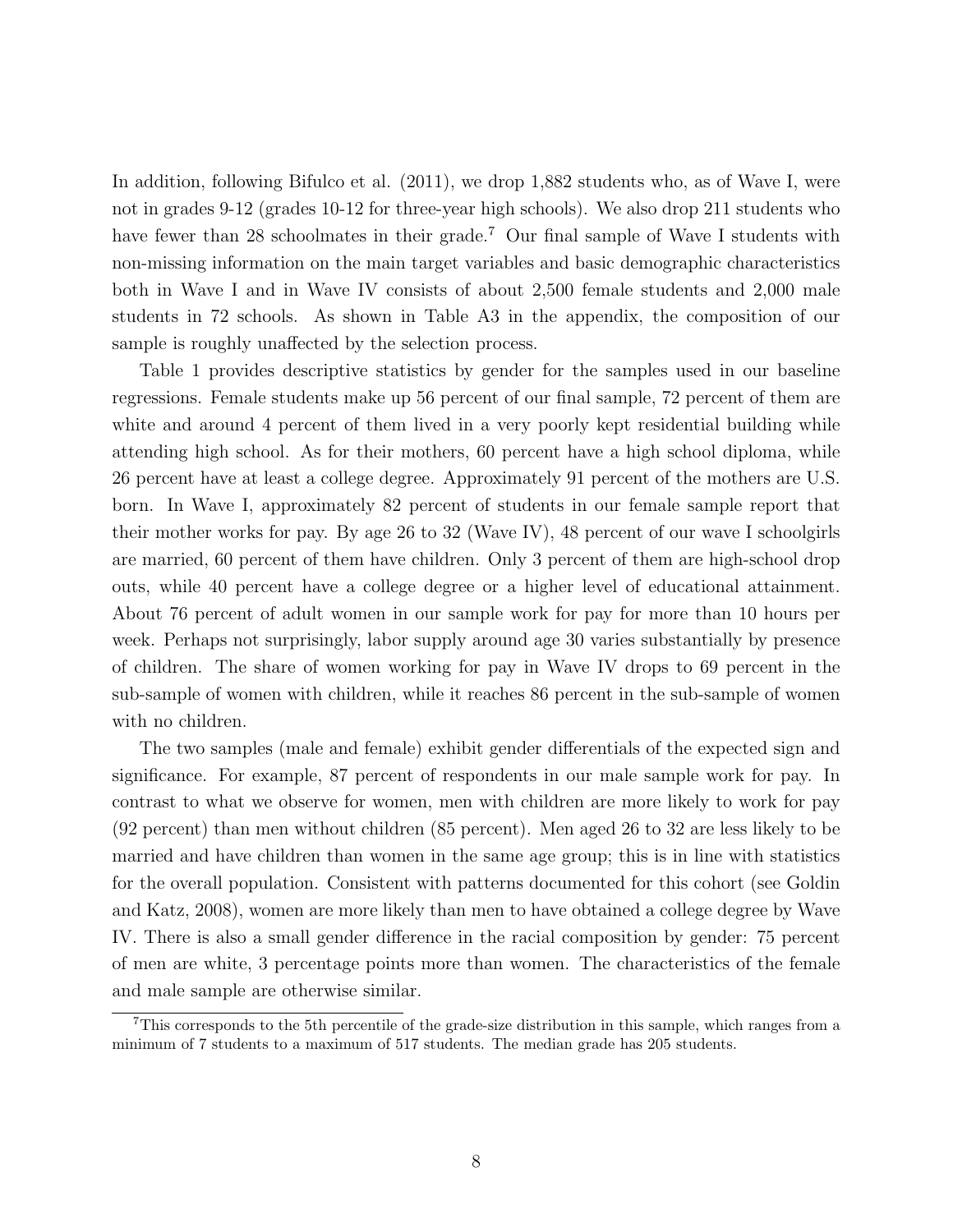## 3 Empirical model and identification strategy

The AddHealth data include students from multiple cohorts. They are thus ideal for exploiting cross-cohort variation within a school to estimate the effect of schoolmates' mothers' work behavior and other characteristics (i.e. education) on women's working decisions 10 to 12 years later.<sup>8</sup> Our empirical model can be written as:

$$
e_{igs, t+1} = \alpha_g + \beta_s + \delta_s \tilde{g} + \gamma e_{igs, t}^m + \phi A e_{igs, t}^m + \sum_{k=1}^K \theta^k x_{igs, t, t+1}^k + \varepsilon_{igs, t+1}
$$
 (1)

where i denotes students, g denotes grades or cohorts, s denotes schools, and t denotes time. Thus,  $e_{igs, t+1}$  is the employment status as an adult (i.e. at time  $t+1$ ) of a woman i who was in school  $s$  and grade  $g$  at time  $t$ . Specifically, it is a dummy variable taking value 1 if, as of Wave IV, the woman works for pay for more than 10 hours per week and 0 otherwise.  $\alpha_g$  is a grade fixed effect,  $\beta_s$  is a school fixed effect, and  $\delta_s \tilde{g}$  is a school-specific linear time trend, where  $\tilde{g}$  indicates the distance between the grade a student attends in Wave I and a reference grade (i.e. grade 9).<sup>9</sup> In addition,  $e_{igs,t}^{m}$  is the employment status of *i*'s mother at time t (i.e. when student *i* was in high school), and  $Ae_{igs,t}^{m}$  is the share of students who are in the same school and grade as student i at time t, whose mother works for pay. Note that  $Ae_{igs,t}^m$  are the sample moments of the *leave-one-out* distribution of the employment status of mothers of students belonging to a specific cohort. That is, for each student i,  $Ae_{igs,t}^m$  captures the share of peers with working mothers computed from the school-cohort distribution of mothers' employment status after eliminating student  $i$  from the distribution. This implies that there is within-group residual variation in the target variable after having controlled for school and grade fixed effects. We also include controls for individual characteristics,  $x_{igs, t, t+1}^k$  at time t and  $t + 1$ . Finally,  $\varepsilon_{igs, t+1}$  are i.i.d., mean 0 innovations.

Because students from different cohorts are in different grades in the AddHealth data, grade fixed effects control for initial differences across cohorts. School fixed effects control for unobserved differences in average student characteristics across schools as well as for aspects of school quality that are constant across cohorts within a school. Finally, school-specific trends control for potential changes in school effects over time.

The grade and school fixed effects control for selection across schools. The idea is to treat the composition of students by grade and gender within a school as quasi-random and to use this quasi-random variation as opposed to variation that can be traced to parental school

<sup>8</sup>The results obtained using self-reported friends as peers are qualitatively similar to those discussed in this paper. These can be found in a previous version of this paper (Olivetti, Patacchini, and Zenou, 2013). <sup>9</sup>Hence,  $\tilde{g} = g - 9$ , where  $g = \{9, 10, 11, 12\}.$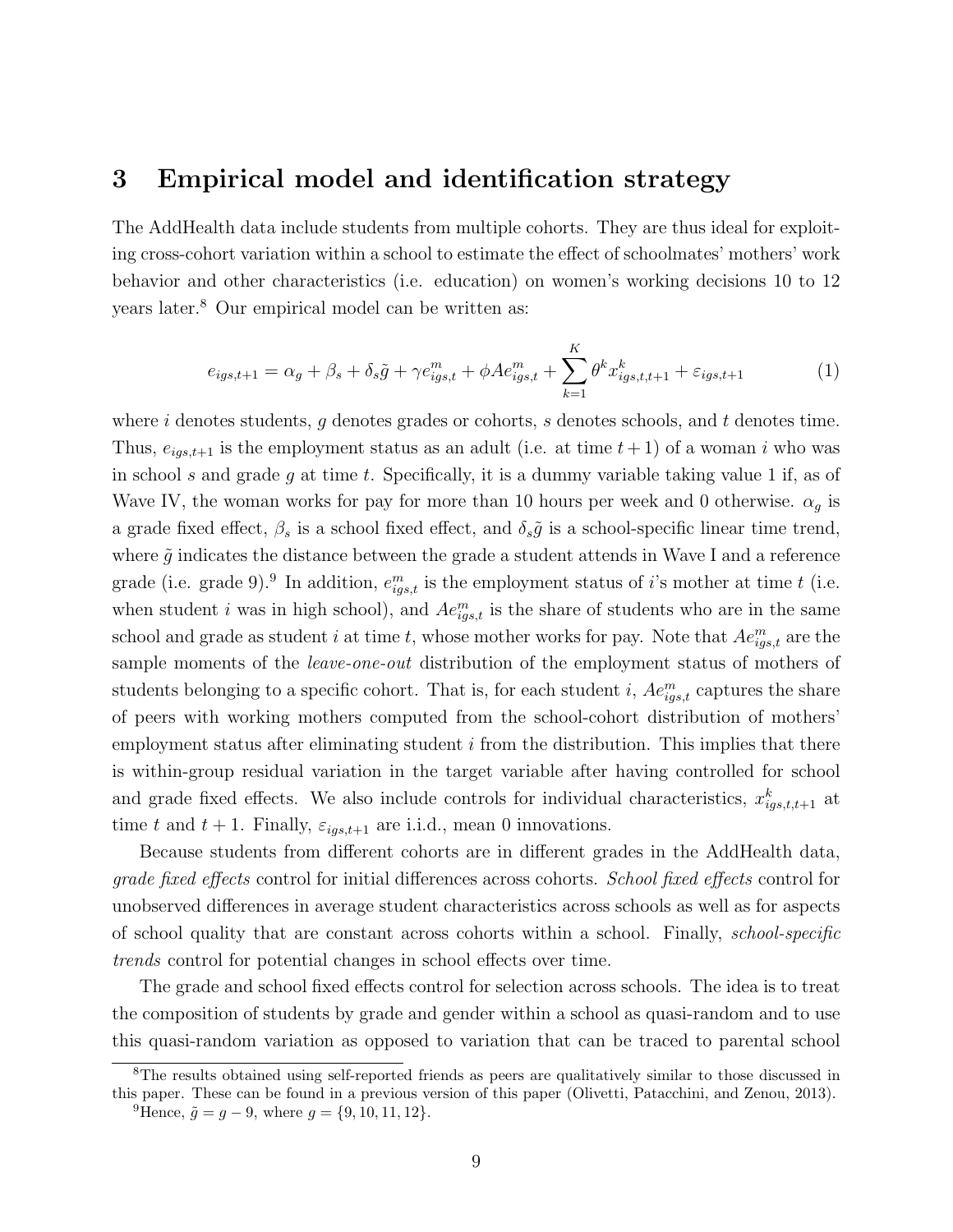and residential decisions. Indeed, when parents choose the school for their children, they are unlikely to be aware of how the percentage of students with working mothers vary by grade within a particular school. There may be, however, some trends in peer characteristics that can be of particular concern if correlated with unobserved characteristics affecting student outcomes. This would be the case, for instance, if parents are able to discern if a given trait in a school (e.g. share of students with highly educated parents or with stay-at-home mothers) is increasing over time, so that older students differ in a systematic and unobserved way from younger cohorts. The inclusion in the model specification of school-specific trends, that allow the school effect to vary across grades, should mitigate these concerns.<sup>10</sup>

While the AddHealth data provides an ideal (possibly unique) set-up to identify the presence of peers' mothers' effects, it does not provide valuable information to solve a possible endogeneity of own mothers' labor supply. A mother's employment during her daughter's adolescence could be correlated with unobserved characteristics that also shape the daughter's labor supply decisions as an adult. Borrowing from the literature on intergenerational transmission of educational attainment, one can think of three ways to instrument for own mother's employment status: using relatives' employment status (e.g. mother's siblings' working hours), or deviations from it (assuming deviations are exogenous), and using exogenous variation from natural events, policies, or policy changes. Since we do not have information on mother's siblings or other relatives in the AddHealth data, we cannot use either of the first two strategies. Similarly, we are not aware of any large policy reforms that would exogenously impact mothers' schooling and/or labor force participation that we could use in this sample. Our empirical strategy thus arguably identifies the spillover effects from adolescent peers' mothers on adult outcomes, but we cannot give a causal interpretation to the own mother effect. Table A1 in the Appendix documents that own-mother's and peer-mothers' labor supply decisions are orthogonal conditional on own and mother's characteristics and our vast array of fixed effects. As a result, the estimate of peers' mothers' labor supply decisions should still be unbiased.

### 3.1 Evidence on the identification strategy

Before moving to the main results of our analysis, following Lavy and Schlosser (2011), we investigate the validity of our identification strategy by performing three exercises. In Table 2, we examine the extent of variation in cohort composition that is left after removing

 $10$ The school-specific trend effects could also operate non linearly on outcomes. As a robustness check, we run regressions with quadratic school trends, obtaining results that are qualitatively similar to those in our main specification.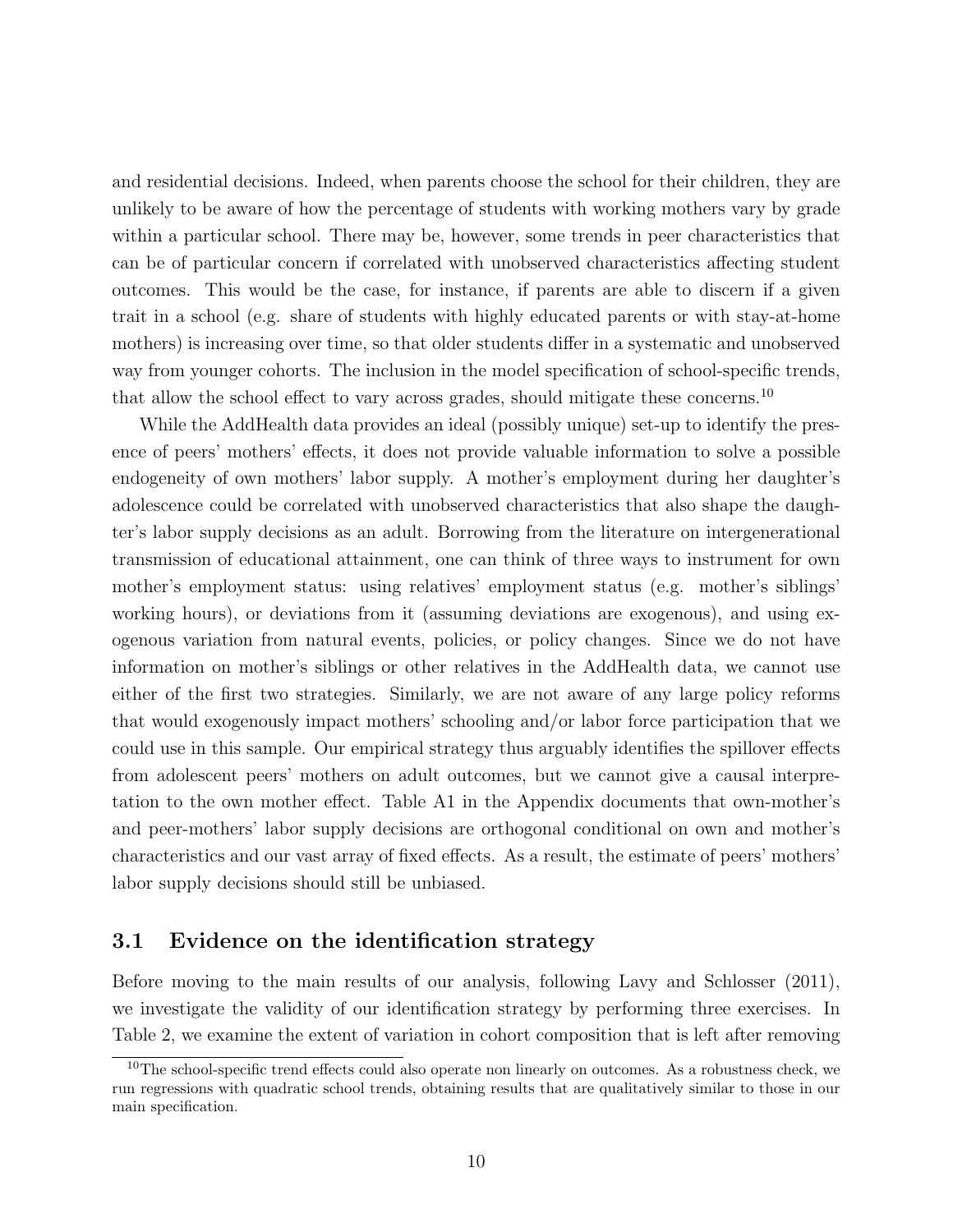cohort and school fixed effects and school-specific trends. This is an important check since the precision of our estimates rests on the assumption that there is sufficient residual variation in our target variable. Panel A reports the variation in the variable of interest among peers with working mothers, while Panel B reports the variation in the share of peers with working fathers. As Panel A shows, 82 percent of peers' mothers work for pay for more than 10 hours per week, on average, with a reasonable standard deviation (7 percent). The share of working mothers ranges from a minimum of 50.88 percent to a maximum of 97.37 percent. Most importantly, although removing fixed effects and school trends reduces variation in the percentage of peers with working mothers, the residual variation accounts for approximately 30 percent of the overall raw variation in the female sample, and about 33 percent of the total variation in the male sample. As Panel B shows, not surprisingly, a higher share of peers' fathers work for pay (95 percent), and there is much less variation. The standard deviation is 3.9 percent in the female sample and 3.5 percent in the male sample. While there is small variation in the share of peers with working fathers (most of the fathers work), 33 percent of the overall variation in the female sample and 43 percent of the total variation in the male sample are unexplained after controlling for fixed effects and school trends. This residual variation suggests that, even if most fathers in our sample work, using fathers' labor market participation as the target variable still leads to meaningful inference.

In Table 3, we produce an array of "balancing tests" for our target variable to study whether the variation in the share of working mothers is related to the variation in a number of pre-determined student characteristics: ethnicity, parents' immigrant status and education, household characteristics and the Picture Vocabulary Test (PVT) score (as a measure of ability). As shown in the table, none of the estimated correlations appear to be significantly different from zero in the fully specified model. This analysis mitigates concerns regarding systematic differences due to sorting along observable students' characteristics. Altonji, Elder, and Taber (2005) suggest that the degree of selection on observables can provide a good indicator of the degree of selection on unobservables. In light of this argument, the evidence of no correlation from Table 3 supports the notion that our model specification identifies an exogenous source of variation.

Taken together, the results in Tables 2 and 3 lend support to our identification strategy. It appears that there is sufficient variation to obtain precise estimates and that unobserved factors that influence within school variation in both cohort composition and student outcomes are unlikely to be confounding our estimates.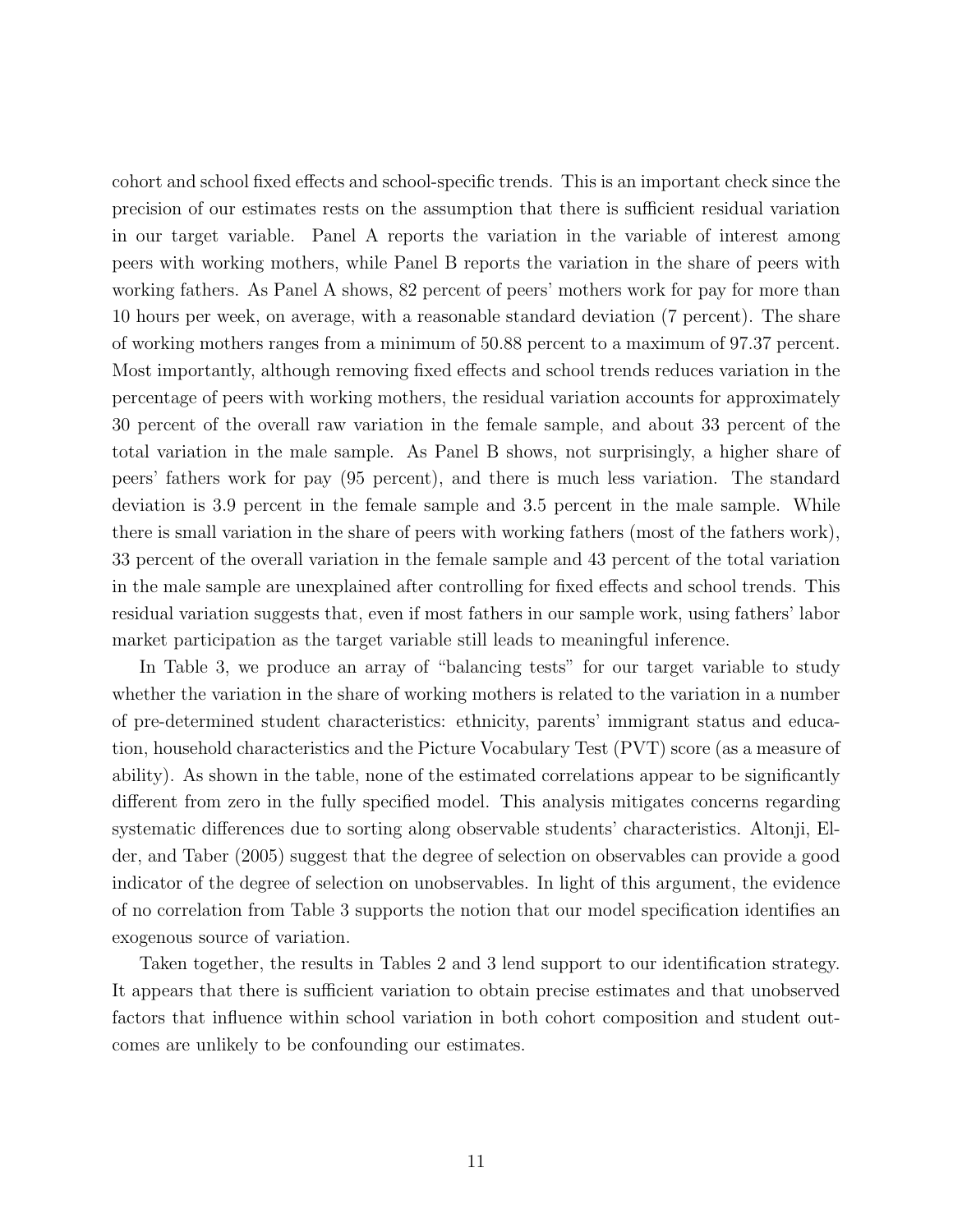## 4 Main Results

Table 4 reports the estimation results of model (1). Except for the first column, all specifications include grade and school fixed effects. Standard errors are clustered at the school level.

The first two columns report the results of the regression that includes the two main variables of interest: a dummy for whether a woman's mother worked when she was a teenager (i.e. in Wave I) and the share of high school peers with working mothers (again from Wave I), our main contextual variable. Column (1) reports the results without any of the fixed effects, while grade and school fixed effects are added to the specification in column (2). Consistent with the literature, we find a positive association between a daughter's and a mother's likelihood of working for pay. Most importantly, we also find a positive relationship between the share of peers with working mothers and the probability of working as an adult. Both coefficients are statistically significant.

The size of the estimated coefficients and their significance do not vary substantially as we progressively add controls. Specifically, column (3) controls for daughter's characteristics, including race, marital status and presence of children at the time she makes work decisions, a measure of ability (PVT score) and educational attainment measured by whether she has a four-year college, or higher, degree. Column (4) adds controls for family background variables. These include the quality of the building where the student's family lived when she was in high school (a measure of socioeconomic background), and two additional ownmother characteristics: whether she was born in the US and whether she has a college (or higher) degree. Finally, column (5) also controls for school specific time trends in order to take into account factors that are changing over time within a school that might be inducing a bias in our estimate of the importance of peers' mothers.

The estimated coefficient on mother's employment status decreases slightly (from 0.092 to 0.081) as we increasingly add control variables to our specification, but it remains statistically significant, at the five percent level, across columns. The estimate in column (5), implies that having a working mother increases the probability that a daughter works for pay by 8.1 percentage points, which is about 11 percent increase relative to the average labor force participation rate of 75.5 percent. Although we cannot give a causal interpretation to this estimate, it is worth noting that it broadly is in line with the findings in comparable studies. For example, Morrill and Morrill (2013, Table 2) find that having a working mother around age 14 is associated with a 7.4 to 8.6 percentage point increase in the probability that an adult woman works, corresponding to 10 to 12 percent of the mean female participation in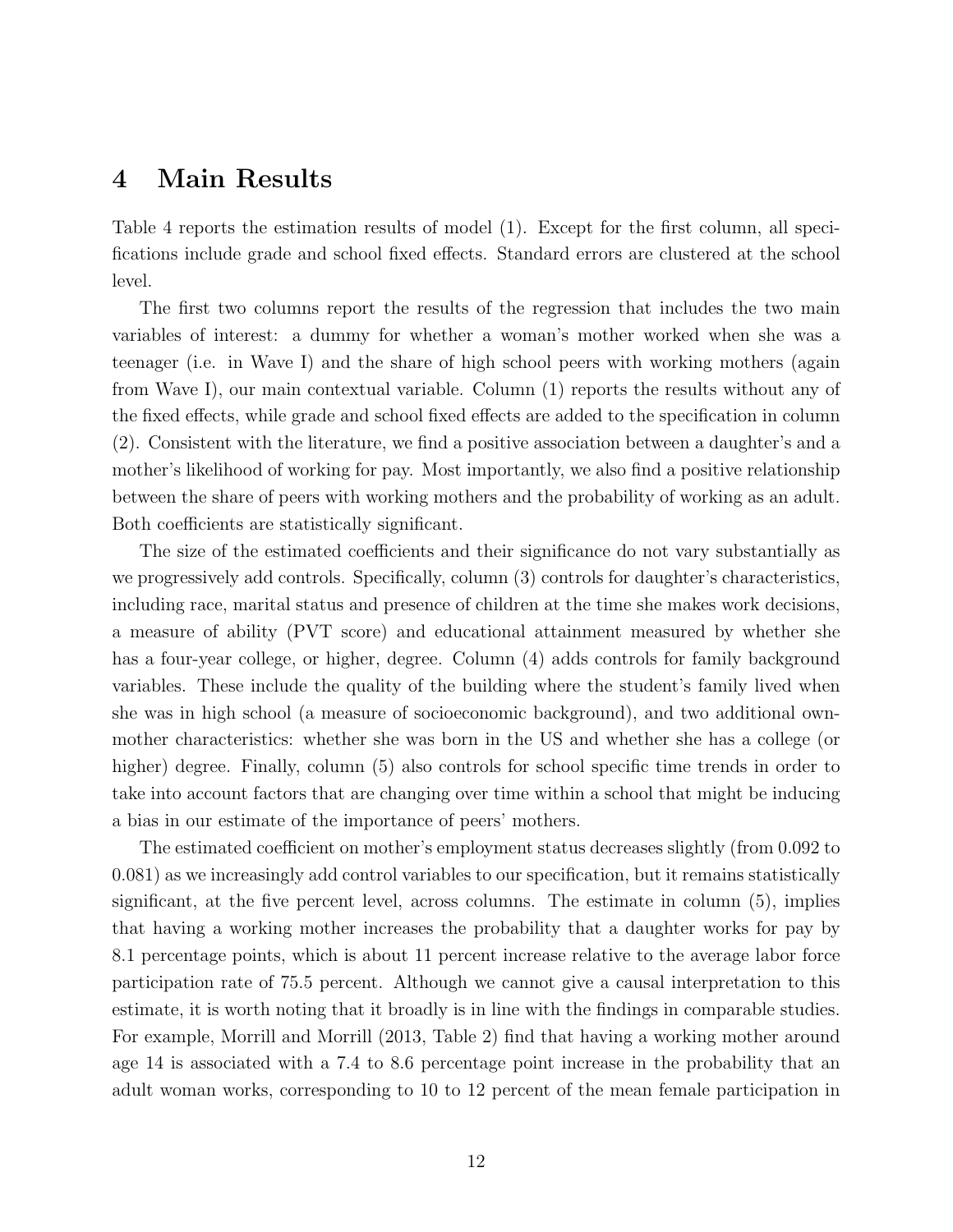their GSS sample.

The marginal effect of the social context is roughly constant when varying the control set (ranging from 0.8 of a percentage point to 1 percentage point), confirming that our cohort composition measure is unrelated to other background variables. The magnitude of the effect is sizable. The estimate in columns (4) and (5) imply that a 7 percentage point increase in peers with working mothers (corresponding to one standard deviation, see Table 1) is associated with a 5.6 to 7 percentage point increase in the probability of working for pay at age 26-32, which is 7 to 9 percent of the average participation rate for women in our sample. This estimate is in the same ballpark of estimates of the importance of genderrole preferences for women's labor force participation from the literature. For example, Fernandez and Fogli (2009) find that for second-generation women in the United States, a one standard deviation increase in female labor force participation in the parents' source country is associated with an 8 percent increase in daughters' labor supply as measured by hours worked (a measure that includes both the intensive and the extensive margin of labor supply). It is also consistent with other estimates of 'lagged' peer effects using the same data set and empirical strategy but different outcomes. For example, Bifulco et al. (2011) find that one standard deviation increase in peers with college educated mothers increases the probability of attending college by 7.6 percentage points, which is about 8 percent relative to the baseline. $11$ 

The estimates of the control variables follow standard patterns from the literature on female labor supply. For instance, as shown in columns (3) to (5), a woman's work probability is lower for married women and for women with children, while women with a four-year college degree or higher level of educational attainment are more likely to work. As shown in columns (4) and (5), having a lower socioeconomic background is associated with a higher probability of working as a young adult. Note, however, that having a college educated mother does not seem to affect (adult) daughter's work decisions above and beyond the effect of own mother's or peer mothers' work.

We next investigate whether our main findings can be explained by other contextual variables, in particular peers' mothers' education. For example, more educated mothers might be more likely to pass to their daughters egalitarian gender roles views. Thus, it could be the case that mothers' human capital (rather than whether they work) drives gender norms. In this case, the omission of this contextual variable would lead to our finding of a positive long run effect of mothers' work. We also depart from the linear-in-means

<sup>11</sup>Similar results would hold, at least qualitatively, at the intensive margin of labor supply. In a previous version of the paper, Olivetti, Patacchini and Zenou (2016) show that average hours worked by peers' mothers have a long-run impact on the labor supply decisions of adult women.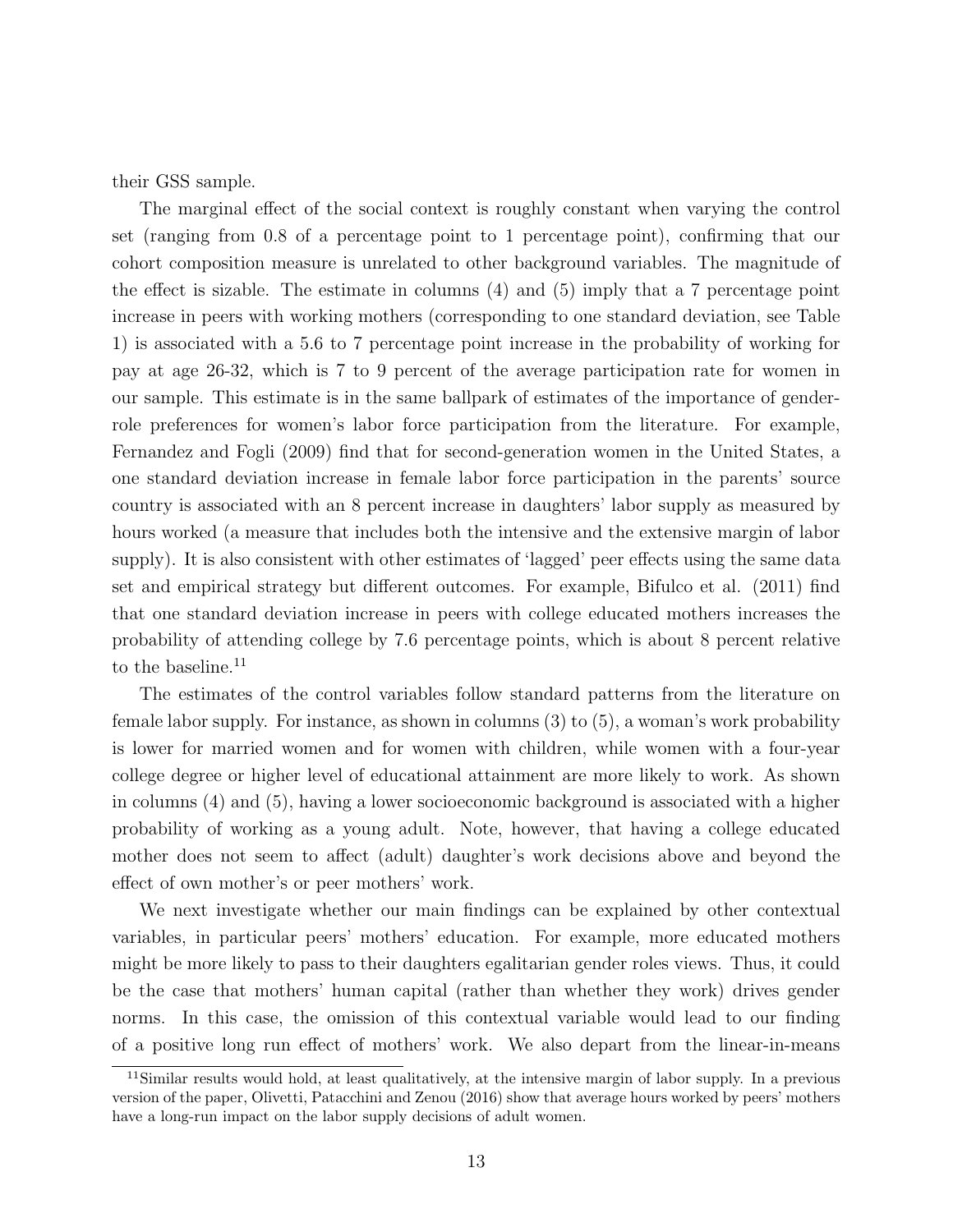specification of the model to assess distributional effects for the main contextual variable. For example, the social context during high school years may be particularly important if a female student is exposed to an environment where the vast majority of mothers work, while it might not matter much if it is representative of the average behavior in the economy.

The results of these analyses are summarized in Table 5. All specifications include grade and school fixed effects and school-specific trends. Column (1) reports the results from Table 4, column (5), as a benchmark, while in column (2) we add two additional mother-specific contextual variables: the share of peers with US born mothers and the share of peers with college educated mother. The model in column (2) will become our baseline specification throughout the second part of the paper.<sup>12</sup> Consistent with previous studies (e.g. Bifulco et al. 2011) we find that having more peers with college educated mothers has a beneficial significant effect on long run outcomes. However, our main contextual effect remains positive and statistically significant: A one percent increase in peers with working mother increases the probability a woman works for pay later in life by 0.8 of a percentage point. That is the importance of peers' mother work hours does not decrease much relative to the estimate in column (1). This is an important finding as it suggests that peers' mother work affects adult daughters' work decisions above and beyond the contextual effect of mothers' education on the assimilation of gender-role identity norms. We will return to this point when we discuss the results of Table 7.

In the remaining columns we consider specifications in which the share of peers with working mothers enters non-linearly. We consider three alternatives. In column (3) we add an interaction term that captures whether the effect of peers' mothers differs by own mother's labor supply. As shown in the table this interaction term is small (and not statistically significant). In column (4) we add the within-grade standard deviation of the share of peers' working mothers. Adding this term captures whether the impact of peers' mothers depends on grade/cohort heterogeneity in mothers' labor force participation. This channel does not seem to be supported by the data. Finally, in column (5) we include dummies corresponding to quartiles of the distribution of peers' working mothers. The omitted category is whether this share is in the bottom quartile of the distribution. We don't find statistical difference at the second and third quartile of the distribution of peers' with working mothers. The only statistically significant effect (at the margin) is when we compare women in the top quartile to those in the bottom quartile of the distribution.<sup>13</sup> Overall, the results in columns  $(3)$  to

 $12$ The results in column (2) of Table 5 are unchanged if instead of the share of peers with college educated mothers, we include the top three quartiles of the leave-one-out distribution of peers' mothers education (roughly corresponding to high school dropout, high school graduate or GED recipient and college graduate).

<sup>&</sup>lt;sup>13</sup>The bottom 25th percentile of the distribution for the share of peers' working mothers is 79.27 percent,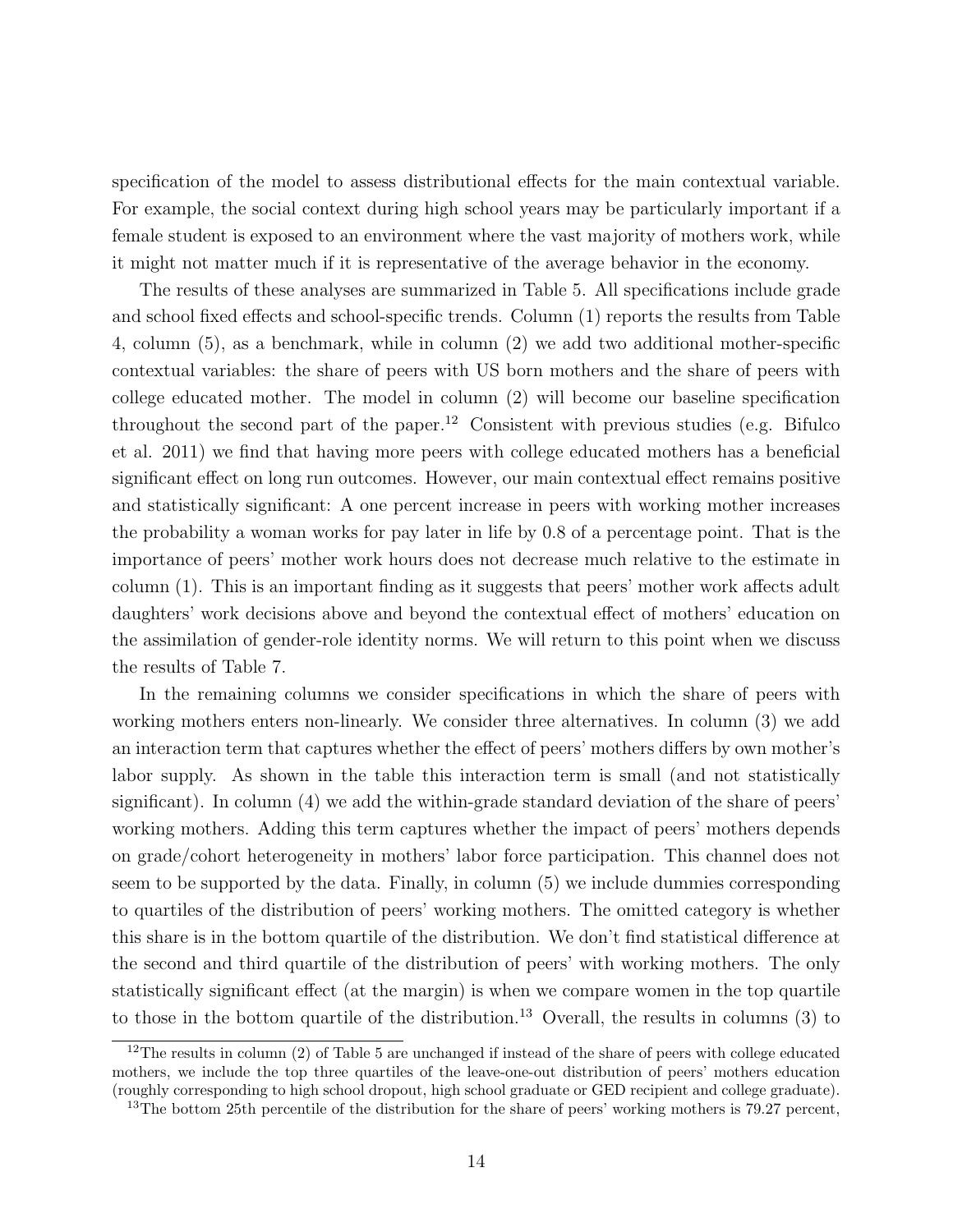(5) do not provide support for a strong non-linear impact of the contextual effect.

### 4.1 Additional Evidence

In Table 6, we report the results of a set of placebo regressions. First, we estimate model (1) replacing the actual cohort composition with the composition of a randomly selected cohort from the same school. The full set of covariates of interest is the same as in columns (2)-(5) in Table 5. School and grade fixed effects and the school-specific linear time trend are also included. If our fixed-effect strategy controls for both unobserved school and student characteristics, then the composition of other cohorts in the same school should not show any effect on student outcomes in these placebo regressions. We run 500 of these placebo tests by randomly assigning students to cohorts. Column (1) in Table 6 reports the results from one of these placebo regressions. There is no evidence of a significant impact on adult work outcomes of the share of "peers" with working mothers in a randomly selected cohort. The only significant variables are employment status of own mother during adolescence, whether the woman currently (i.e. at time  $t + 1$ ) has children and the share of peers whose mother was born in the US. The distribution of the 500 estimates are reported in Figure 1. The graph shows that they are small and centered around zero. Our estimate of peer effects (the red line in the figure) corresponds approximately to the upper value of the distribution of placebo estimates (it is in the top 0.2 percent of the distribution).

As a final robustness check, we run the same specification but instead of randomly assigning students to grades we compute the contextual variables based on the adjacent lower [column (2)] and upper [column (3)] cohort (note that we necessarily loose one boundary cohort in each of the two specifications). We find no impact of peers' mothers' working behavior in the higher or lower adjacent cohort on a woman's work outcomes as a young adult.

In Table 7, we repeat our analysis on the male sample as a placebo test. If, as we claim, the share of peers with working mothers affect women's gender-role identities and therefore whether they work in adulthood, then peers' mothers' work behavior should not affect men's labor supply.<sup>14</sup> Across all specifications, whether mothers work for pay (own or peers') has no impact at all on the work probability of men aged 26 to 32. Note, however, that, consistent with results from the peer effects literature (e.g. Bifulco et al., 2011, 2014), men's work is

while the top 25th percentile is 85.7 percent, implying a 6.4 percentage point interquartile range.

<sup>&</sup>lt;sup>14</sup>Fernandez et al. (2004) show that own-mother work behavior affects the likelihood that a man is married to a working woman. Unfortunately, although very interesting, we cannot assess this intergenerational channel or the importance of peers' mother on whether a man's wife works. This is because the AddHealth does not include information on spousal labor supply.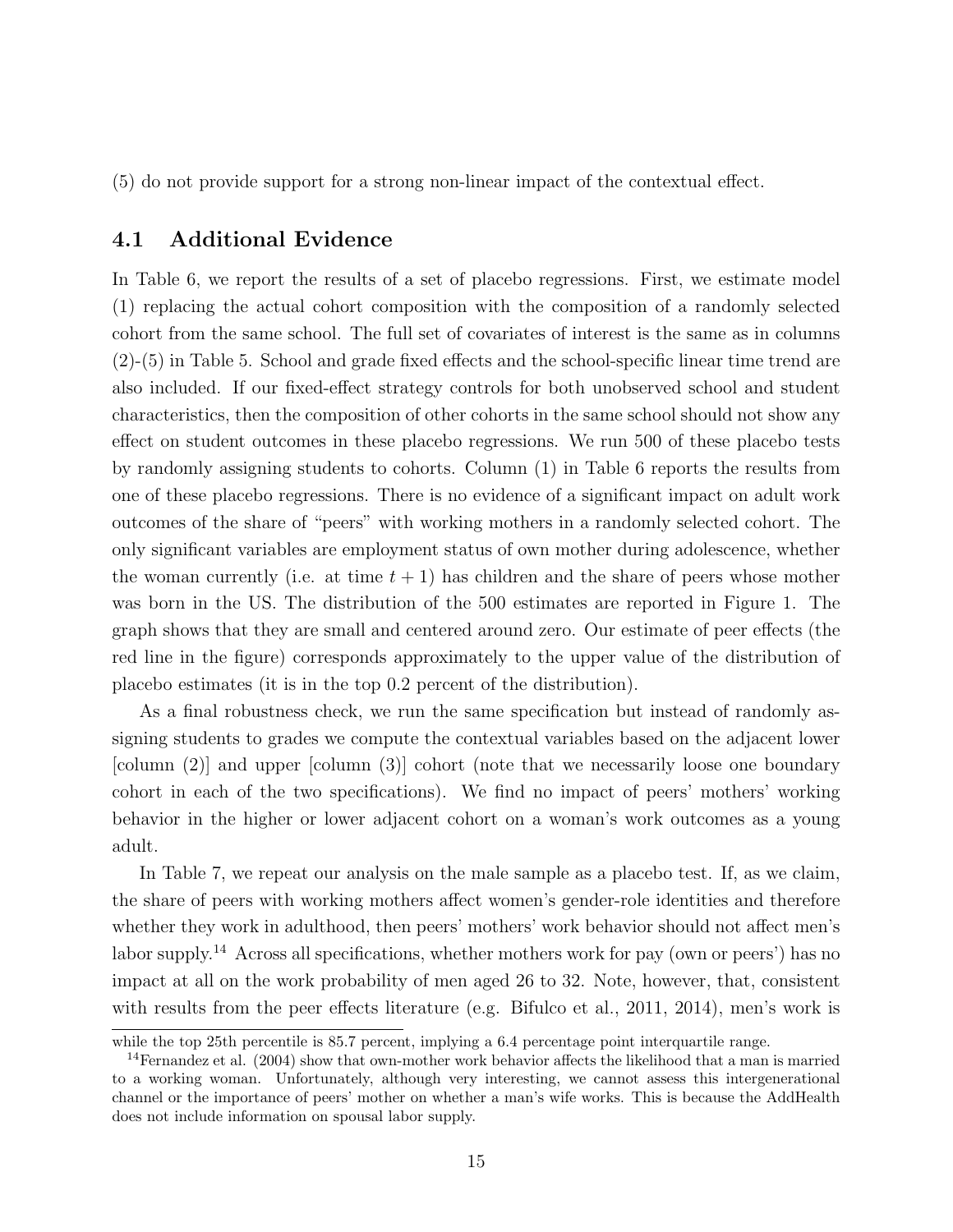positively and significantly correlated with peers' mothers' college attainment and the size of this effects is very similar (and statistically indistinguishable) to the effect for women (see column (2) in Table 5). Thus while whether peers' mothers work has an heterogeneous effect across genders, this is not the case for peers' mothers' educational attainment. Taken together with the results in Table 6 and Figure 1, this finding strengthens our claim that our analysis is identifying one important channel of teenage girls' gender-role socialization.

### 4.2 Fathers

Our paper emphasizes the influence of mothers as role models. However, fathers might also play an important role for women's labor market decisions. For example, hard working fathers could also be role models, motivating their daughters to work as hard (irrespective of whether mothers work or keep house).

In Table 8, we investigate the robustness of our results to including fathers' characteristics.<sup>15</sup> In addition to the usual set of controls used so far, we also include the number of people (not necessarily siblings) living in the household who are in grade 7-12 and the mean and variance of the distribution of this characteristic among peers. Thus the full specification in this table (column [4] and [6]) includes the richest (possible) set of peers' characteristics based on the in-school survey: mother and father work, their education, whether they are born in the US and number of adolescents living in the same household.<sup>16</sup>

Perhaps unsurprisingly, the first row of the table shows that the probability that a daughter works for pay is positively correlated with whether her father worked while she was in high school. This finding is consistent with work documenting intergenerational persistence in father-daughter occupational status for recent cohorts of women (Hellerstein and Morrill, 2011.) The effect of own father's work is of comparable size to that of own mother's work discussed in the previous tables, though it is not consistently statistically significant across specifications  $[columns (1) to (4)]$ . Note, however, that the size and significance of the coefficient on own mother does not vary across specifications or with respect to the estimates in previous tables that did not include fathers. This suggests that although fathers matter for adult daughters' work choices, the mother-daughter relationship operates distinctly and

<sup>&</sup>lt;sup>15</sup>Note that the information on fathers is missing for a number of students for which we have information on mother's characteristics. This is either because of no response or because there is no father in the household. This explains the lower number of observations in Table 8.

<sup>&</sup>lt;sup>16</sup>Ideally we would like to control for total family size (for which people living in the household who are in grade 7-12 is a very imperfect proxi) and other background characteristics, i.e. household income. However, the in-school survey, which is used to identify peer effects, does not include the same extensive set of information on background characteristics that is available in the in-home survey.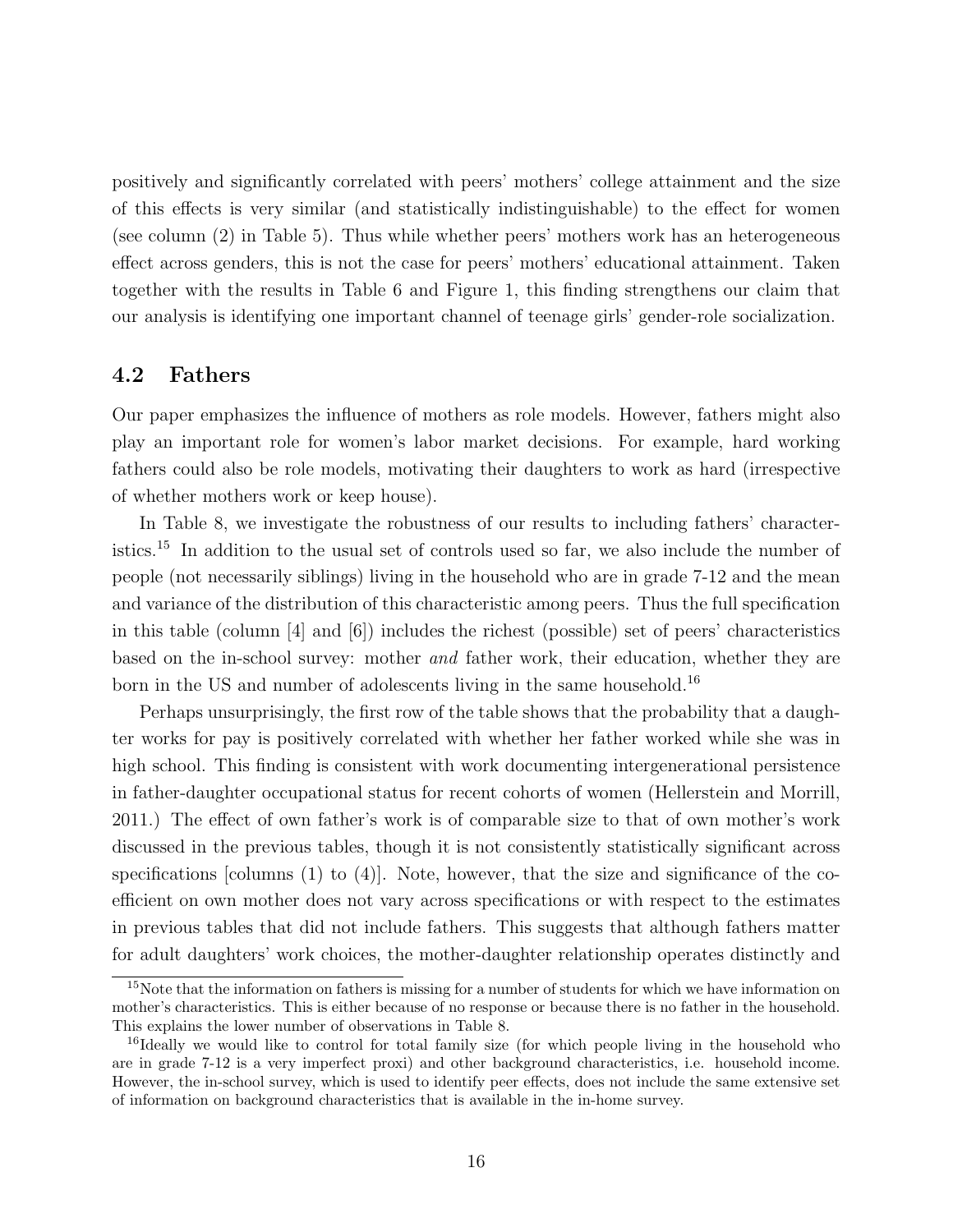is (at the very least) equally important.

Most importantly for the purpose of this paper, while whether peers' mothers work impacts labor force participation later in life, the labor supply of peers' fathers does not have any impact on work behavior for women. The coefficient on the fathers' target variable is virtually zero (and not statistically significant) across all specifications [columns (1) to  $(4)$ ].

In the last two columns of Table 8 we repeat our analysis on sons. We find that own father's employment status does not affect the probability that a young man works [columns (5) and (6)]. The coefficient on the percentage of peers with working fathers is positive but only statistically significant in the full specification [column (6)]. As in Table 7, the work behavior of mothers (own and peers') in adolescence does not have any influence on the labor supply of young men.

Overall, we interpret the results in Table 8 as further suggestive evidence that socialization by same-sex figures during the formative years is important for women's long run labor outcomes. Fathers seem to play a similarly important role for boys but this finding should be taken with caution given that most fathers work in our sample.

# 5 Exploring the mechanism

Next we analyze potential mechanisms underlying our findings of a long lasting impact of peers' mothers' labor force participation on the labor supply of young adult women. We first explore whether the quality of mother-daughter relationship or the frequency of contact with peers' mothers mediates gender-role modeling. We then examine whether the work behavior of mothers observed at a key time for gender-role development is more salient when these young women become mothers, and explore alternative channels - marriage and fertility expectations and perceptions of a work-family conflict - that might shape ideals of motherhood and work choices. The results of these analysis should be taken with caution. Because of the small sample size and qualitative variables we often lack the precision to make more definitive statements along these heterogeneous dimensions.

### 5.1 Quantity and quality of interactions

The importance of the quality and quantity of contact for gender stereotypes or gender-role modeling has been emphasized both in the social psychology and in the economics literature (see for example, Asgari, Dasgupta and Cote (2010) and Carrell, Page and West (2010) for an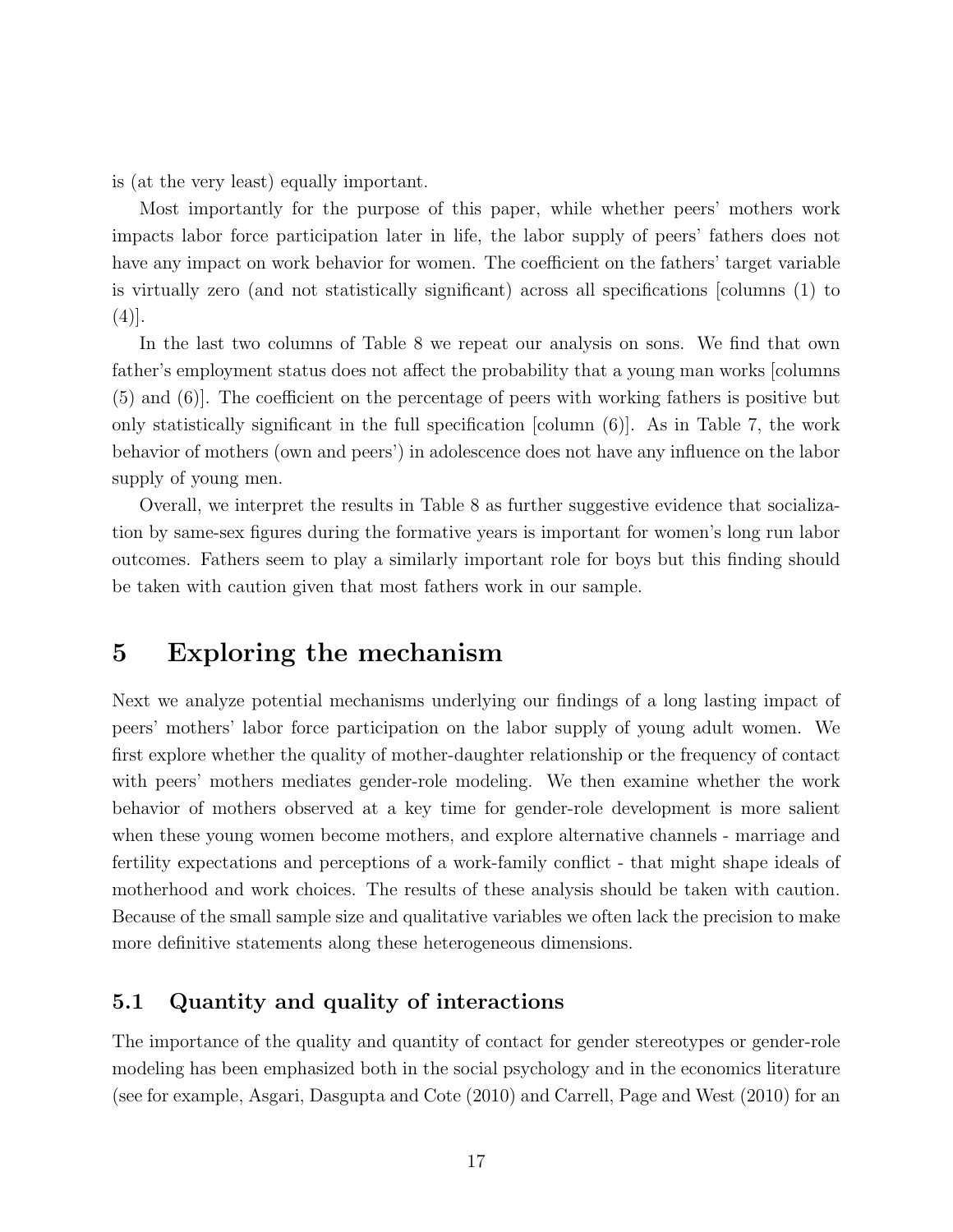analysis of post-secondary students). Based on these findings, we would expect the intergenerational mechanism to be stronger in the presence of better mother-daughter relationships in adolescence. We would also expect our contextual gender-role identity mechanisms to be stronger if students had high-intensity social interactions with peers' mothers.

AddHealth includes questions about the *quality* of child-mother relationship (as reported by the student), as well as questions about the quantity of social interactions with their peers' parents (as reported by the parents in the in-home survey) which we use to explore some of these mechanisms. However, because of the data limitation, we cannot assess whether, within each of these mechanisms, it is quality or quantity of contact that matters.

For the quality of mother-child interactions, each in-home interviewee in Wave I was asked to indicate whether her or his mother cared about her or him. Possible answers were: not at all, very little, somewhat, quite a bit or very much. They were also asked to indicate the extent of their agreement (strongly agree, agree, neither agree nor disagree, disagree, strongly disagree) with the statement "When you do something wrong that is important, your mother talks about it with you and helps you understand why it is wrong." We use standard factor analysis based on these two questions to obtain a summary indicator of the quality of mother-daughter relationships (mother care).<sup>17</sup> We then run our main specification on two different samples defined by whether the quality of mother-daughter interactions is below or above the median of the mother care indicator.

Our indicator of social closeness with peers' mothers is based on a question that asked parents to assess the intensity of contact with their children's friends parents. Specifically, the question asked that the parents indicate how many parents of their child's friends they had been in contact with over the four weeks prior to the Wave I interview, a measure varying from 0 to 6 times. We run our main specification on two different samples defined by whether parents had below or above median interactions with their child's friends' parents.<sup>18</sup>

Table 9 presents the results of the regressions on these subsamples. The results in columns (1) (low mother care) and (2) (high mother care) suggest that working for pay is positively and significantly correlated with own mother's labor force participation only if they had a high-quality relationship. The labor supply of women with low-quality mother-daughter interactions is only affected by the behavior of peers' mothers, and to a larger degree than in

 $17$ See appendix Table A2 for details on the construction of this indicator.

<sup>18</sup>A similar variable has been used in sociology to measure "intergenerational closure". Coleman (1988)'s theory of social capital predicts that students who have high levels of "intergenerational closure", that is, whose parents know more of their children's friends' parents, will have better educational outcomes than students with low levels of intergenerational closure. See, in particular, Carbonaro (1998), Morgan and Sorensen (1999), and Cleveland and Crosnoe (2004) for empirical investigations of this hypothesis.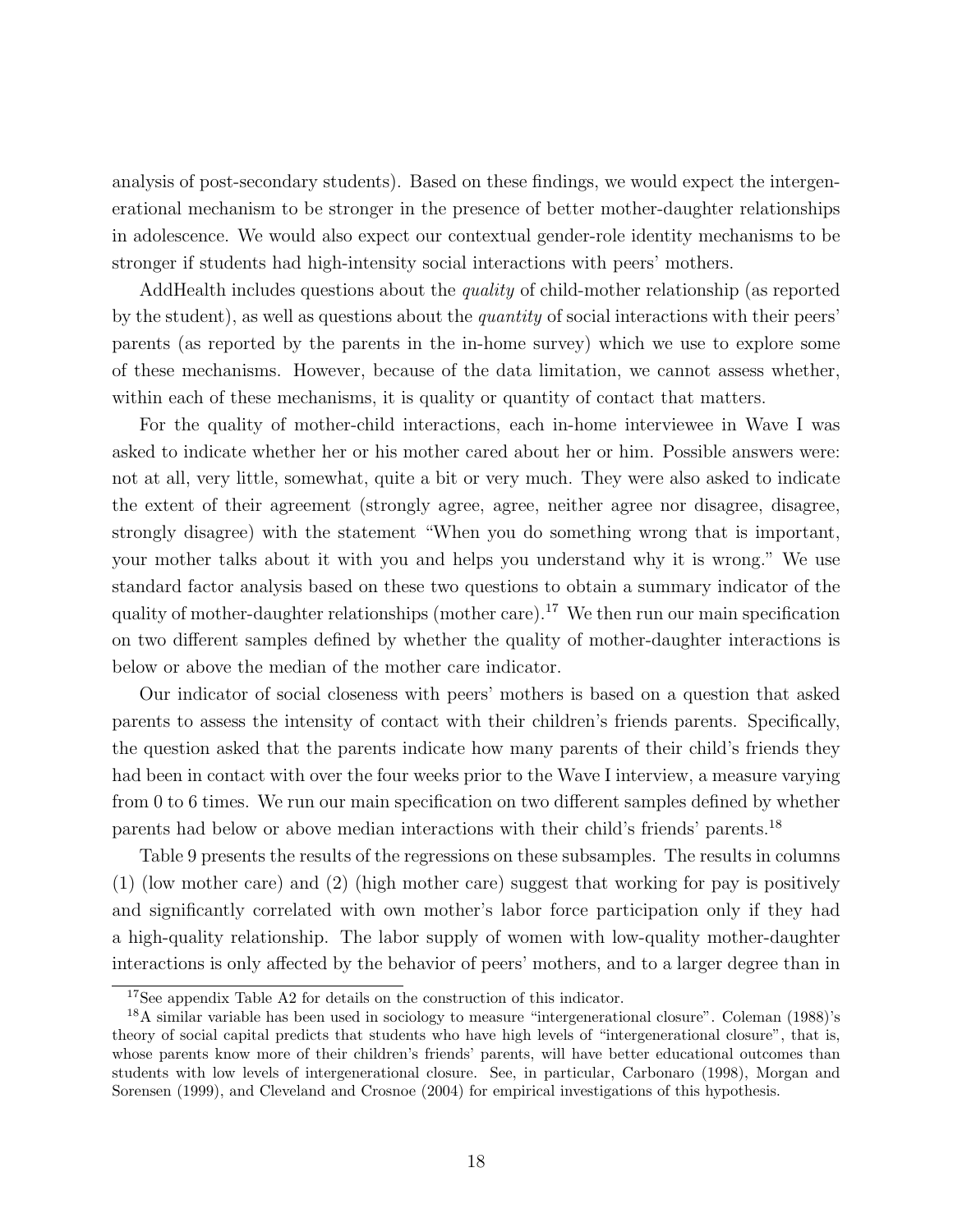the overall sample. The estimate in column (1) implies that a five percentage point increase in peers with working mothers would increase the labor force participation of women with low quality relationships with their own mothers by about 10 percentage points. This is twice as large as the effect found in the overall sample. It seems plausible that a daughter whose mother is not caring might be more likely to follow alternative role models: their high school peers' mothers in our analysis. Conversely, in the high mother care sample [column (2)], the probability that a woman with a working mother works for pay is 13 percentage points higher than that of a woman whose mother was not in the labor market. This is a larger effect than that in our benchmark specification (by about 5 percentage points). Peers' mothers' work behavior does not seem to affect women who had a high-quality relationship with their own mothers.

Columns (3) and (4) display the estimates of the peers' mothers effect as a function of the social connectedness of the family of origin with peers' families in high school. The contextual impact of mother figures is not statistically significant for the sample of women with below median social closeness to high school peers [column (3)]. For this group, the correlation with own-mother's labor supply is very high. On the other hand, the strength of the contextual mechanism is larger than in the benchmark for the sample of women with above median social ties to the high school community [column (4)]. The coefficient on own mother is much smaller and not statistically significant in this sample.

The results in Table 9 provide additional suggestive evidence that mothers observed during adolescence are important role models, with the important qualification that we are looking at a quality effect for mother-daughter relationships and a quantity effect for peers' mothers.

There might, of course, be reasons other than gender norms that can rationalize these results. For example, an adult woman may derive positive utility directly via interactions with her own mother. The fact that an adult woman's work depends on whether her mother worked can thus be a sign of a continued shared experience. This mechanism, however, could be at play in the mother-daughter relationship but it would not be as plausible or common when it comes to high school peers' mothers, a group with whom an individual is unlikely to have much contact after high school.

### 5.2 Motherhood and employment

The gender-role formation mechanism that we emphasize is about perception of a conflict between motherhood and employment. If this is the case, the contextual effect of mothers' work should be stronger when women face the (identity) choice between being a working or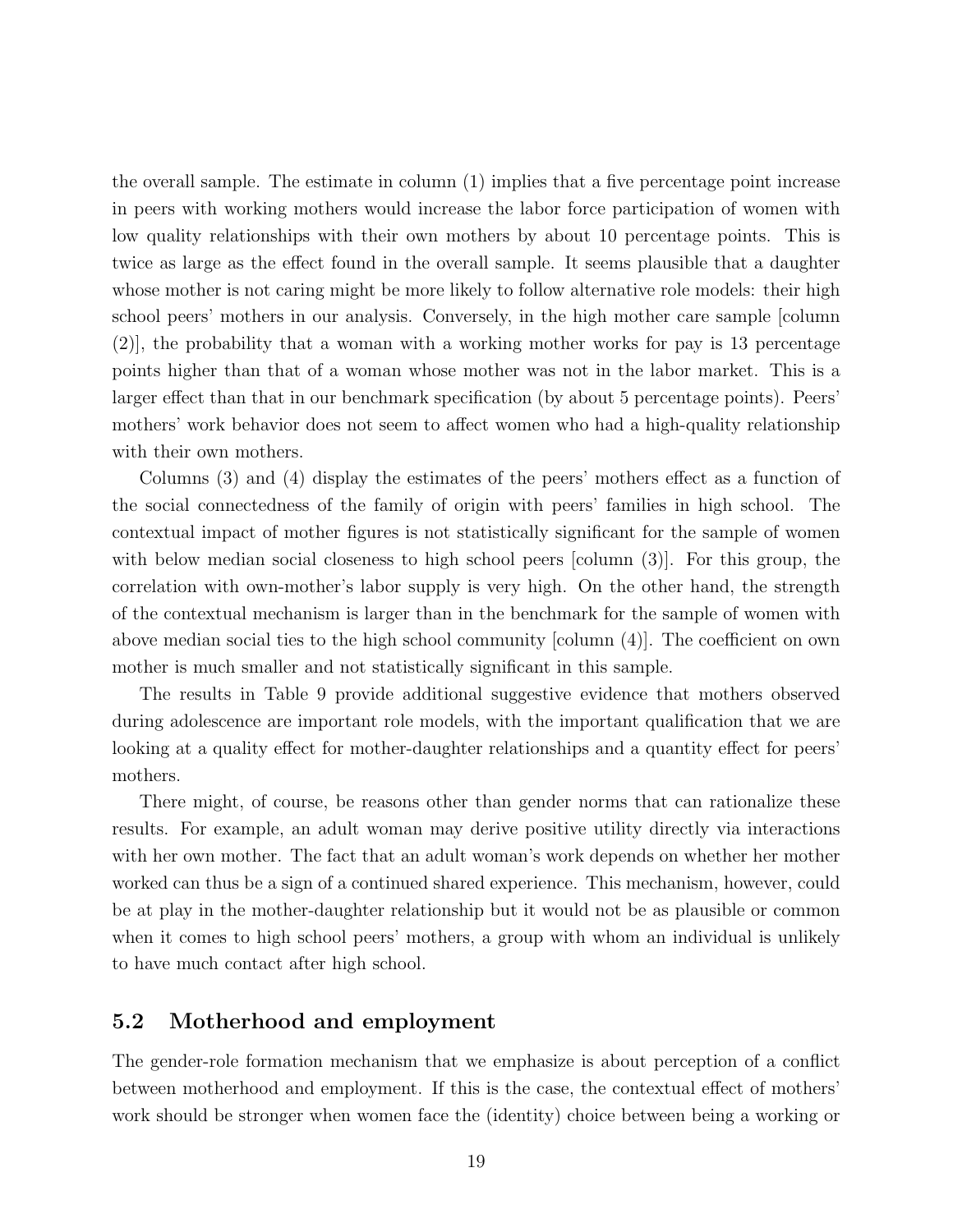a stay-at-home mother.

To investigate this hypothesis we present in Table 9 the result of regressions run on split samples by presence of children [columns (5) and (6)]. The work behavior of mothers during adolescence significantly affects adult daughters' labor supply decisions only when they have children [column (5)]. The estimated coefficient on own mother's employment status implies that having a working mother during high school increases the probability that a young woman with children works by approximately 8 percentage points. For women without children the mother-daughter correlation is still positive but smaller and not significant  $\lceil \text{column (6)} \rceil$ . This is consistent with the findings in McGinn et al. (2018) of a stronger association between maternal employment and daughters' employment outcomes for daughters with children at home. Similar findings are found for the effects of peers working mothers. A one standard deviation increase in this share (i.e. 7 percentage points), translates into a 7.7 percentage point increase in the probability that a woman with children works [column (5)]. For the sample of women with no children the impact of peers' mothers is small (by an order of magnitude) and it's not statistically significant. Own and peers' mothers seem to have a stronger long lasting behavioral effect on daughters when they eventually have children. That is, when their work choice are more likely to trigger an identity penalty if it goes against an ideal of motherhood.

An alternative interpretation of this result is that we are simply picking up the larger variation in employment status on the sample of women with children relative to those without children. However, as noted in our discussion of the summary statistics in Table 1, while it is of course true that women with children are less likely to work for pay than women without children and display a slightly higher degree of variation, the comparison of the coefficient of variations (0.3 and 0.13, respectively) does not seem large enough to fully explain our findings, at least for the peers' mothers' effects. One additional possible concern is that this evidence simply reflects the fact that women with working mothers might be delaying childbearing. Our data reveals that this does not seem to be the case. We run a specification of our model where the dependent variable is a dummy variable indicating whether a woman has children. Neither of our target variables shows a significant effect. If anything, we find that having children by age 30 is positively correlated with having a working mother.

### 5.3 Gender-role identity and perceived work-family conflict

The AddHealth survey includes a set of questions that may help understand how peers' mothers might shape adult women's gender role preferences.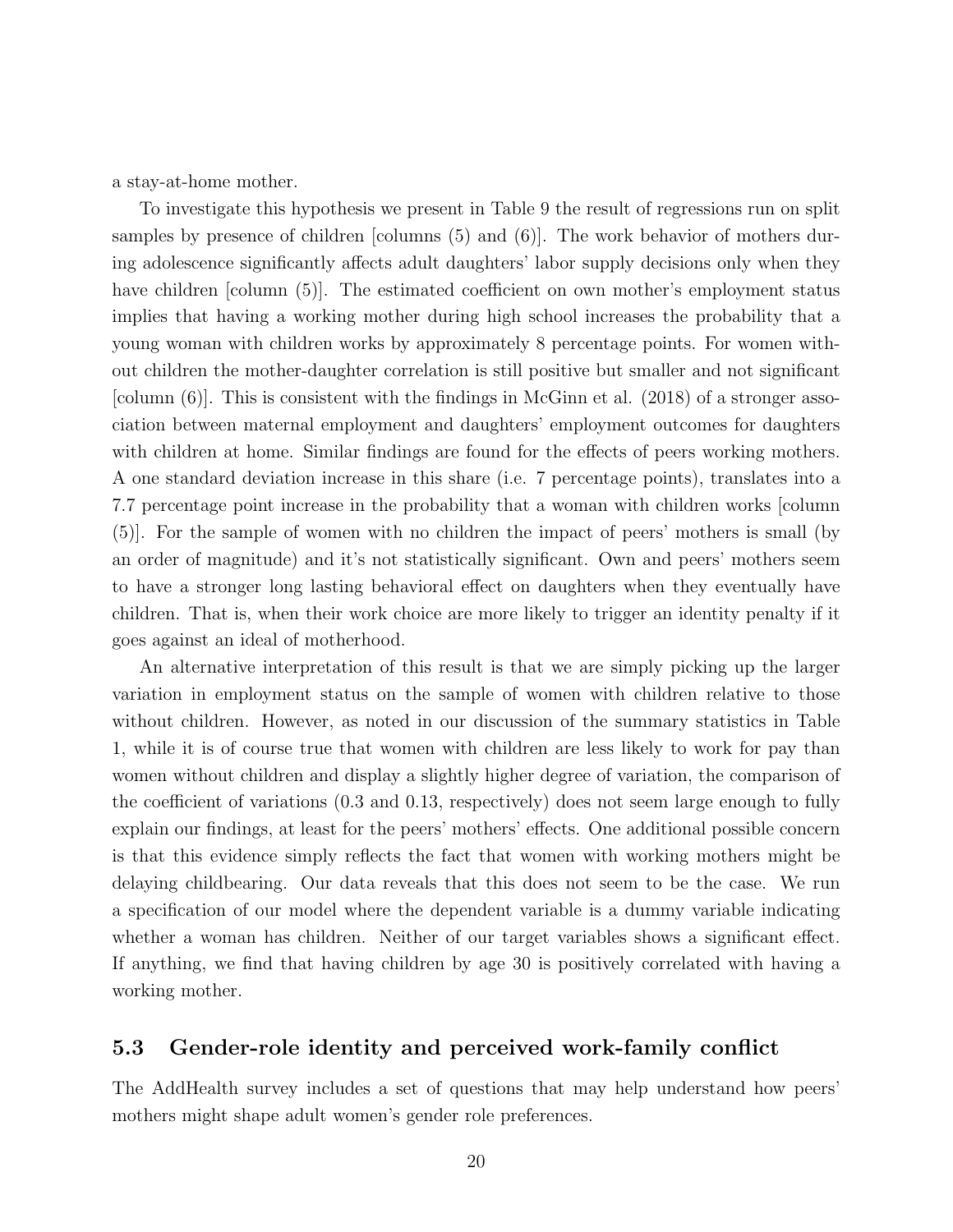For example, the questionnaire in Wave I asked the following question "On a scale from 'No chance' to 'It will happen' what do you think are the chances you will be married by age 25?" (answers range from no chance to almost certain). In Wave IV respondents were asked a question about desired fertility and two questions about potential conflicts between family and work responsibilities. The first question asked for the "total number of children that the respondent intends to have (including any children she may already have)." The first of the two work-family question asked the respondent to "Indicate how much you would agree or disagree with this statement: Family responsibilities have interfered with my ability to work," (answers range from strongly agree to strongly disagree). The second question asked "(In the past 12 months/Since you started your current job/In the last year of your most recent job), how often on your primary job (have you spent/have you spent/did you spend) less time with your family than you wanted to because of work responsibilities?" (answers range from frequently, to never). We use these two indicators in a standard factor analysis to produce an index of work-family conflict.<sup>19</sup>

In Table 10, we first examine whether the answers to these questions differ by exposure to peers' mothers. As shown in column (1), whether mother (own or peers' mothers) worked is not correlated with expectation of marriage by age 25. This might be influenced by the standards in the society at large or by observing the decisions of women who were around age 25 at the time girls were interviewed in Wave I. The contextual effect of high school peers' mothers also appears to have no impact on intended fertility [column (2)]. The next three columns report results for the index of work-family conflict. There is no effect of peers' mothers' work when we run the regression on the overall sample [column (3)]. However, the type of conflict captured by this index is really about having a family (i.e. children), thus in columns (4) and (5) we run the regressions on two different sample by presence of children. We find a very strong effect of peers' mothers' behavior on whether women with children in Wave IV perceive a work family conflict. Women who are socialized in a context in which a large number of mothers work are less likely to perceive or report that they are conflicted about spending time at home versus at work.<sup>20</sup>

<sup>&</sup>lt;sup>19</sup>See appendix Table A2 for details on the construction of this indicator. Note that, the work-family questions were asked to all women, irrespective of their work status. The first question asks generally about work-family interferences. The second asks about the current job or, for individuals not currently working, the most recent job.

<sup>20</sup>Recently, Kuziemko, Pan, Shen and Washington (2018) show that for recent cohorts of women, especially the college educated, reconciling work and motherhood is harder than they expected as adolescents. Their analysis suggests that, at least in part, this is because young women underestimate the psychic cost of being mothers. One possible interpretation of the results in column (5) suggests that having been exposed to more working mothers might attenuate this 'surprise' effect.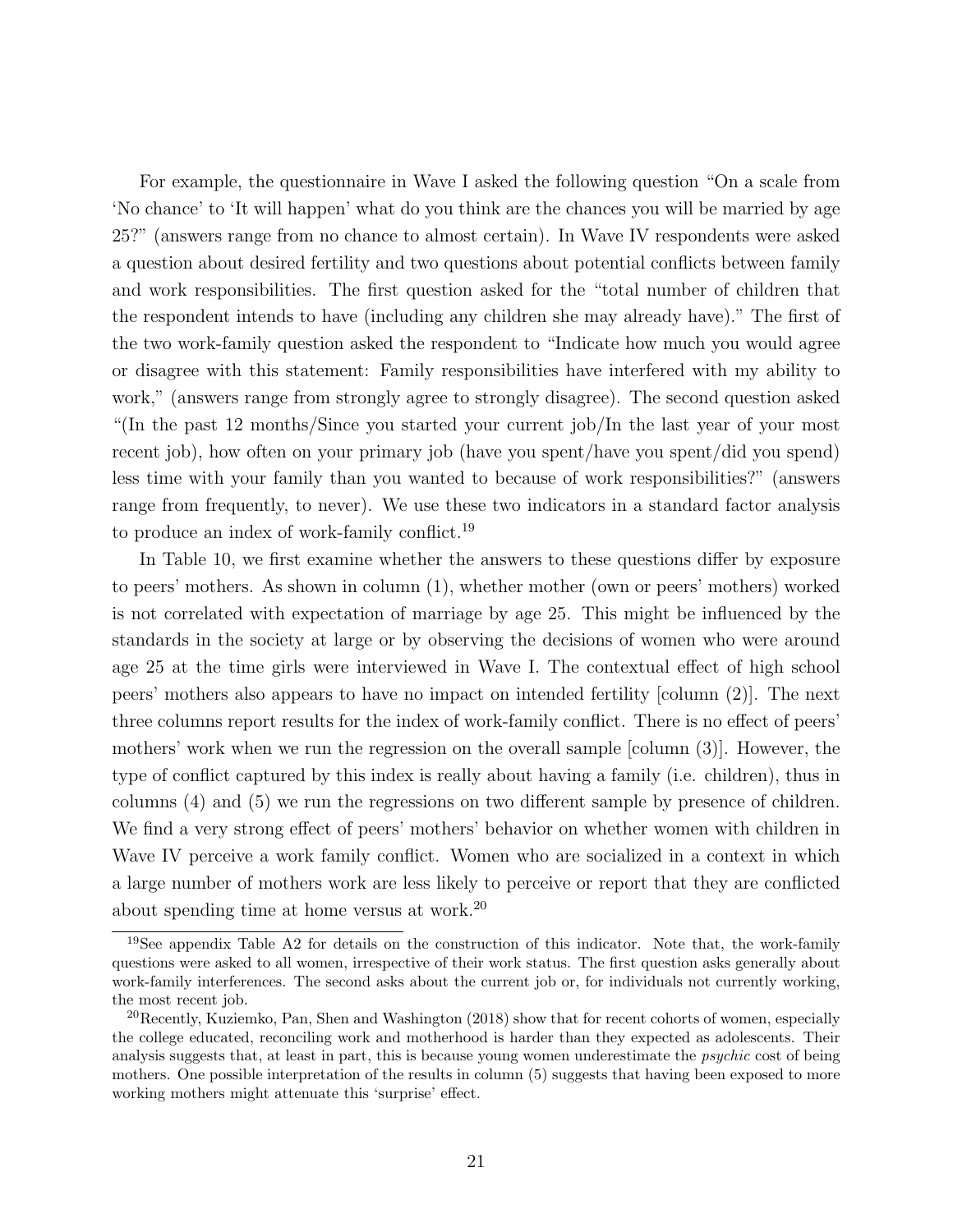Table 11 shows that, for women with children, the effect of peers' mothers weakens once we include our indicator of work-family conflict in the regression. Columns (1) and (2) show that there is no effect for the sample without children. The remaining two columns report the results for the sample with children. Column (3) reproduces our baseline regression, while in column (4) we add the index of work-family conflict. Going from column (3) to column (4) the coefficient on the share of peers with working mothers is reduced in size (from 1.2 percentage points to 0.9 of a percentage point) and looses statistical significance, while the index of work-family conflict is negative and significant, indicating that women who are more conflicted are less likely to work. Note that the coefficient on the share of peers mothers with college degree, or higher, does not change in size and loses statistical significance only marginally (from five to one percent).

These results further suggest that mothers' work choices, rather than their human capital, matter most for shaping the perceived conflict between motherhood and employment. That is, women who were exposed to a larger number of working mothers during adolescence are less likely to feel that work interferes with family responsibilities.

There may be, of course, other types of cultural beliefs and norms that can be formed from the observations of the working behavior of peers' mothers. For instance, the sociological literature has discussed how beliefs that maternal paid employment negatively affect children's outcomes might impact women's work decisions (e.g. Kanji, 2010, Sigle-Rushton and Waldfogel, 2007). In economics, Fernández (2013) and Fogli and Veldkamp (2011) argue that these beliefs can indeed explain the evolution of female labor force participation during the course of the twentieth century. While important historically, this channel is unlikely to play a key role for our cohort of women who were born in the late 1970s and early 1980s and grew up at a time of widespread female participation in the labor force. $^{21}$ 

Peers' mothers' behavior could also influence a young woman's general attitudes towards gender roles. The Wave III of the AddHealth questionnaire includes the typical gender role question: "How much do you agree or disagree with the following statement? It is much better for everyone if the man earns the money and the woman takes care of the home and family." We do not find much of a correlation between this indicator of traditional gender roles views and the employment of peers' (or own) mothers.<sup>22</sup> However, it is hard to draw

 $21$ Recent evidence suggests that this is indeed the case. Dustmann and Schönberg (2012) exploit three expansions in maternity leave coverage in Germany - 1979,1986 and 1992 - to identify the long-run effects of maternal employment on children. The 1979 expansion was associated with a modest improvement in children's outcomes (years of education and wages at age 28). The subsequent expansions, which occurred in an increasingly gender equal environment in education and labor market outcomes, did not have much of an impact. If anything, the effect of the 1992 policy change is negative.

 $22$ AddHealth women's gender role attitudes are similar to those expressed by women (from the same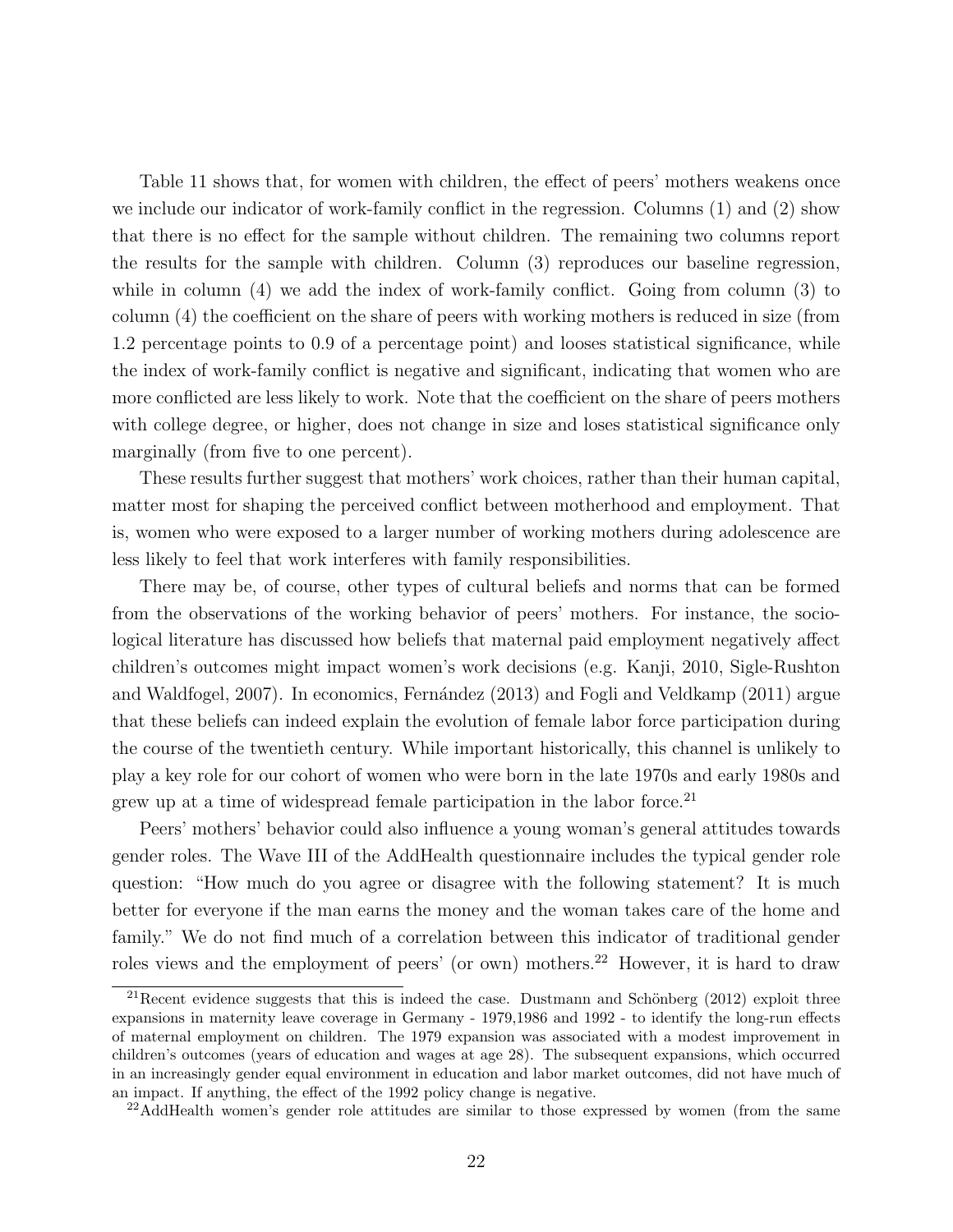any conclusion from this analysis, because the question was asked to a small number of students (the sample size drops from about  $2,500$  to  $654$  adult women).<sup>23</sup>

Although peers' mothers can shape cultural beliefs and norms in a number of ways, the evidence in this paper suggests that one important channel is their influence on women's perception of work-family conflicts.

# 6 Conclusions

In this paper, we study the importance of socialization during adolescence for shaping women's gender-role identity and subsequent work choices. We find that the extensive margin of high school peers' mothers labor force participation is important. Our analysis reveals that women who were exposed to a larger number of working mothers during adolescence are more likely to work, especially when they become mothers. The evidence suggests that one important reason for this finding is that exposure to working mothers affects attitudes about whether there is a conflict between motherhood and employment. Women who grew up in an environment with relatively high female labor force participation are less likely to feel that work interferes with family responsibilities.

cohorts and age) surveyed in the GSS. About 63 percent of women disagree somewhat or strongly disagree with the AddHealth gender statement above. In the GSS, 62 percent of women disagree or strongly disagree with a similar statement (i.e. "husband should work, wife should look after home.")

<sup>&</sup>lt;sup>23</sup>The question was only asked of individual in the 'couples sample.' This was a purposive, quota sample designed to collect information on 1/3 married, 1/3 cohabiting, and 1/3 dating partners. Only current relationships with opposite sex partners age 18 or older and a duration of at least 3 months were eligible.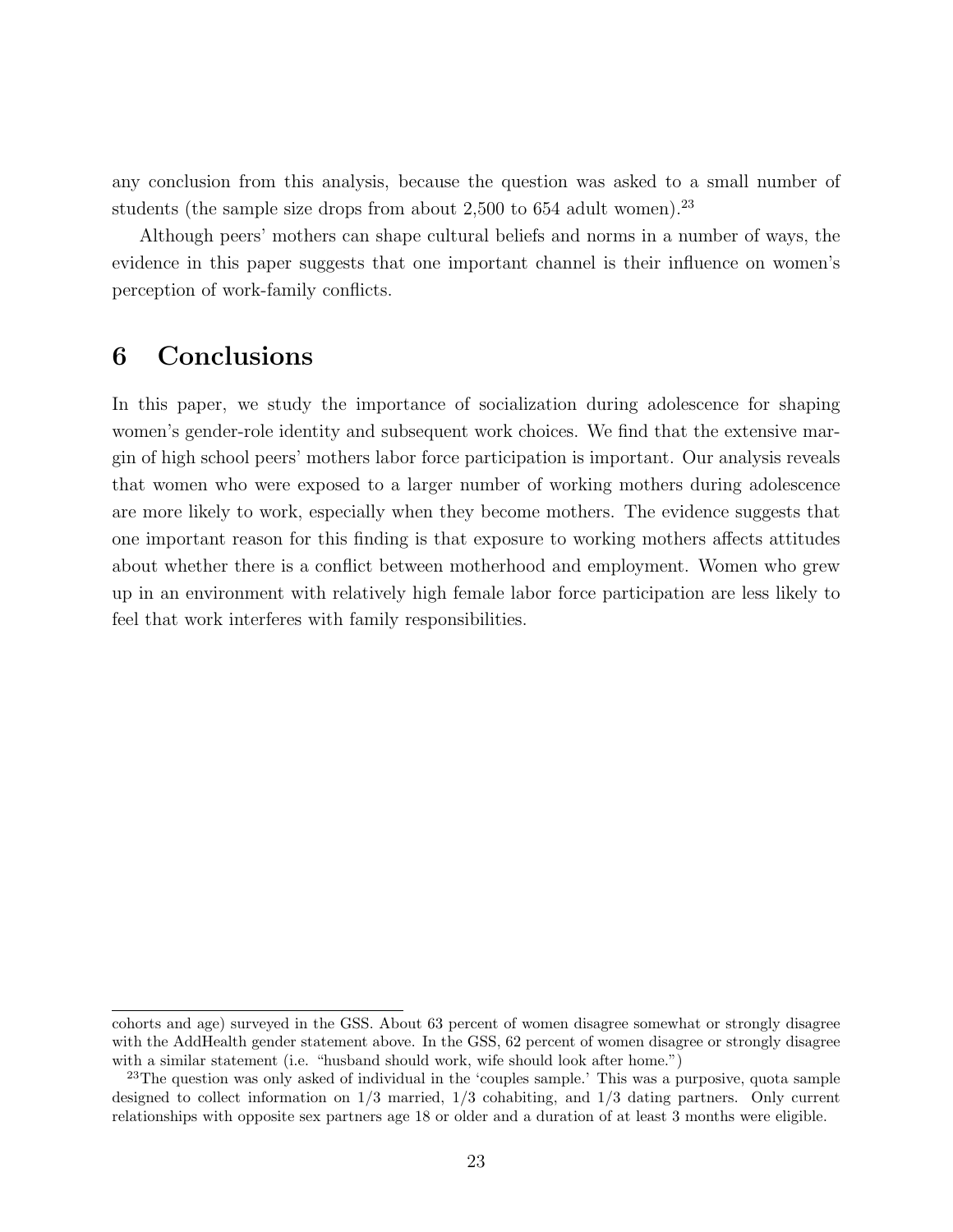# References

- [1] Akerlof, G.A. and R.E. Kranton (2000), "Economics and identity," Quarterly Journal of Economics 115, 715-753.
- [2] Akerlof, G.A. and R.E. Kranton (2011), Identity Economics: How Our Identities Affect Our Work, Wages, and Well-being. Princeton: Princeton University Press.
- [3] Alesina, A. and P. Giuliano (2010), "The power of the family," Journal of Economic Growth 15, 93-125.
- [4] Alesina, A. and P. Giuliano (2014), "Family ties," In: P. Aghion and S. Durlauf (Eds.), Handbook of Economic Growth, Vol. 2A, Amsterdam: North Holland, pp.177-215.
- [5] Alesina, A., Giuliano, P. and N. Nunn (2013), "On the origins of gender roles: Women and the plough," Quarterly Journal of Economics 128, 469-530.
- [6] Altonji, J.G., Elder, T.E. and C.R. Taber (2005), "Selection on observed and unobserved variables: Assessing the effectiveness of Catholic schools," Journal of Political Economy 113, 151-184.
- [7] Anelli, M. and G. Peri (2015), "Peers Composition Effects in the Short and in the Long Run: College Major, College Performance and Income," IZA Discussion Paper, No. 9119.
- [8] Angrist, J.D. and K. Lang (2004), "Does school integration generate peer effects? Evidence from Boston's Metco program," American Economic Review 94, 1613-1634.
- [9] Asgari, S., Dasgupta, N. and N.G. Cote (2010), "When does contact with successful ingroup members change self-stereotypes? A longitudinal study comparing the effect of quantity vs. quality of contact with successful individuals," Social Psychology 41, 203-211.
- [10] Bertrand, M. (2010), "New perspectives on gender," In O. Ashenfelter and D. Card (Eds.), Handbook of Labor Economics Vol. 4B, Amsterdam: Elsevier Science, pp. 1545- 1592.
- [11] Bertrand, M., Pan, J. and E. Kamenica (2015), "Gender identity and relative income within households," *Quarterly Journal of Economics* 130, 571-614.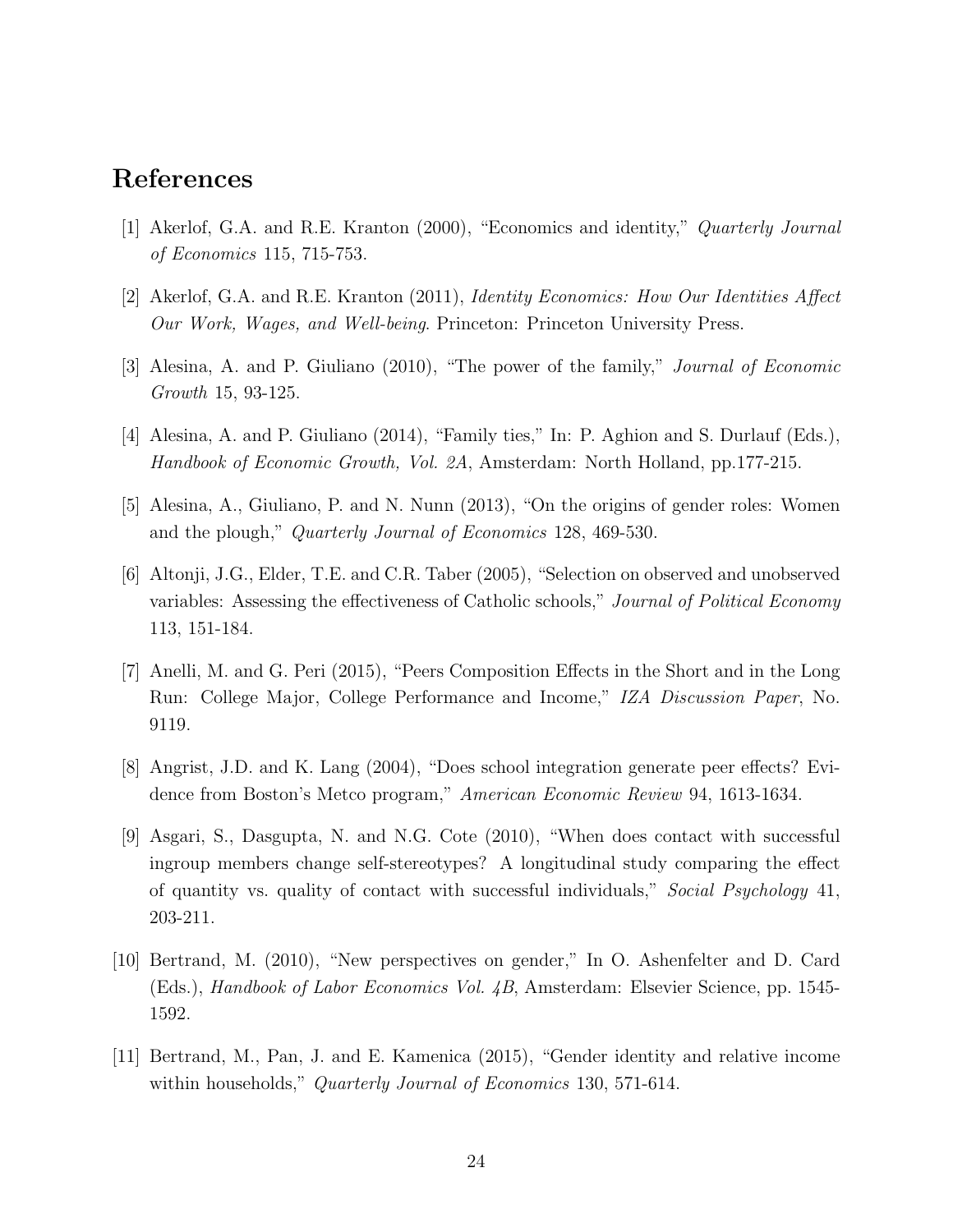- [12] Bertrand, M., Cort $\hat{C}$ s, P., Olivetti, C. and J. Pan (2016), "Social norms, labor market opportunities, and the marriage gap for skilled women," " NBER Working Paper 22015.
- [13] Beaver, K.M. and J. P. Wright (2011). "School-level genetic variation predicts schoollevel verbal IQ scores: Results from a sample of American middle and high schools." Intelligence 39, 193-197.
- [14] Bifulco, R., Fletcher, J.M. and S.L. Ross (2011), "The effect of classmate characteristics on post-secondary outcomes: Evidence from the AddHealth," American Economic Journal: Economic Policy 3, 25-53.
- [15] Bifulco, R., Fletcher, J.M., Oh, S.J. and S.L. Ross (2014), "Do high school peers have persistent effects on college attainment and other life outcomes?" Labour Economics 29, 83-90.
- [16] Bisin, A. and T. Verdier (2011), "The economics of cultural transmission and socialization," In J. Benhabib, A. Bisin, and M.O. Jackson (Eds.), *Handbook of Social Economics*, Amsterdam: Elsevier Science, pp. 339-416.
- [17] Black, S.E., Devereux, P.J. and K.G. Salvanes (2013), "Under pressure? The effect of peers on outcomes of young adults," Journal of Labor Economics 31(1), 119-153.
- [18] Boustan, L. and W.J. Collins (2014), "The origin and persistence of black-white differences in women's labor force participation," In: L. Boustan, C. Frydman and R.A. Margo (Eds.), *Human Capital in History: The American Record*, Chicago: University of Chicago Press, Chap. 6.
- [19] Carbonaro, W.J. (1998), "A little help from my friends' parents: Intergenerational closure and educational outcomes," Sociology of Education 71, 295-313.
- [20] Carrell, S., Page, M. and J. West (2010), "Sex and science: How professor gender affects the gender gap," Quarterly Journal of Economics 125, 1101-1144.
- [21] Carrell, S. E. and M. L. Hoekstra (2010), "Externalities in the classroom: How children exposed to domestic violence affect everyone's kids," American Economic Journal: Applied Economics 2, 211-228.
- [22] Carrell, S.E., Hoekstra, M. and E. Kuka (2016), "The long-run effects of disruptive peers," NBER Working Paper 22042.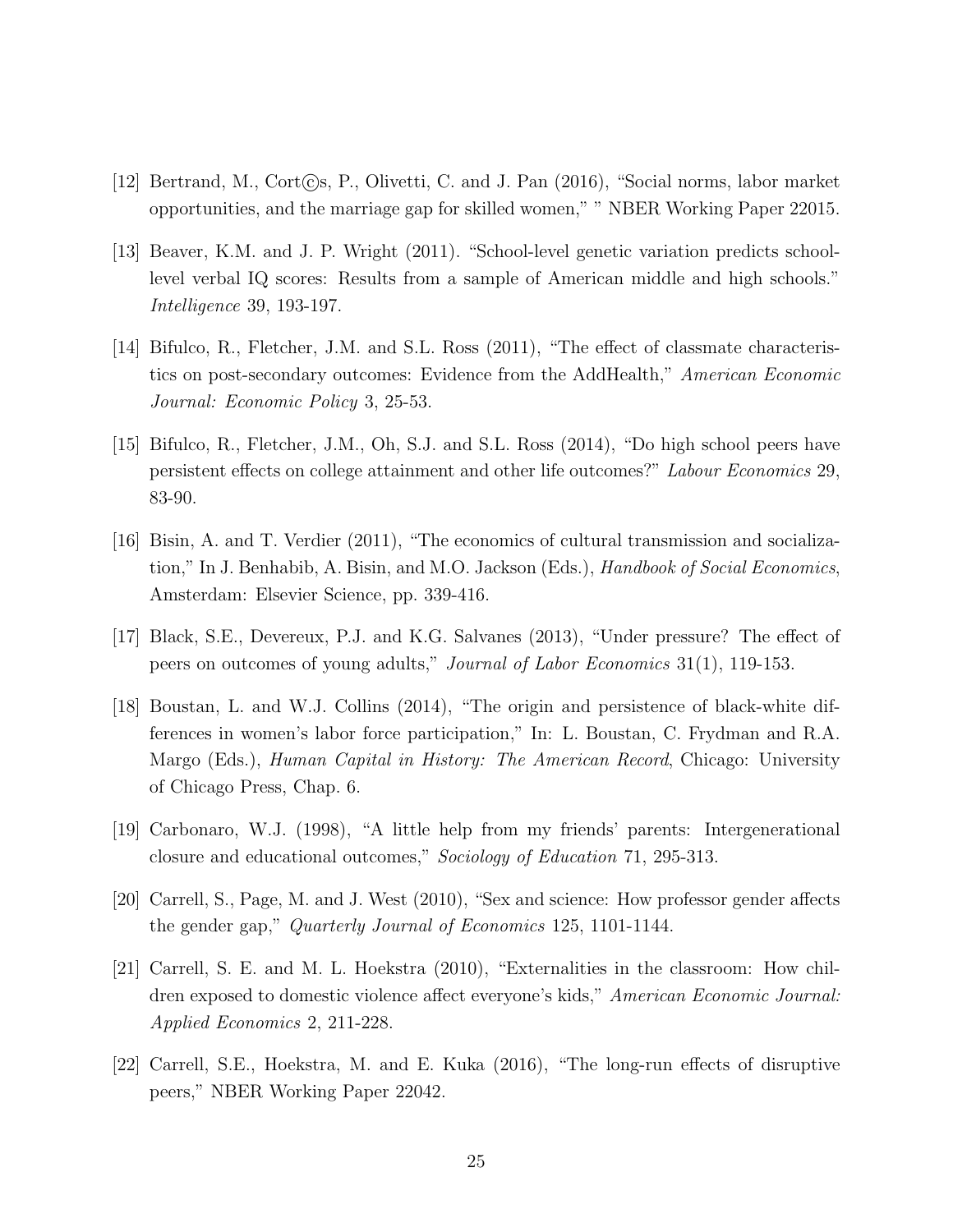- [23] Cleveland, H. H. and R. Crosnoe (2004), "Individual variation and family-community ties: A behavioral genetic analysis of the intergenerational closure in the lives of adolescents," Journal of Adolescent Research 19, 174-191.
- [24] Coleman, J.S. (1988), "Social capital in the creation of human capital," American Journal of Sociology 94, S95-S120.
- [25] Cools, A. and E. Patacchini (2017), "Sibling gender composition and women's wages," IZA Working Paper 1101.
- [26] Cools, A. and E. Patacchini (2018), "On the sources of the gender earnings gap," Working Paper, Cornell University.
- [27] Damm, A.P. (2014), "Neighborhood quality and labor market outcomes : Evidence from quasi-random neighborhood assignment of immigrants," Journal of Urban Economics 79, 139-166.
- [28] Damm, A.P. and C. Dustmann (2014), "Does growing up in a high crime neighborhood affect youth criminal behavior?" American Economic Review 104, 1806-1832.
- [29] Dustmann, C. and U. Schönberg (2012), "Expansions in maternity leave coverage and children's long-term outcomes," American Economic Journal: Applied Economics 4(3), 190-224.
- [30] Farré, L. and F. Vella (2013), "The intergenerational transmission of gender role attitudes and its implications for female labor force participation," Economica 80, 219-247.
- [31] R. Fernández (2007), "Women, work, and culture," *Journal of the European Economic* Association 5, 305-332.
- [32] R. Fernández (2011), "Does culture matter?" In J. Benhabib, A. Bisin, and M.O. Jackson (Eds.), Handbook of Social Economics, Amsterdam: Elsevier Science, pp. 481-510.
- [33] R. Fernández (2013), "Culture change as learning: The evolution of female labor force participation over a century," American Economic Review 103, 472-500.
- [34] Fernández, R. and A. Fogli (2009), "Culture: An empirical investigation of beliefs, work, and fertility," American Economic Journal: Macroeconomics 1, 146-177.
- [35] Fernández, R., Fogli, A. and C. Olivetti (2004), "Mothers and sons: Preference formation and female labor force dynamics," Quarterly Journal of Economics 119, 1249-1299.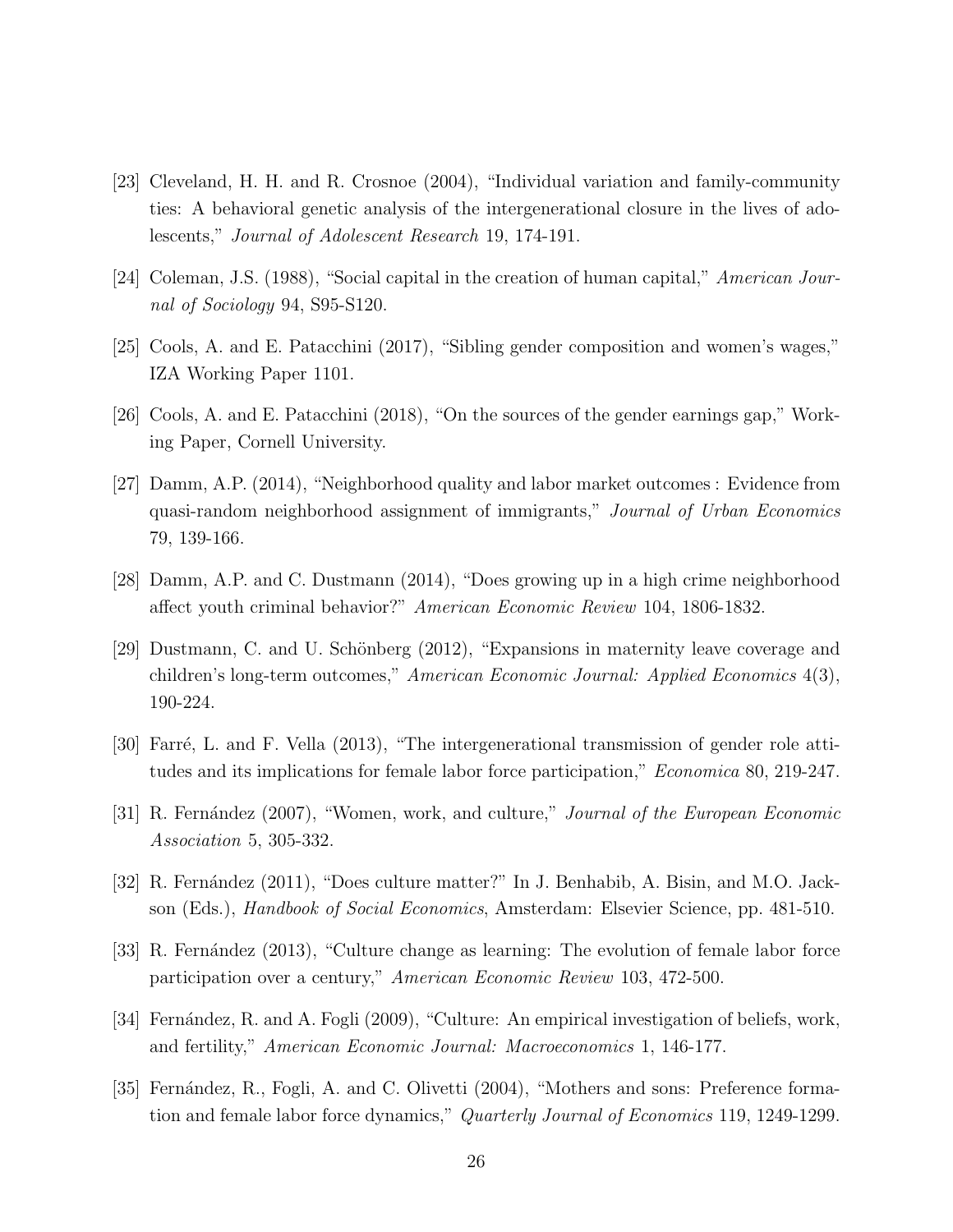- [36] Fogli, A. and L. Veldkamp (2011), "Nature or nurture? Learning and the geography of female labor force participation," Econometrica 79, 1103-1138.
- [37] Fortin, N. (2005), "Gender role attitudes and the labour market outcomes of women across OECD countries," Oxford Review of Economic Policy 21, 416-438.
- [38] Fortin, N. (2015), "Gender Role Attitudes and Women's Labor Market Participation: Opting-Out, AIDS, and the Persistent Appeal of Housewifery," Annals of Economics and Statistics, 117-118, Special Issue on the Economics of Gender (June), 379-401.
- [39] Friesen, J. and B. Krauth (2007), "Sorting and inequality in Canadian schools," Journal of Public Economics 91, 2185-2212.
- [40] Fryer, R.G. and L.F. Katz (2013), "Achieving escape velocity: Neighborhood and school interventions to reduce persistent inequality," American Economic Review: Papers  $\mathscr B$ Proceedings 103, 232-237.
- [41] Gibbons, S., Silva, O. and F.J. Weinhardt (2017), "Neighbourhood turnover and teenage attainment," Journal of the European Economic Association 15(4), 746?783.
- [42] Goldin, C. (2006). "The quiet revolution that transformed women's employment, education, and family," American economic review 96(2), 1-21.
- [43] Goldin, C. and L.F. Katz (2008), The Race Between Education and Technology, Cambridge, MA: Harvard University Press.
- [44] Gould, E.D., Lavy, V. and D. Paserman (2011), "Sixty years after the magic carpet ride: The long-run effect of the early childhood environment on social and economic outcomes," Review of Ecoconomic Studies 78, 938-973.
- [45] Gustafson, S. B., Stattin, H., and D. Magnusson (1992), "Aspects of the development of a career versus homemaking orientation among females: The longitudinal influence of educational motivation and peers," Journal of Research on Adolescence 2, 241-259.
- [46] Hanushek, E.A., Kain, J.F. and S.G. Rivkin (2002), "Inferring program effects for special populations: Does special education raise achievement for students with disabilities?" Review of Economics and Statistics 84, 584-599.
- [47] Harris, K.M., C.T. Halpern, E. Whitsel, J. Hussey, J. Tabor, P. Entzel, and J.R. Udry (2009), "The National Longitudinal Study of Adolescent to Adult Health: Research Design," [WWW document], URL: http://www.cpc.unc.edu/projects/addhealth/design.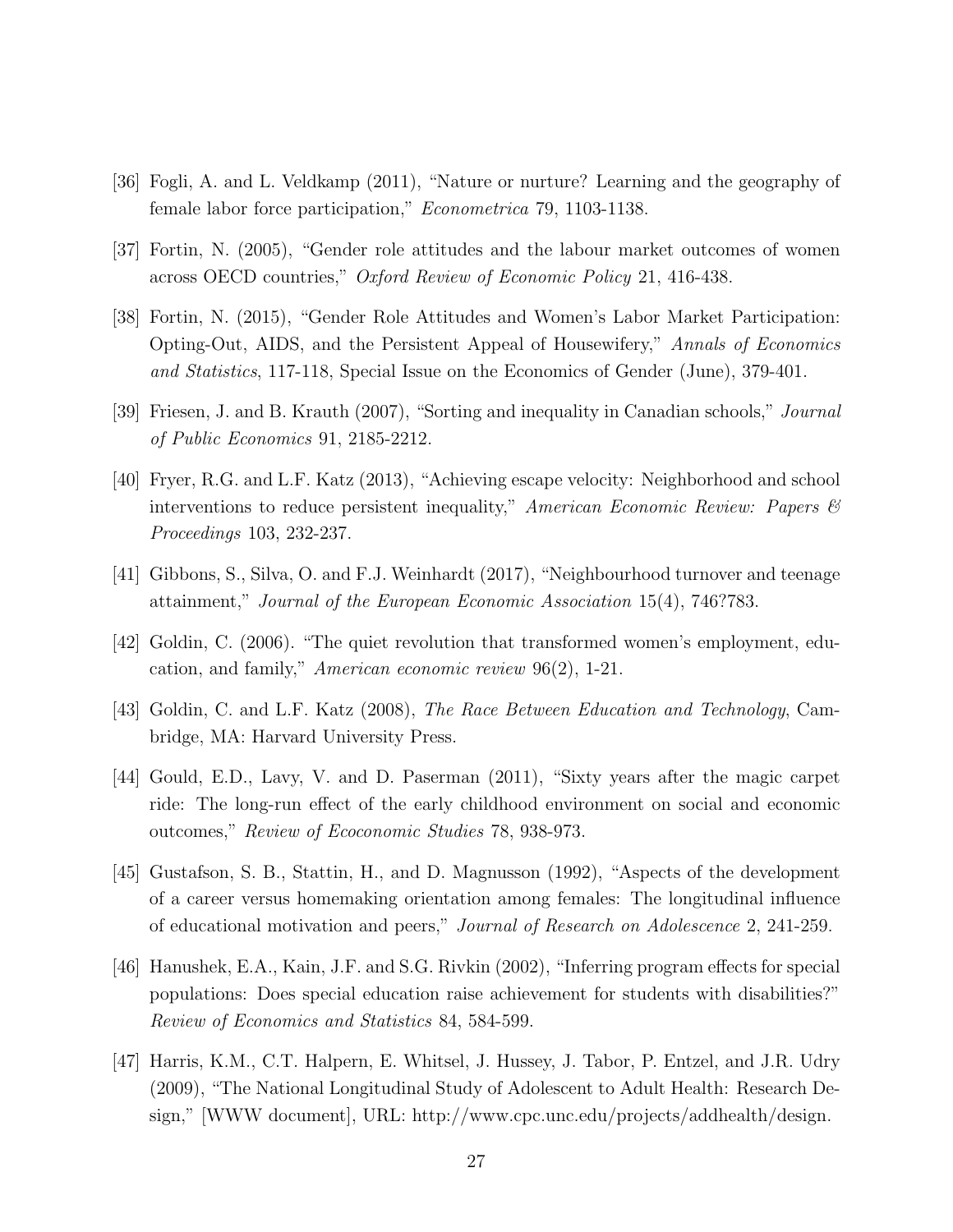- [48] Hellerstein, J.K. and M.S. Morrill (2011), "Dads and daughters the changing impact of fathers on womens occupational choices," *Journal of Human Resources* 46(2), 333-372.
- [49] Hill, J.P. and M.E. Lynch (1983), "The intensification of gender-related role expectations during early adolescence." *Girls at puberty*, Boston: Springer, pp. 201-228.
- [50] Hoxby, C. (2000), "Peer effects in the classroom, learning from gender and race variation," NBER Working Paper 7867.
- [51] Hyde, J. and B.G. Rosenberg (1980), Half the Human Experience: The Psychology of Women, D.C. Heath and Company.
- [52] Kanji, S. (2010), "What keeps mothers in full-time employment?" European Sociological Review 27(4), 509-525.
- [53] Katz, L.F. (2015), "Reducing inequality: Neighborhood and school interventions," Focus 31, 12-17.
- [54] Katz, L.F., Kling, J.R. and J.B. Liebman (2001), "Moving to opportunity in Boston: Early results of a randomized mobility experiment," Quarterly Journal of Economics 116, 607-654.
- [55] Kling, J.R., Ludwig, J. and L.F. Katz (2005), "Neighborhood effects on crime for female and male youth: Evidence from a randomized housing voucher experiment," Quarterly Journal of Economics 120, 87-130.
- [56] Kuziemko, I., Pan, J., Shen, J. and E. Washington (2018), "The Mommy Effect: The Impact of Parenthood on Gender Role Attitudes," NBER Working Paper Number 24740 (June).
- [57] Lavy, V., Paserman, D. and A. Schlosser (2012), "Inside the black box of ability peer effects: Evidence from variation in low achievers in the classroom," *Economic Journal* 122, 208-237.
- [58] Lavy, V. and A. Schlosser (2011), "Mechanisms and impacts of gender peer effects at school," American Economic Journal: Applied Economics 3, 1-33.
- [59] Ludwig, J., Duncan, G.J., Gennetian, L.A., Katz, L.F., Kessler, R.C., Kling, J.R. and L. Sanbonmatsu (2013), "Long-term neighborhood effects on low-income families: Evidence from Moving to Opportunity," American Economic Review: Papers & Proceedings 103, 226-231.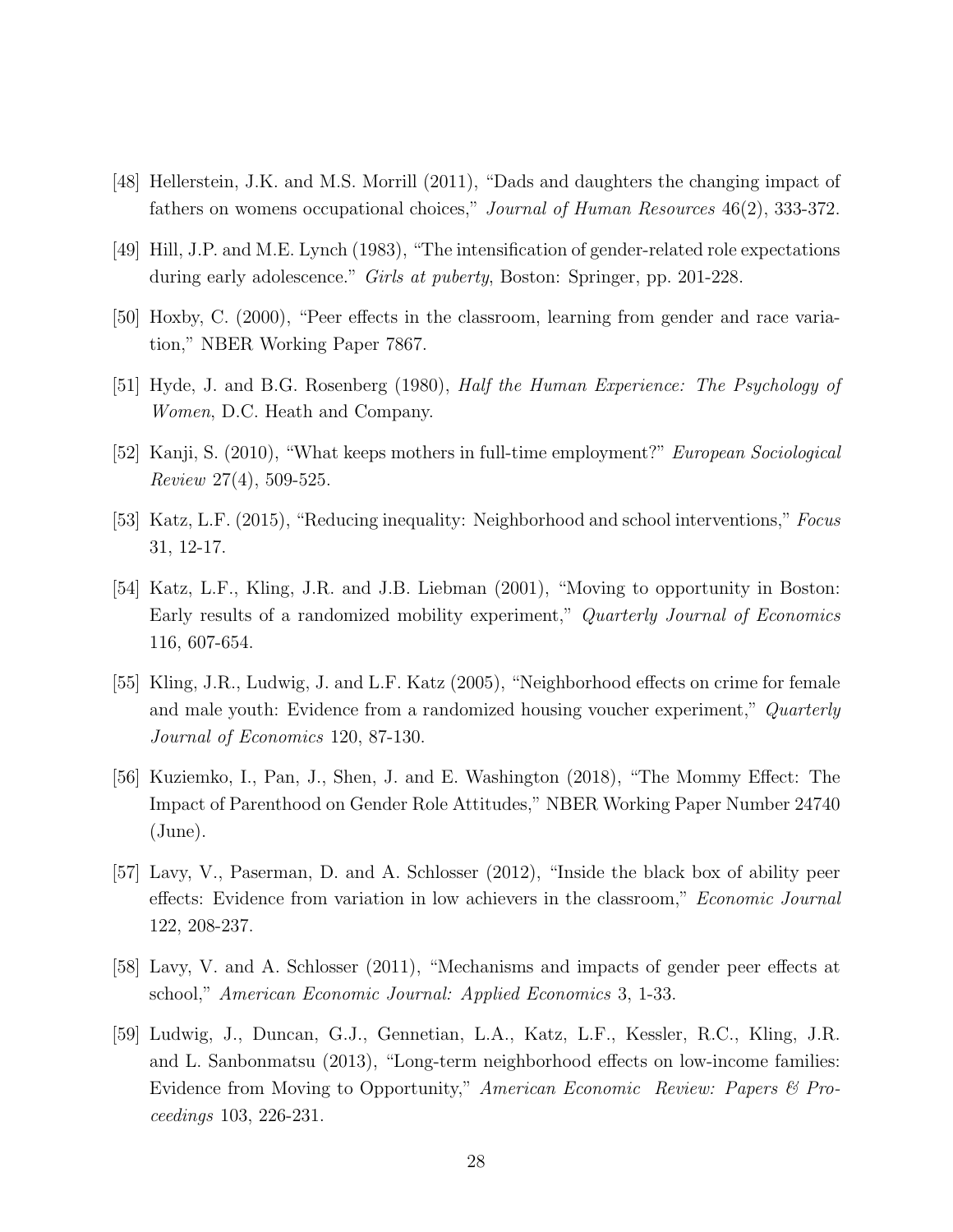- [60] Manski, C.F. (1993), "Identification of endogenous social effects: The reflection problem," The review of economic studies 60(3), 531-542.
- [61] McGinn, K.L., Castro, M.R. and E. Long Lingo (2018), "Learning from mum: Crossnational evidence linking maternal employment and adult children's outcomes," Work, Employment and Society, forthcoming.
- [62] Morgan, S.L. and A.B. Sorensen, (1999), "Parental networks, social closure, and mathematics learning: A test of Coleman's social capital explanation of school effects," American Sociological Review 64, 661-681.
- [63] Morrill, M.S. and T. Morrill (2013), "Intergenerational links in female labor force participation," Labour Economics 20, 38-47.
- [64] Oreopoulos, P. (2003), "The long-run consequences of living in a poor neighborhood," Quarterly Journal of Economics 118, 1533-1575.
- [65] Olivetti, C., Patacchini, E. and Y. Zenou (2016). "Mothers, Peers and Gender Identity." Boston College WP series, No. 904 (March).
- [66] Olivetti, C., Patacchini, E. and Y. Zenou (2013). "Mothers, Friends and Gender Identity." NBER Working Paper 19610 (November).
- [67] Olivetti, C. and B. Petrongolo (2016), "The evolution of gender gaps in industrialized countries," Annual Review of Economics 8, 405-434.
- [68] Patacchini, E. and Y. Zenou (2011), "Neighborhood effects and parental involvement in the intergenerational transmission of education," Journal of Regional Science 51, 987-1013.
- [69] Patacchini, E., and Y. Zenou (2016), "Social networks and parental behavior in the intergenerational transmission of religion," Quantitative Economics 7(3), 969-995.
- [70] Priess, H.A., Lindberg, S.M. and J.S. Hyde (2009), "Adolescent genderrole identity and mental health: Gender intensification revisited," Child development, 80(5), 1531-1544.
- [71] Ruggles, S.J., Trent A., Genadek, K., Goeken, R., Schroeder, M.B. and M. Sobek (2010), Integrated Public Use Microdata Series: Version 5.0 [Machine-readable database], Minneapolis: University of Minnesota.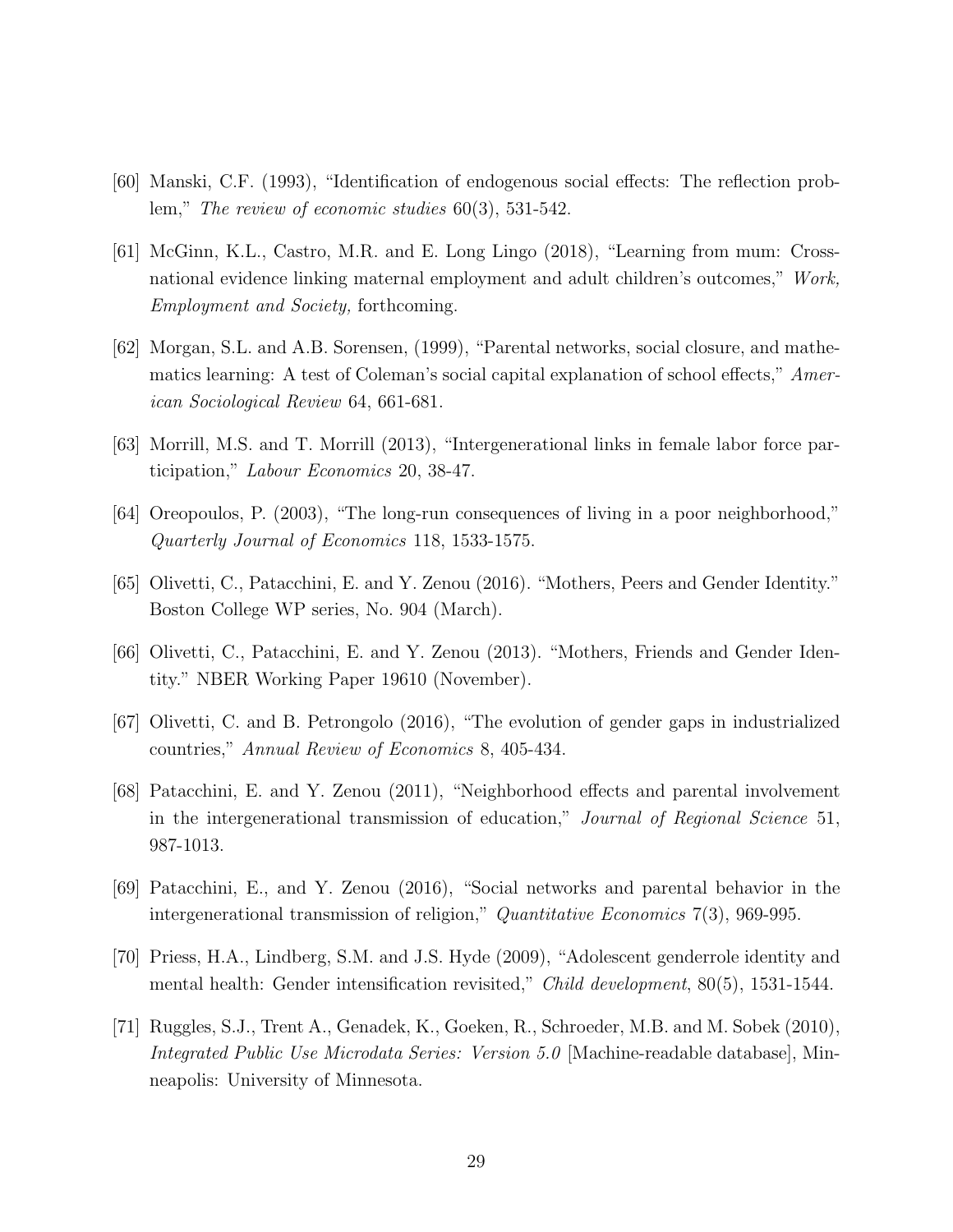- [72] Rowe, D.C., Jacobson, K.C. and E.J. Van den Oord (1999), "Genetic and environmental influences on vocabulary IQ: Parental education level as moderator," Child development 70(5), 1151-1162.
- [73] Sigle-Rushton, W. and J. Waldfogel (2007), "Motherhood and women's earnings in Anglo-American, Continental European, and Nordic countries," Feminist economics 13(2), 55-91.
- [74] Williams, J. (1977), Psychology of Women: Behavior in a Bio-Social Context, Norton.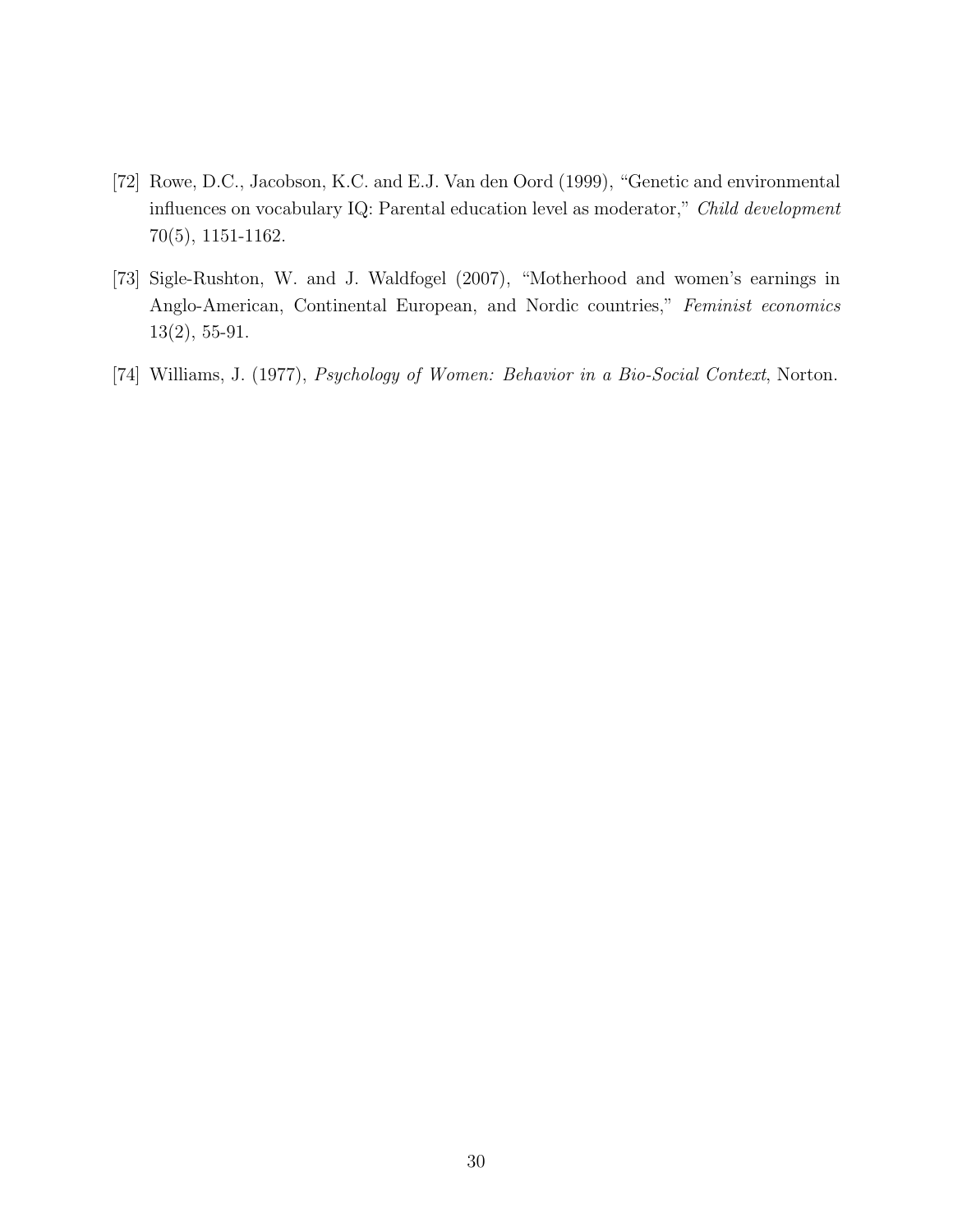# 7 Tables and Figures

### Table 1: Sample Description

|                                                             |           | Females<br>Mean Std. dev. |           | Males<br>Mean Std. dev. | $p-value$ |
|-------------------------------------------------------------|-----------|---------------------------|-----------|-------------------------|-----------|
| Work for pay                                                | 0.755     | 0.430                     | 0.873     | 0.334                   | 0.000     |
| Work for pay conditional on:                                |           |                           |           |                         |           |
| Children                                                    | 0.685     | 0.465                     | 0.920     | 0.271                   | 0.000     |
| No children                                                 | 0.863     | 0.344                     | 0.848     | 0.360                   | 0.557     |
|                                                             |           |                           |           |                         |           |
| Own mother worked                                           | 0.819     | 0.385                     | 0.848     | 0.359                   | 0.326     |
| % peers with working mother                                 | 0.819     | 0.072                     | 0.820     | 0.071                   | 0.458     |
| Share white                                                 | 0.721     | 0.449                     | 0.750     | 0.433                   | 0.008     |
| Share married                                               | 0.478     | 0.500                     | 0.422     | 0.494                   | 0.000     |
| Share with children                                         | 0.604     | 0.489                     | 0.343     | 0.475                   | 0.000     |
| Share with less than High School                            | 0.032     | 0.175                     | $0.050\,$ | 0.218                   | 0.001     |
| Share with High School or some College                      | 0.571     | 0.495                     | 0.582     | 0.493                   | 0.003     |
| Share with College or more                                  | $0.397\,$ | 0.489                     | 0.368     | 0.482                   | 0.000     |
| Mother with:                                                |           |                           |           |                         |           |
| Less than High School                                       | 0.141     | 0.348                     | 0.117     | 0.321                   | 0.008     |
|                                                             | 0.601     | 0.490                     | $0.570\,$ | 0.495                   | $0.596\,$ |
| High School/some College                                    | 0.258     | 0.438                     | 0.313     | 0.464                   | 0.011     |
| College or more<br>US born mother                           | 0.906     | 0.292                     | 0.893     | 0.309                   | 0.015     |
|                                                             |           |                           |           |                         |           |
| Share living in very poorly kept residential building 0.038 |           | 0.191                     | 0.036     | 0.186                   | 0.295     |
| PVT test score                                              | 103.242   | 13.153                    | 106.067   | 12.680                  | 0.000     |
| Student share in:                                           |           |                           |           |                         |           |
| Grade 9                                                     | 0.285     | 0.452                     | 0.277     | 0.448                   | 0.102     |
| Grade 10                                                    | 0.276     | 0.447                     | 0.245     | 0.430                   | 0.715     |
| Grade 11                                                    | 0.238     | 0.426                     | 0.245     | 0.430                   | $0.316\,$ |
| Grade 12                                                    | 0.201     | 0.401                     | 0.233     | 0.423                   | 0.782     |
|                                                             |           |                           |           |                         |           |
| N. Obs.<br>N. Schools                                       |           | 2,781<br>72               |           | 2,197<br>72             |           |
|                                                             |           |                           |           |                         |           |

Notes: The table reports descriptive statistics by gender for the main variables used in the analysis (see Appendix Table A2 for the detailed definition of each variable). The last column reports p-values for T-tests on the gender differences between means. The sample includes students in grades 9 through 12 with at least 28 peers. Individuals with missing information on any of the variables reported in the table are excluded.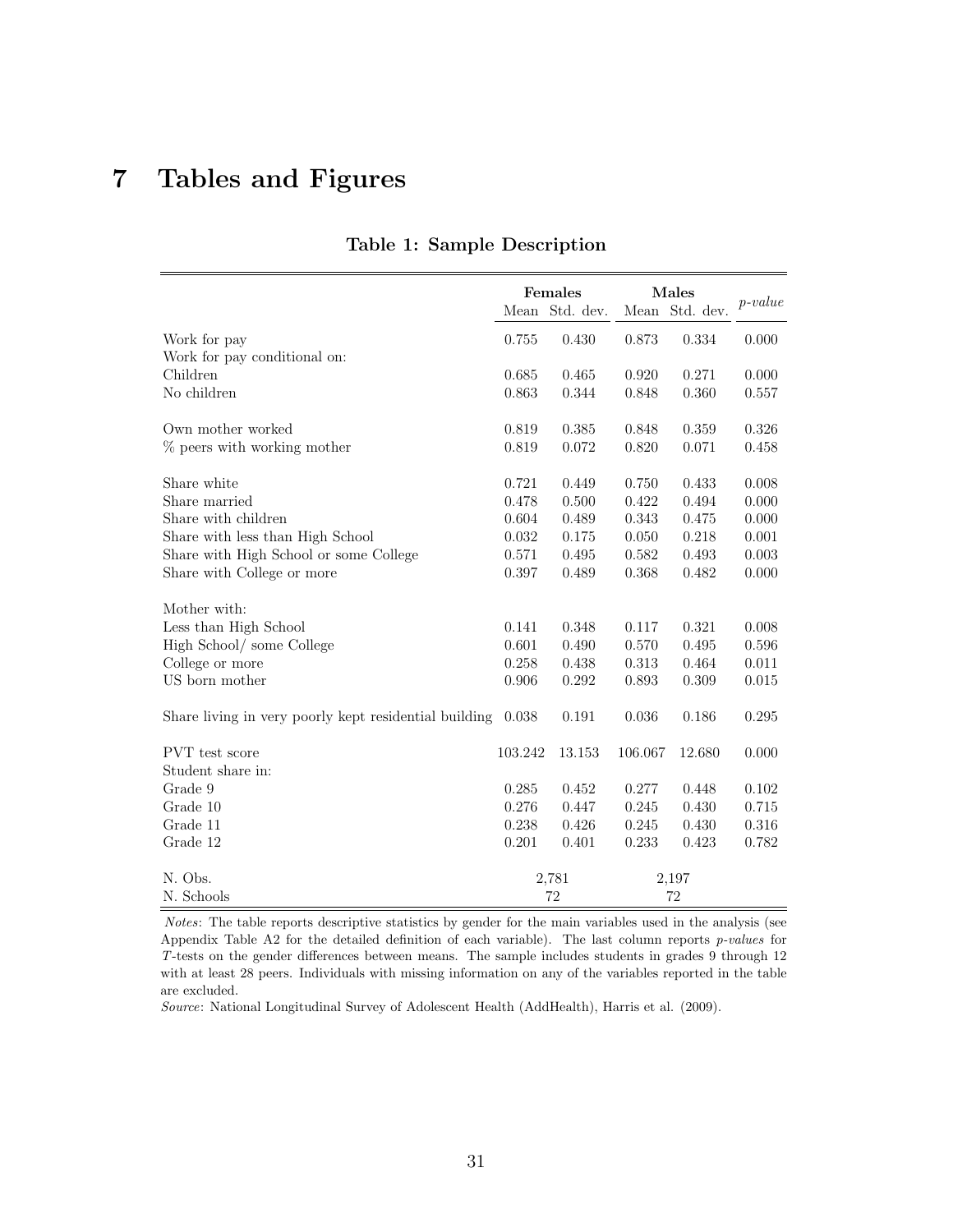| Panel A: % peers with working mothers                              | Mean     | Std.dev. | Min      | Max   | Obs   |
|--------------------------------------------------------------------|----------|----------|----------|-------|-------|
| Females                                                            |          |          |          |       |       |
| Raw cohort variable                                                | 0.819    | 0.072    | 0.509    | 0.974 | 2,781 |
| Residuals: net of grade and school fixed effects                   | $-0.000$ | 0.026    | $-0.123$ | 0.094 | 2,781 |
| Residuals: net of grade and school fixed effects and school trends | $-0.000$ | 0.021    | $-0.116$ | 0.133 | 2,781 |
| Males                                                              |          |          |          |       |       |
| Raw cohort variable                                                | 0.820    | 0.071    | 0.509    | 0.974 | 2,197 |
| Residuals: net of grade and school fixed effects                   | $-0.000$ | 0.027    | $-0.130$ | 0.096 | 2,197 |
| Residuals: net of grade and school fixed effects and school trends | $-0.000$ | 0.022    | $-0.128$ | 0.077 | 2,197 |
|                                                                    |          |          |          |       |       |
| Panel B: % peers with working fathers                              |          |          |          |       |       |
| Females                                                            |          |          |          |       |       |
| Raw cohort variable                                                | 0.953    | 0.039    | 0.713    | 1.000 | 2,174 |
| Residuals: net of grade and school fixed effects                   | 0.000    | 0.017    | $-0.068$ | 0.195 | 2,174 |
| Residuals: net of grade and school fixed effects and school trends | 0.000    | 0.013    | $-0.152$ | 0.247 | 2,174 |
|                                                                    |          |          |          |       |       |
| <b>Males</b>                                                       |          |          |          |       |       |
| Raw cohort variable                                                | 0.955    | 0.035    | 0.713    | 1.000 | 1,931 |
| Residuals: net of grade and school fixed effects                   | 0.000    | 0.018    | $-0.158$ | 0.073 | 1,931 |
| Residuals: net of grade and school fixed effects and school trends | 0.000    | 0.015    | $-0.176$ | 0.171 | 1,931 |

### Table 2: Raw and residual variation in peers with working mother or father

Notes: The table reports descriptive statistics for % peers with working mothers and % peers with working fathers, before and after removing grade and school fixed effects and school trends. The sample in Panel A is defined in the notes to Table 1. The sample in Panel B includes students in grades 9 to 12 with at least 28 peers and with non-missing information on own father and peer fathers' employment status (Wave I), as well as own employment status (Wave IV).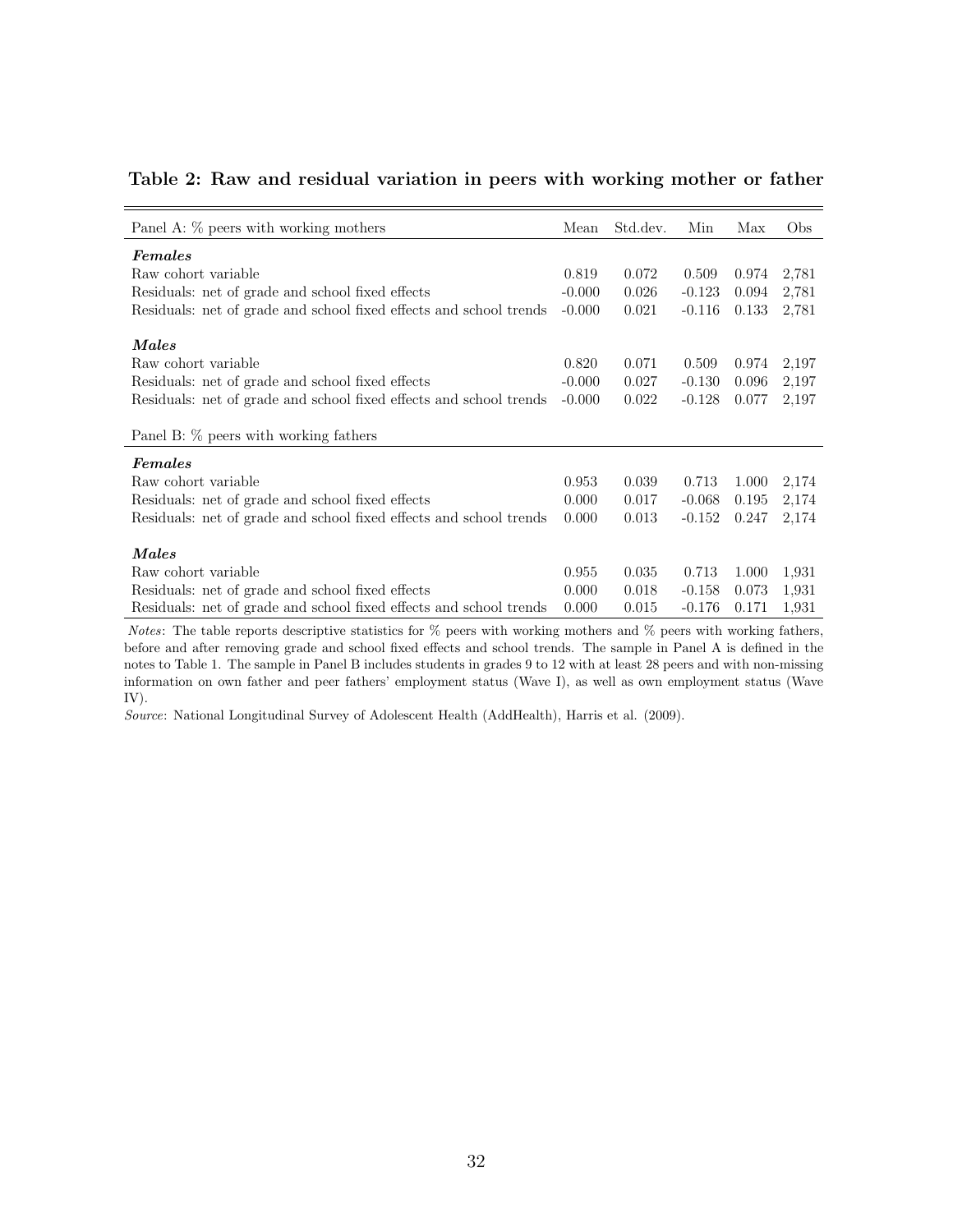| Dependent variable                    |                | % peers with working mothers |          |  |  |  |
|---------------------------------------|----------------|------------------------------|----------|--|--|--|
|                                       | (1)            | (2)                          | (3)      |  |  |  |
| <b>PVT</b>                            | 0.016          | $-0.081$                     | $-0.069$ |  |  |  |
|                                       | (0.113)        | (0.099)                      | (0.107)  |  |  |  |
| Parents born in the US                | 0.005          | $-0.001$                     | 0.000    |  |  |  |
|                                       | (0.003)        | (0.002)                      | (0.002)  |  |  |  |
| Single parent family                  | 0.002          | $0.006*$                     | 0.005    |  |  |  |
|                                       | (0.002)        | (0.004)                      | (0.005)  |  |  |  |
| White                                 | $-0.004$       | $-0.001$                     | 0.000    |  |  |  |
|                                       | (0.005)        | (0.003)                      | (0.004)  |  |  |  |
| Black                                 | $0.007**$      | 0.001                        | 0.001    |  |  |  |
|                                       | (0.003)        | (0.003)                      | (0.003)  |  |  |  |
| Parent education $=$ College $+$      | 0.002          | $-0.005$                     | $-0.006$ |  |  |  |
|                                       | (0.004)        | (0.003)                      | (0.004)  |  |  |  |
| Household size                        | 0.003          | 0.000                        | 0.009    |  |  |  |
|                                       | (0.009)        | (0.014)                      | (0.017)  |  |  |  |
| Very poorly kept residential building | 0.000          | 0.002                        | 0.000    |  |  |  |
|                                       | (0.001)        | (0.002)                      | (0.002)  |  |  |  |
| Grade fixed effects                   | N <sub>0</sub> | Yes                          | Yes      |  |  |  |
| School fixed effects                  | N <sub>o</sub> | Yes                          | Yes      |  |  |  |
| School trends                         | No             | No                           | Yes      |  |  |  |

Table 3: Balancing tests for cohort composition

Notes: Each row in the table reports coefficients from a regression of the dependent variable on the % peers with working mothers. Column (2), in addition to this cohort composition measure, includes grade fixed effects and school fixed effects. Column (3) additionally includes school linear time trends. Standard errors (in parentheses) are clustered at the school level. Significance levels are: \* 10%, \*\*\* 5%, \*\*\* 1%.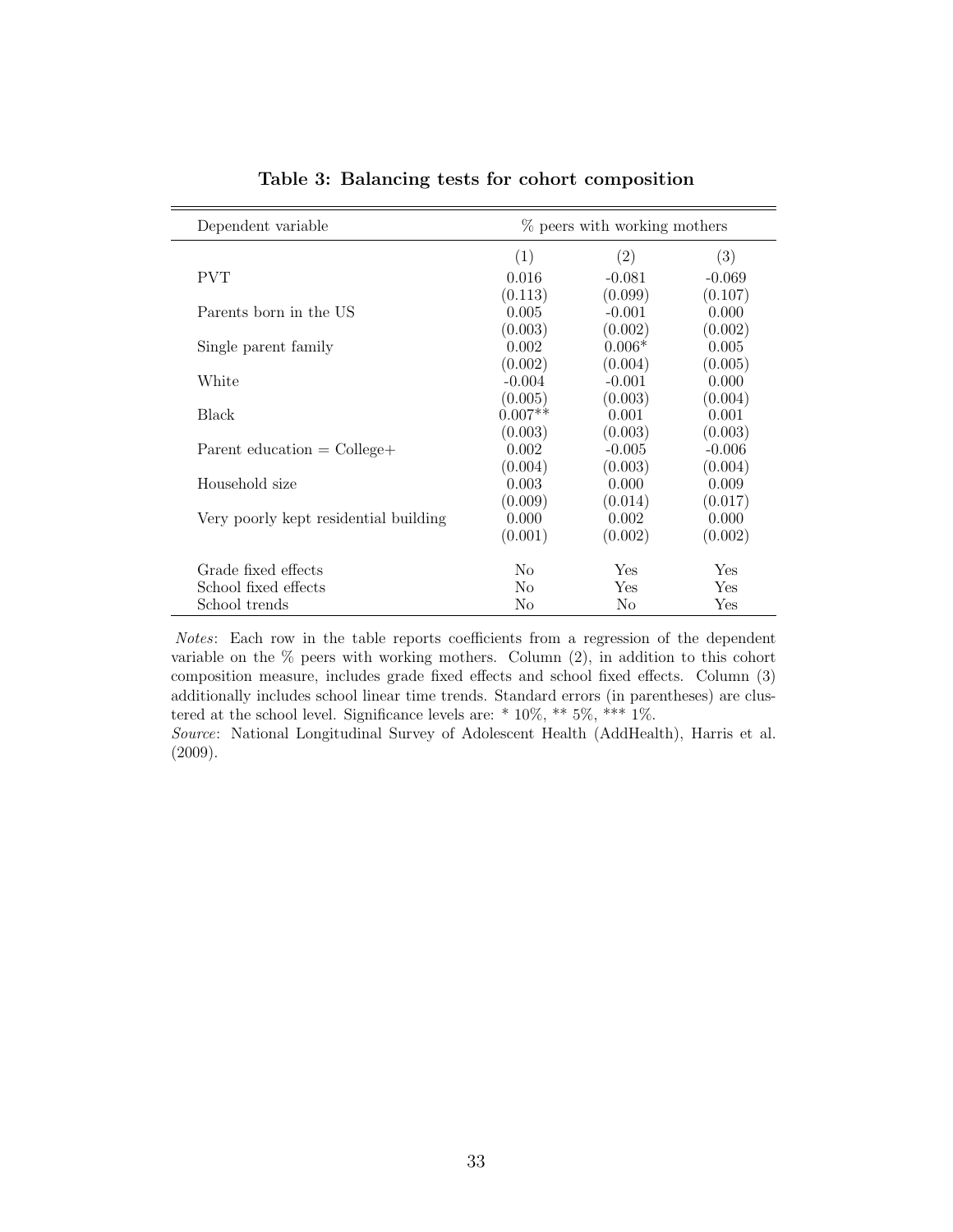|                                       |            |                |                     | Dependent variable: Work for pay |                     |
|---------------------------------------|------------|----------------|---------------------|----------------------------------|---------------------|
|                                       | (1)        | (2)            | (3)                 | (4)                              | (5)                 |
| Own mother worked                     | $0.111***$ | $0.092**$      | $0.076**$           | $0.081**$                        | $0.081**$           |
|                                       | (0.036)    | (0.036)        | (0.034)             | (0.033)                          | (0.033)             |
| % peers with working mother           | $0.006***$ | $0.007*$       | $0.008**$           | $0.008**$                        | $0.010**$           |
| White                                 | (0.002)    | (0.004)        | (0.003)<br>$-0.021$ | (0.003)<br>$-0.027$              | (0.004)<br>$-0.030$ |
|                                       |            |                | (0.031)             | (0.032)                          | (0.035)             |
| Married                               |            |                | $-0.067**$          | $-0.064**$                       | $-0.066**$          |
|                                       |            |                | (0.030)             | (0.030)                          | (0.031)             |
| Children                              |            |                | $-0.125***$         | $-0.126***$                      | $-0.126***$         |
|                                       |            |                | (0.029)             | (0.028)                          | (0.029)             |
| <b>PVT</b>                            |            |                | 0.001<br>(0.001)    | 0.001<br>(0.001)                 | 0.001<br>(0.001)    |
| $Education = College+$                |            |                | $0.094***$          | $0.104***$                       | $0.099***$          |
|                                       |            |                | (0.025)             | (0.024)                          | (0.025)             |
| Very poorly kept residential building |            |                |                     | $0.121**$                        | $0.113**$           |
|                                       |            |                |                     | (0.046)                          | (0.048)             |
| Mother born in the US                 |            |                |                     | 0.057                            | 0.060               |
|                                       |            |                |                     | (0.038)                          | (0.040)             |
| Mother education $=$ College $+$      |            |                |                     | $-0.025$<br>(0.025)              | $-0.022$<br>(0.027) |
|                                       |            |                |                     |                                  |                     |
| Grade fixed effects                   | No         | Yes            | Yes                 | Yes                              | Yes                 |
| School fixed effects                  | No         | Yes            | Yes                 | Yes                              | Yes                 |
| School trends                         | $\rm No$   | N <sub>o</sub> | No                  | N <sub>o</sub>                   | Yes                 |
| N. Obs.                               | 2,781      | 2,781          | 2,781               | 2,781                            | 2,781               |
| R-squared                             | 0.024      | 0.087          | 0.134               | 0.138                            | 0.163               |

Table 4: Effects of peers with working mothers - females

Notes: Regressions in columns (2) to (4) include grade fixed effects and school fixed effects. In addition, column (5) includes school linear time trends. The sample is defined in the notes to Table 1. Standard errors (in parentheses) are clustered at the school level. Significance levels are: \* 10%, \*\* 5%, \*\*\* 1%.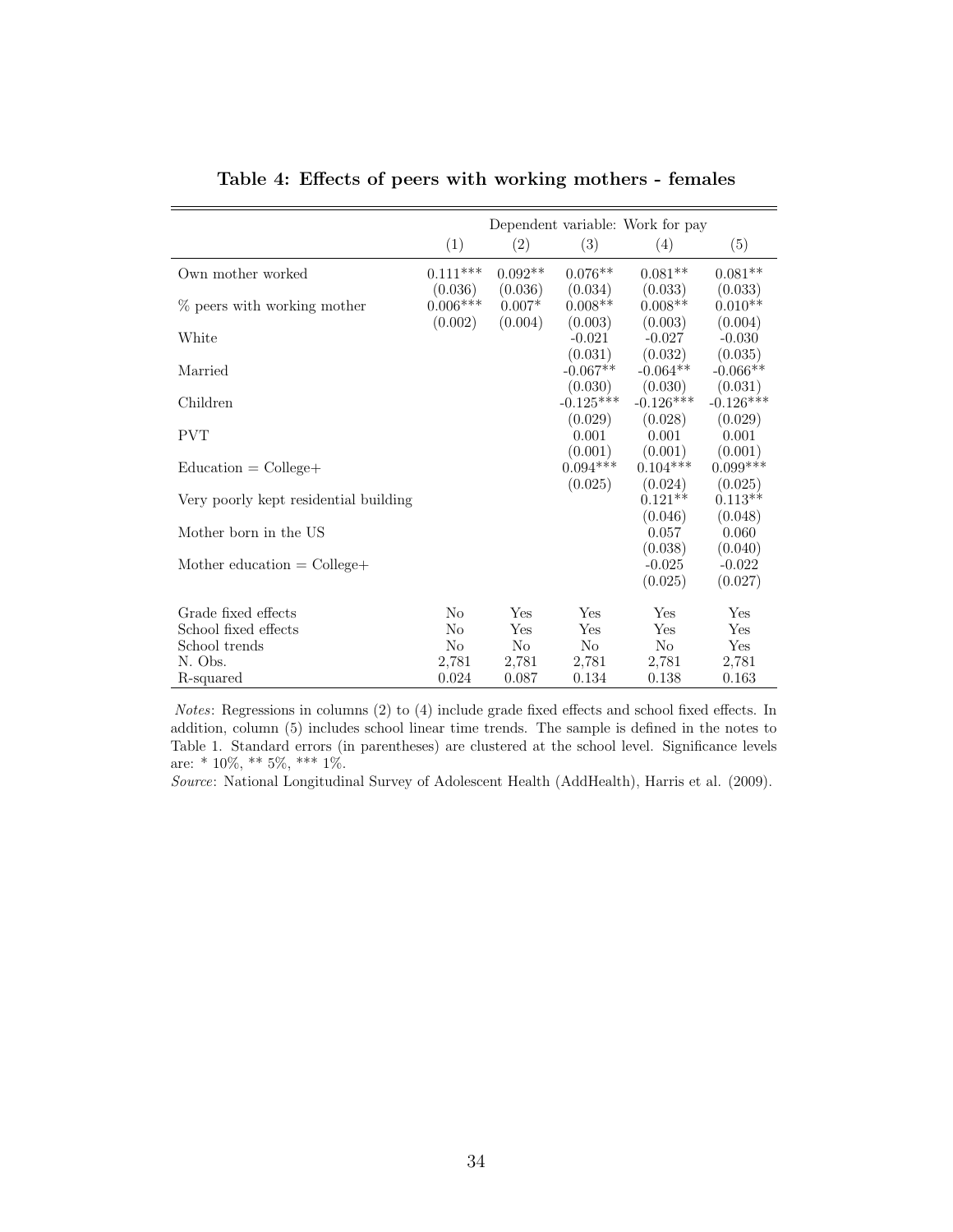|                                                                       | Dependent variable: Work for pay |                                 |                                 |                                 |                                 |  |
|-----------------------------------------------------------------------|----------------------------------|---------------------------------|---------------------------------|---------------------------------|---------------------------------|--|
|                                                                       |                                  |                                 |                                 |                                 |                                 |  |
|                                                                       | (1)                              | (2)                             | (3)                             | (4)                             | (5)                             |  |
| Own mother worked                                                     | $0.081**$                        | $0.081**$                       | 0.230                           | $0.081**$                       | $0.081**$                       |  |
| $%$ peers with working mother                                         | (0.033)<br>$0.010**$<br>(0.004)  | (0.034)<br>$0.008**$<br>(0.004) | (0.286)<br>$0.010**$<br>(0.005) | (0.035)<br>$0.008*$<br>(0.005)  | (0.035)                         |  |
| Own mother worked $\times$<br>% peers with working mother             |                                  |                                 | $-0.002$<br>(0.004)             |                                 |                                 |  |
| Standard deviation of<br>$%$ peers with working mother                |                                  |                                 |                                 | $-1.652$<br>(35.351)            |                                 |  |
| $\%$ peers with working mother $\in$<br>$(25th)$ pctile, 50th pctile) |                                  |                                 |                                 |                                 | 0.037<br>(0.043)                |  |
| $\%$ peers with working mother $\in$<br>(50th pctile, 75th pctile)    |                                  |                                 |                                 |                                 | 0.061<br>(0.048)                |  |
| $\%$ peers with working mother >75th pctile                           |                                  |                                 |                                 |                                 | $0.119*$                        |  |
| White                                                                 | $-0.030$                         | $-0.039$                        | $-0.038$                        | $-0.039$                        | (0.064)<br>$-0.038$             |  |
| Married                                                               | (0.035)<br>$-0.066**$            | (0.034)<br>$-0.068**$           | (0.034)<br>$-0.068**$           | (0.034)<br>$-0.068**$           | (0.034)<br>$-0.067**$           |  |
| Children                                                              | (0.031)<br>$-0.126***$           | (0.033)<br>$-0.130***$          | (0.033)<br>$-0.130***$          | (0.033)<br>$-0.130***$          | (0.033)<br>$-0.130***$          |  |
| <b>PVT</b>                                                            | (0.029)<br>0.001                 | (0.026)<br>0.001                | (0.026)<br>0.001                | (0.026)<br>0.001                | (0.027)<br>0.001                |  |
| $Education = College +$                                               | (0.001)<br>$0.099***$            | (0.001)<br>$0.096***$           | (0.001)<br>$0.096***$           | (0.001)<br>$0.096***$           | (0.001)<br>$0.097***$           |  |
| Very poorly kept residential building                                 | (0.025)<br>$0.113**$             | (0.026)<br>$0.096*$             | (0.026)<br>$0.096*$             | (0.026)<br>$0.096*$             | (0.026)<br>$0.096*$             |  |
| Mother born in the US                                                 | (0.048)<br>0.060                 | (0.049)<br>$0.070*$             | (0.049)<br>$0.070*$             | (0.050)<br>$0.070*$             | (0.049)<br>$0.069*$             |  |
| Mother education $=$ College $+$                                      | (0.040)<br>$-0.022$              | (0.041)<br>$-0.026$             | (0.041)<br>$-0.025$             | (0.041)<br>$-0.026$             | (0.041)<br>$-0.027$             |  |
| $%$ peers with mother born in the US                                  | (0.027)                          | (0.027)<br>$-0.001$             | (0.028)<br>$-0.001$             | (0.027)<br>$-0.001$             | (0.027)<br>$-0.001$             |  |
| $\%$ peers with mother educ = College+                                |                                  | (0.006)<br>$0.006**$<br>(0.003) | (0.006)<br>$0.006**$<br>(0.003) | (0.006)<br>$0.006**$<br>(0.003) | (0.006)<br>$0.006**$<br>(0.003) |  |
| Grade fixed effects                                                   | Yes                              | Yes                             | Yes                             | Yes                             | Yes                             |  |
| School fixed effects                                                  | Yes                              | Yes                             | Yes                             | Yes                             | Yes                             |  |
| School trends<br>N. Obs.                                              | Yes                              | Yes                             | Yes                             | Yes                             | Yes                             |  |
| R-squared                                                             | 2,781<br>0.163                   | 2,569<br>0.168                  | 2,569<br>0.168                  | 2,569<br>0.168                  | 2,569<br>0.168                  |  |

### Table 5: Effects of peers with working mothers - robustness checks

Notes: All regressions include grade fixed effects, school fixed effects, and school linear time trends. The sample is defined in the notes to Table 1. In addition, columns (2) to (5) exclude students with missing information on % peers with mother born in the US and % peers with mother educ = College +. Standard errors (in parentheses) are clustered at the school level.  $* 10\%, ** 5\%, *** 1\%$ .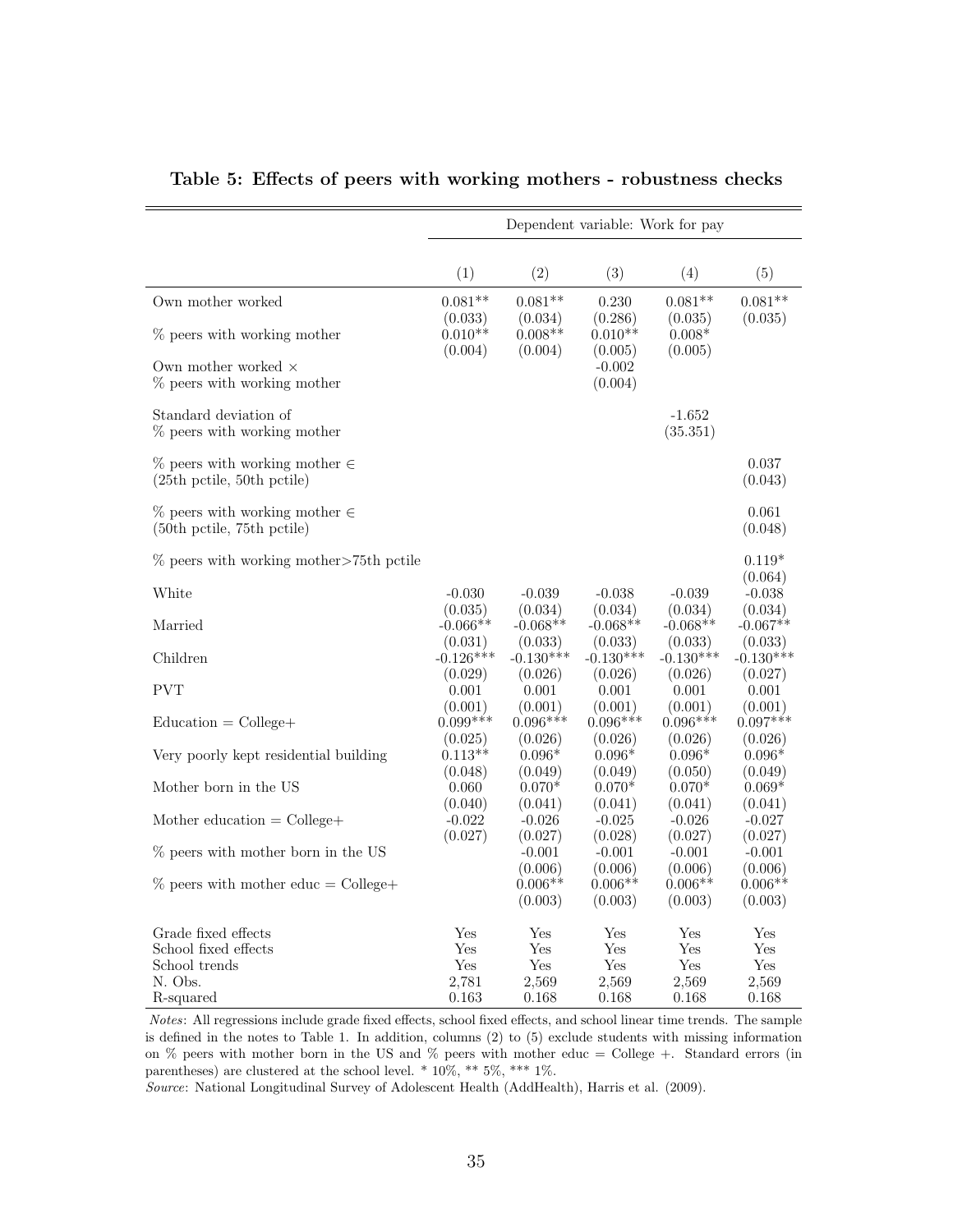|                                        | (1)         | (2)            | (3)            |
|----------------------------------------|-------------|----------------|----------------|
| Cohort definition:                     | Random      | Adjacent lower | Adjacent upper |
|                                        | group       | cohort         | cohort         |
|                                        |             |                |                |
| Own mother worked                      | $0.074**$   | $0.071*$       | 0.063          |
|                                        | (0.034)     | (0.041)        | (0.039)        |
| % peers with working mother            | 0.001       | 0.003          | $-0.002$       |
|                                        | (0.003)     | (0.005)        | (0.005)        |
| White                                  | $-0.035$    | $-0.046$       | $-0.011$       |
|                                        | (0.034)     | (0.043)        | (0.037)        |
| Married                                | $-0.067**$  | $-0.061*$      | $-0.074*$      |
|                                        | (0.033)     | (0.031)        | (0.038)        |
| Children                               | $-0.129***$ | $-0.109***$    | $-0.115***$    |
|                                        | (0.027)     | (0.034)        | (0.033)        |
| <b>PVT</b>                             | 0.001       | 0.001          | 0.000          |
|                                        | (0.001)     | (0.001)        | (0.001)        |
| $Education = College+$                 | $0.099***$  | $0.073**$      | $0.113***$     |
|                                        | (0.027)     | (0.035)        | (0.027)        |
| Very poorly kept residential building  | $0.093*$    | 0.054          | $0.102*$       |
|                                        | (0.050)     | (0.063)        | (0.054)        |
| Mother born in the US                  | $0.073*$    | 0.085          | 0.041          |
|                                        | (0.041)     | (0.052)        | (0.049)        |
| Mother education $=$ College $+$       | $-0.036$    | $-0.005$       | $-0.028$       |
|                                        | (0.027)     | (0.032)        | (0.033)        |
| $\%$ peers with mother born in the US  | $0.010**$   | $0.018**$      | $0.014**$      |
|                                        | (0.004)     | (0.009)        | (0.006)        |
| $\%$ peers with mother educ = College+ | $-0.006*$   | $-0.008$       | $-0.007$       |
|                                        | (0.004)     | (0.006)        | (0.005)        |
|                                        |             |                |                |
| Grade fixed effects                    | Yes         | Yes            | Yes            |
| School fixed effects                   | Yes         | Yes            | Yes            |
| School trends                          | Yes         | Yes            | Yes            |
| N. Obs.                                | 2,569       | 1,760          | 2,010          |
| R-squared                              | 0.169       | 0.192          | 0.175          |

### Table 6: Placebo regressions

Notes: All regressions include controls for grade fixed effects, school fixed effects, and school linear time trends. The sample is defined in the notes to Table 1. In addition, we excluded students with missing information on  $\%$  peers with mother born in the US and  $\%$  peers with mother educ = College +. Column (2) excludes students in grade 9. Column (3) excludes students in grade 12. Standard errors (in parentheses) are clustered at the school level.  $* 10\%, ** 5\%, *** 1\%$ .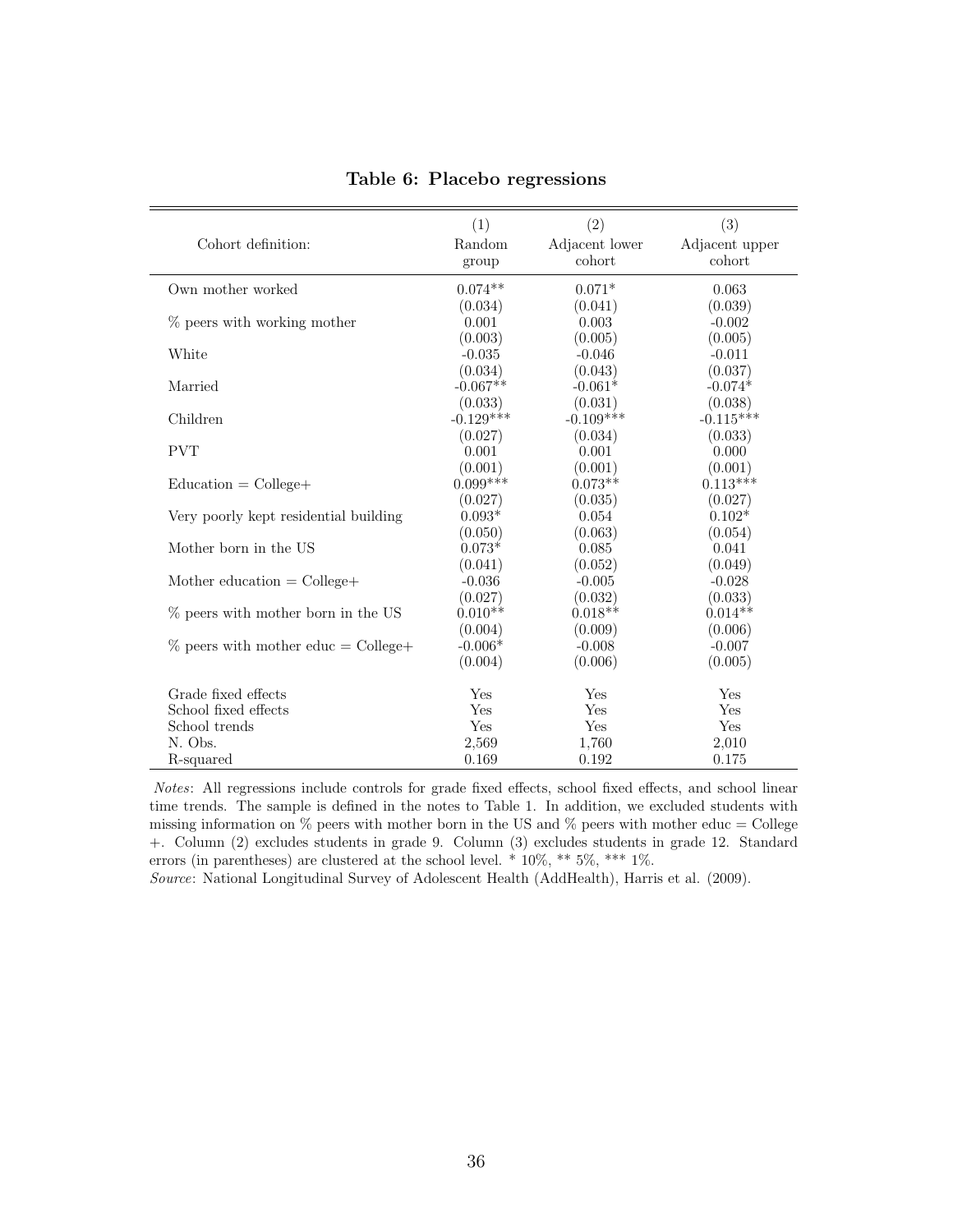|                                        | Dependent variable: Work for pay |                |                |                |                |
|----------------------------------------|----------------------------------|----------------|----------------|----------------|----------------|
|                                        | (1)                              | (2)            | (3)            | (4)            | (5)            |
| Own mother worked                      | $-0.009$                         | $-0.007$       | $-0.009$       | $-0.008$       | $-0.010$       |
|                                        | (0.034)                          | (0.031)        | (0.031)        | (0.032)        | (0.032)        |
| % peers with working mother            | 0.002                            | 0.001          | 0.001          | 0.001          | $-0.000$       |
|                                        | (0.003)                          | (0.005)        | (0.004)        | (0.004)        | (0.004)        |
| White                                  |                                  |                | 0.048          | 0.053          | 0.049          |
|                                        |                                  |                | (0.034)        | (0.034)        | (0.038)        |
| Married                                |                                  |                | $0.056**$      | $0.055**$      | 0.040          |
|                                        |                                  |                | (0.027)        | (0.026)        | (0.028)        |
| Children                               |                                  |                | $0.053*$       | $0.054*$       | $0.069**$      |
|                                        |                                  |                | (0.032)        | (0.031)        | (0.033)        |
| <b>PVT</b>                             |                                  |                | $-0.001$       | $-0.001$       | $-0.001$       |
|                                        |                                  |                | (0.001)        | (0.001)        | (0.001)        |
| $Education = College +$                |                                  |                | $0.043*$       | 0.042          | 0.039          |
|                                        |                                  |                | (0.025)        | (0.026)        | (0.026)        |
| Very poorly kept residential building  |                                  |                |                | $-0.009$       | $-0.040$       |
|                                        |                                  |                |                | (0.079)        | (0.083)        |
| Mother born in the US                  |                                  |                |                | $-0.043$       | $-0.086**$     |
|                                        |                                  |                |                | (0.033)        | (0.034)        |
| Mother education $=$ College $+$       |                                  |                |                | $-0.003$       | 0.001          |
|                                        |                                  |                |                | (0.023)        | (0.025)        |
| % peers with mother born in the US     |                                  |                |                |                | 0.000          |
|                                        |                                  |                |                |                | (0.008)        |
| $\%$ peers with mother educ = College+ |                                  |                |                |                | $0.005*$       |
|                                        |                                  |                |                |                | (0.003)        |
| Grade fixed effects                    | No                               | Yes            | Yes            | Yes            | Yes            |
| School fixed effects                   | No                               | Yes            | Yes            | Yes            | Yes            |
| School trends                          | $\rm No$                         | Yes            | Yes            | Yes            | Yes            |
| N. Obs.                                |                                  |                |                |                |                |
|                                        | 2,197<br>0.109                   | 2,197<br>0.177 | 2,197<br>0.200 | 2,197<br>0.201 | 1,990<br>0.217 |
| R-squared                              |                                  |                |                |                |                |

Table 7: Effects of peers with working mothers - males

Notes: Regressions in columns (2) to (5) control for grade fixed effects, school fixed effects, and school linear time trends. The sample is defined in the notes to Table 1. In addition, column (5) excludes students with missing information on % peers with mother born in the US and % peers with mother educ = College +. Standard errors (in parentheses) are clustered at the school level. Significance levels are: \*  $10\%,$  \*\*  $5\%,$  \*\*\*  $1\%$ .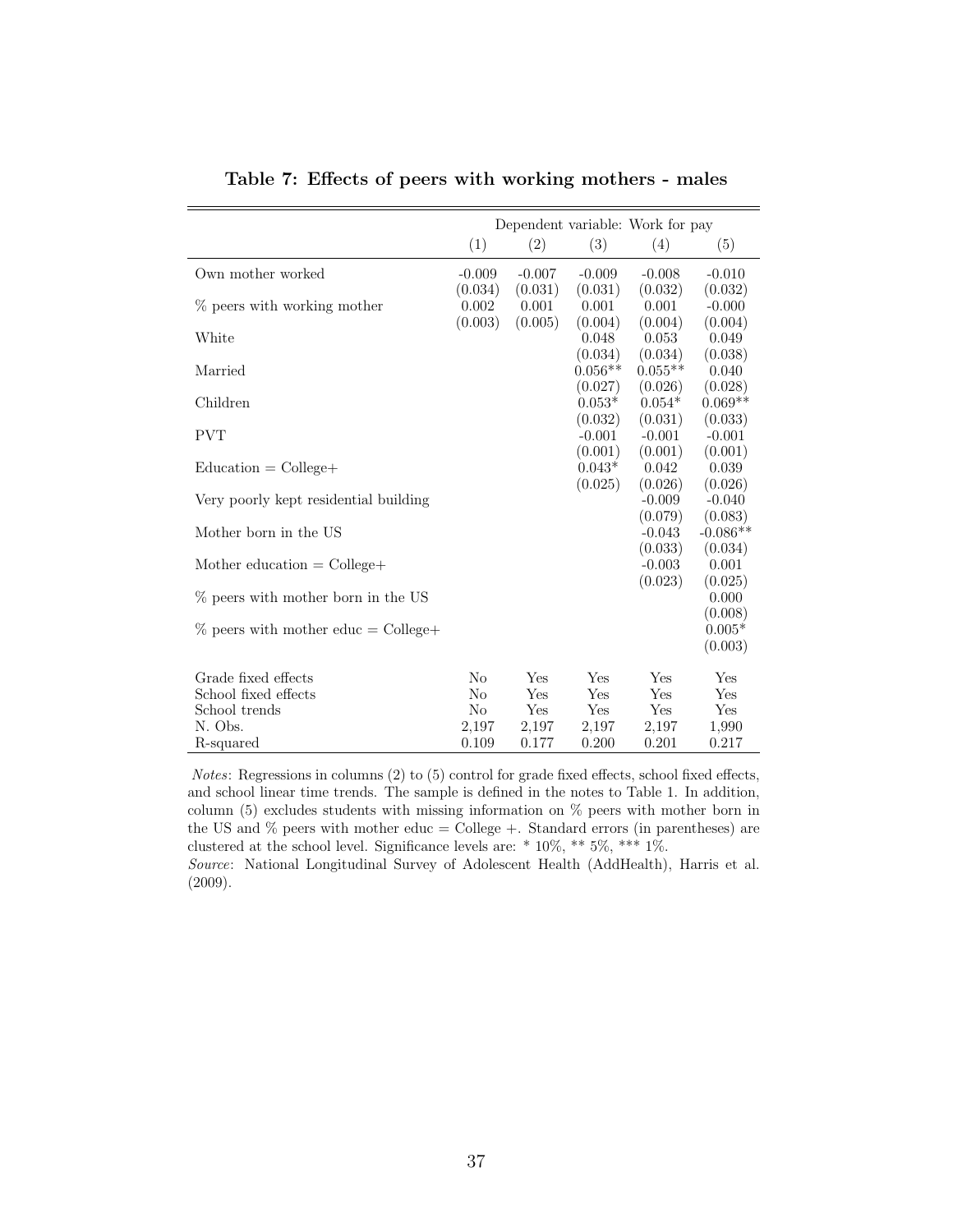|                                             | Dependent variable: Work for pay |                                |                                |                                |                  |                                  |
|---------------------------------------------|----------------------------------|--------------------------------|--------------------------------|--------------------------------|------------------|----------------------------------|
|                                             | (1)                              | (2)                            | (3)                            | (4)                            | (5)              | (6)                              |
| Own father worked                           | $0.116**$                        | 0.083                          | $0.122**$                      | $0.128**$                      | 0.018            | $-0.004$                         |
| $\%$ peers with working father              | (0.048)<br>0.001                 | (0.058)<br>$-0.005$            | (0.061)<br>$-0.002$            | (0.061)<br>0.000               | (0.045)<br>0.009 | (0.054)<br>$0.022**$             |
| Own mother worked                           | (0.008)                          | (0.008)<br>$0.098**$           | (0.009)<br>$0.086**$           | (0.009)<br>$0.084*$            | (0.006)          | (0.010)<br>0.007                 |
| % peers with working mother                 |                                  | (0.043)<br>$0.012**$           | (0.043)<br>$0.011**$           | (0.043)<br>$0.009*$            |                  | (0.040)<br>0.001                 |
| White                                       |                                  | (0.005)<br>$-0.043$<br>(0.036) | (0.006)<br>$-0.040$<br>(0.044) | (0.005)<br>$-0.042$<br>(0.044) |                  | (0.007)<br>0.045                 |
| Married                                     |                                  | $-0.052$<br>(0.032)            | $-0.027$<br>(0.033)            | $-0.025$<br>(0.032)            |                  | (0.047)<br>0.043<br>(0.029)      |
| Children                                    |                                  | $-0.166***$<br>(0.035)         | $-0.169***$<br>(0.036)         | $-0.169***$<br>(0.036)         |                  | 0.052<br>(0.037)                 |
| <b>PVT</b>                                  |                                  | 0.001<br>(0.001)               | 0.001<br>(0.001)               | 0.001<br>(0.001)               |                  | $-0.001$                         |
| $Education = College +$                     |                                  | $0.065**$<br>(0.028)           | $0.058*$<br>(0.030)            | $0.059*$<br>(0.030)            |                  | (0.002)<br>$0.074***$<br>(0.027) |
| Very poorly kept residential building       |                                  |                                | 0.075<br>(0.067)               | 0.079<br>(0.064)               |                  | $-0.022$<br>(0.107)              |
| Both parents born in the US                 |                                  |                                | 0.073<br>(0.045)               | 0.070<br>(0.046)               |                  | $-0.059$<br>(0.044)              |
| Max parents educ $=$ College $+$            |                                  |                                | $-0.040$<br>(0.034)            | $-0.039$<br>(0.034)            |                  | 0.021<br>(0.027)                 |
| Household members in grade 7-12             |                                  |                                | 0.000<br>(0.018)               | $-0.001$<br>(0.018)            |                  | $-0.015$<br>(0.014)              |
| $%$ peers with both parents born in the US  |                                  |                                |                                | 0.005<br>(0.005)               |                  | 0.003<br>(0.006)                 |
| $\%$ peers with max parents educ = College+ |                                  |                                |                                | $0.009**$<br>(0.004)           |                  | 0.001<br>(0.004)                 |
| Mean peers' hh members grade 7-12           |                                  |                                |                                | $-0.410$<br>(0.345)            |                  | $-0.392$<br>(0.324)              |
| Variance peers' hh members grade 7-12       |                                  |                                |                                | 0.194<br>(0.167)               |                  | $-0.068$<br>(0.167)              |
| Grade fixed effects<br>School fixed effects | Yes<br>Yes                       | Yes<br>Yes                     | Yes<br>Yes                     | Yes<br>Yes                     | Yes<br>Yes       | Yes<br>Yes                       |
| School trends                               | Yes                              | Yes                            | Yes                            | Yes                            | Yes              | Yes                              |
| N. Obs.                                     | 2174                             | 1924                           | 1764                           | 1764                           | 1931             | 1453                             |
| R-squared                                   | .131                             | .213                           | .214                           | .219                           | .143             | .209                             |

|  |  |  |  | Table 8: Effects of peers with working fathers |  |
|--|--|--|--|------------------------------------------------|--|
|--|--|--|--|------------------------------------------------|--|

Notes: All regressions control for grade fixed effects, school fixed effects, and school linear time trends. The sample is defined in the notes to Table 2, Panel B. In addition we excluded students with missing information on any of the control variables. Standard errors (in parentheses) are clustered at the school level. Significance levels are: \* 10%, \*\* 5%, \*\*\* 1%. Source: National Longitudinal Survey of Adolescent Health (AddHealth), Harris et al. (2009).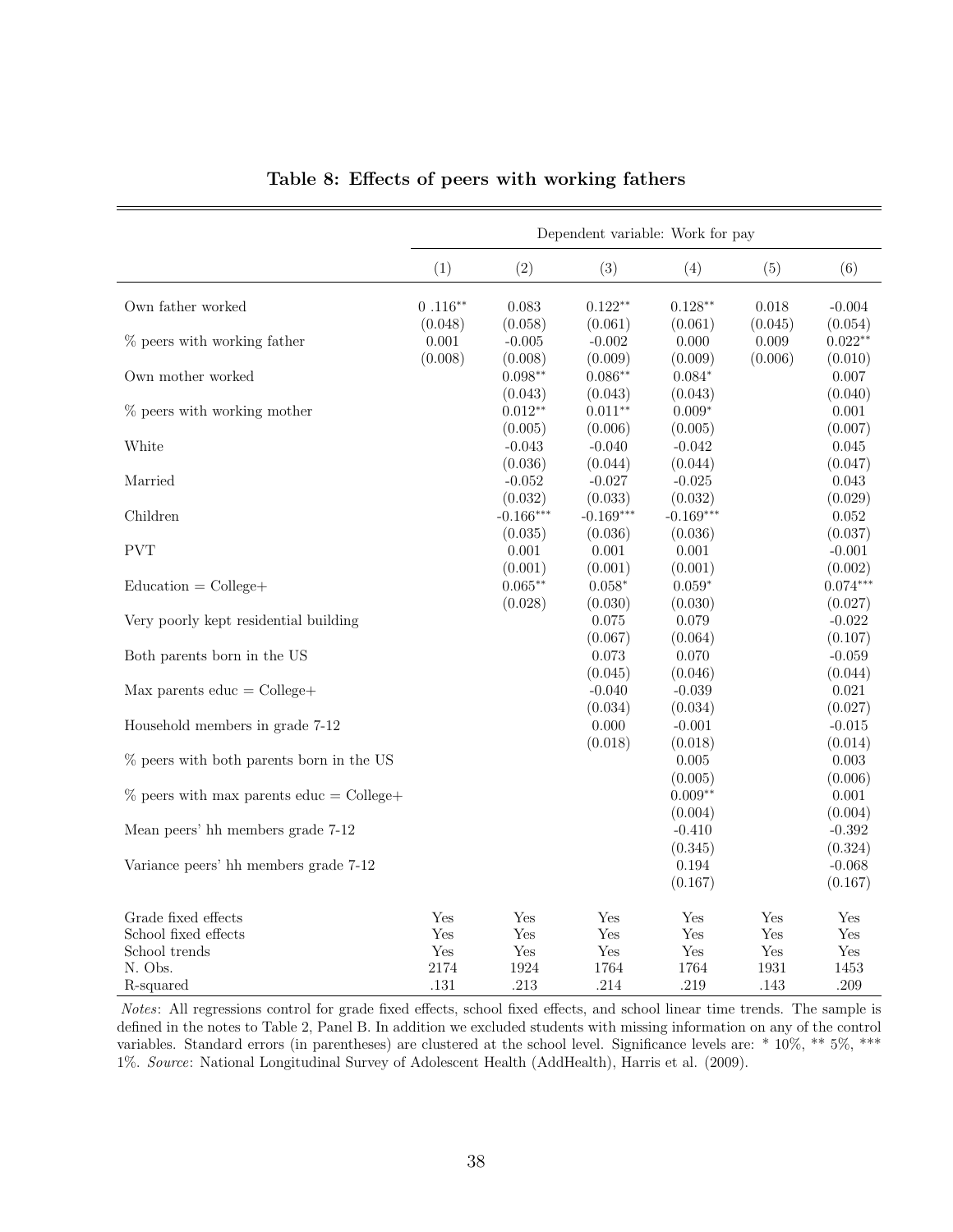|                                        | (1)        | (2)            | (3)        | (4)                 | (5)         | (6)                     |
|----------------------------------------|------------|----------------|------------|---------------------|-------------|-------------------------|
|                                        |            | By mother care |            | By social closeness |             | By presence of children |
|                                        | Low        | High           | Low        | High                | Children    | No children             |
| Own mother worked                      | $-0.010$   | $0.128***$     | $0.148**$  | 0.036               | 0.077       | 0.053                   |
|                                        | (0.079)    | (0.038)        | (0.068)    | (0.049)             | (0.048)     | (0.043)                 |
| $%$ peers with working mother          | $0.021*$   | 0.006          | 0.009      | $0.011*$            | $0.012**$   | 0.002                   |
|                                        | (0.012)    | (0.006)        | (0.009)    | (0.007)             | (0.006)     | (0.005)                 |
| White                                  | $-0.069$   | $-0.023$       | $-0.074$   | $-0.051$            | $-0.048$    | $-0.038$                |
|                                        | (0.076)    | (0.038)        | (0.071)    | (0.050)             | (0.045)     | (0.055)                 |
| Married                                | $-0.115**$ | $-0.068**$     | $-0.080$   | $-0.045$            | $-0.134***$ | 0.046                   |
|                                        | (0.055)    | (0.032)        | (0.066)    | (0.039)             | (0.046)     | (0.034)                 |
| Children                               | $-0.095$   | $-0.131***$    | $-0.132**$ | $-0.135***$         |             |                         |
|                                        | (0.082)    | (0.029)        | (0.061)    | (0.035)             |             |                         |
| <b>PVT</b>                             | $-0.002$   | 0.001          | 0.001      | 0.001               | $-0.000$    | 0.002                   |
|                                        | (0.003)    | (0.001)        | (0.002)    | (0.001)             | (0.002)     | (0.001)                 |
| $Education = College +$                | 0.090      | $0.096***$     | $0.137**$  | 0.057               | $0.154***$  | 0.054                   |
|                                        | (0.062)    | (0.033)        | (0.058)    | (0.035)             | (0.040)     | (0.035)                 |
| Very poorly kept residential building  | 0.053      | $0.129**$      | 0.165      | 0.039               | 0.055       | $0.119*$                |
|                                        | (0.167)    | (0.059)        | (0.117)    | (0.069)             | (0.081)     | (0.066)                 |
| Mother born in the US                  | 0.117      | 0.031          | 0.052      | 0.097               | 0.044       | $0.091**$               |
|                                        | (0.091)    | (0.048)        | (0.082)    | (0.060)             | (0.072)     | (0.045)                 |
| Mother education $=$ College $+$       | 0.012      | $-0.025$       | 0.043      | $-0.030$            | $-0.025$    | $-0.036$                |
|                                        | (0.064)    | (0.033)        | (0.051)    | (0.037)             | (0.044)     | (0.033)                 |
| $%$ peers with mother born in the US   | 0.779      | $-0.457$       | 1.386      | $-0.737$            | $-0.312$    | 0.341                   |
|                                        | (1.445)    | (0.708)        | (1.572)    | (0.721)             | (1.038)     | (0.681)                 |
| $\%$ peers with mother educ = College+ | 0.151      | $0.713*$       | 0.680      | $1.001*$            | $0.943**$   | 0.237                   |
|                                        | (0.791)    | (0.398)        | (0.743)    | (0.560)             | (0.393)     | (0.490)                 |
| Grade fixed effects                    | Yes        | Yes            | Yes        | Yes                 | Yes         | Yes                     |
| School fixed effects                   | Yes        | Yes            | Yes        | Yes                 | Yes         | Yes                     |
| School Trends                          | Yes        | Yes            | Yes        | Yes                 | Yes         | Yes                     |
| Observations                           | 641        | 1,925          | 767        | 1,474               | 1,487       | 1,082                   |
| R-squared                              | 0.358      | 0.211          | 0.368      | 0.217               | 0.182       | 0.281                   |

Table 9: Effects of peers with working mothers - heterogeneous effects

Notes: The table reports the results of regressions stratified by an indicator of mother care (columns 1 and 2), an indicator of social closeness (columns 3 and 4), and presence of children (columns 5 and 6). All regressions control for grade fixed effects, school fixed effects, and school linear time trends. Mother care is an index based on two questions on mother-daughter relationship (Wave I). High mother care is defined as the score being above the median score. Social closeness is based on how many parents of their child's friends a parent interacted with in the four weeks prior to the interview (Wave I). Low social closeness is defined as having below average interactions, relative to each student's school/grade. See Appendix Table A2 for the detailed definition of the variables. The sample is defined in the notes to Table 1. In addition, we excluded students with missing information on % peers with mother born in the US and  $\%$  peers with mother educ = College +. Regressions in columns (1) and (2) additionally drop students with missing information on mother care. Regressions in columns (3) and (4) additionally drop students with missing information on social closeness. Standard errors (in parentheses) are clustered at the school level. Significance levels are: \* 10%, \*\*  $5\%,$ \*\*\*  $1\%$ .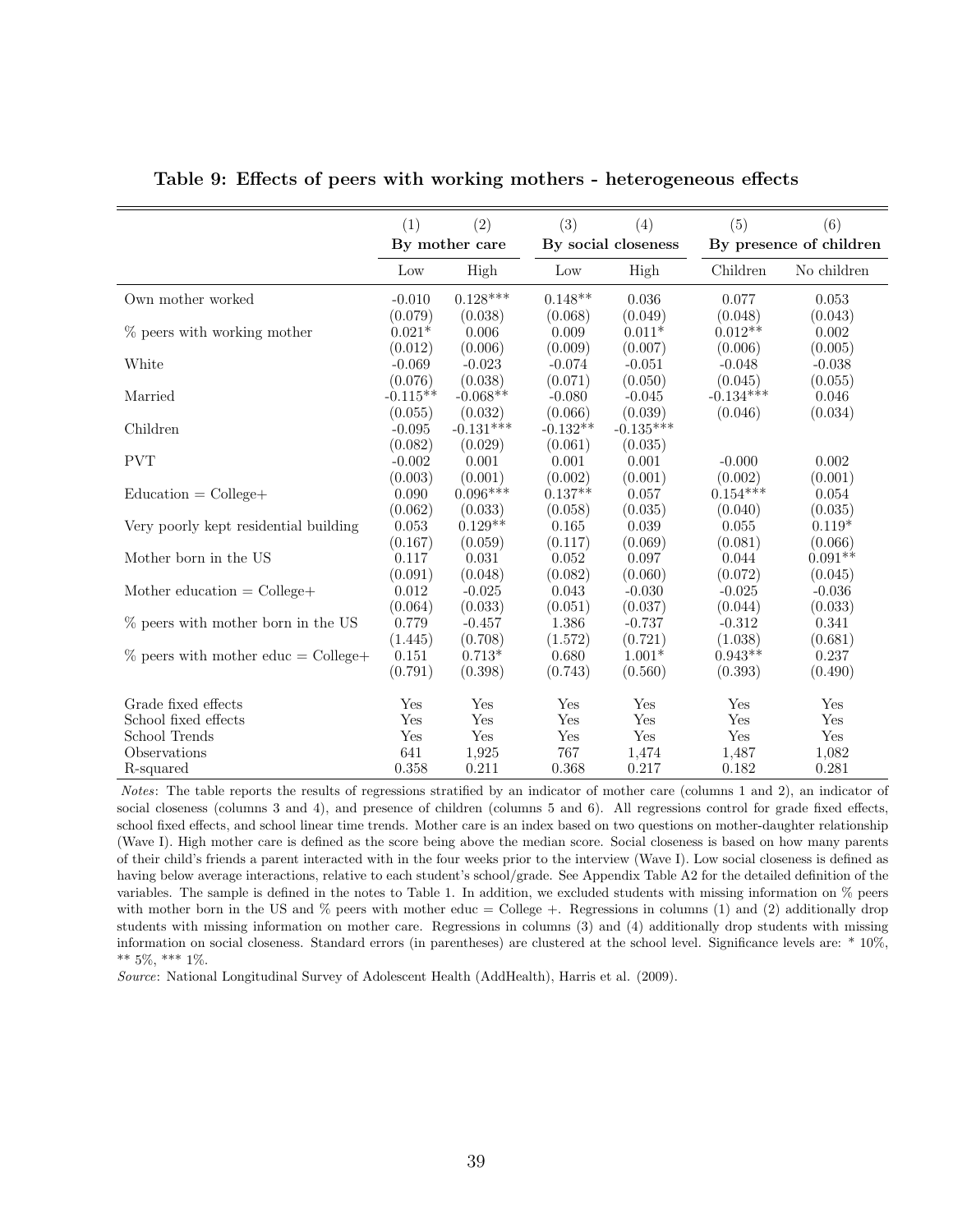|                                        | (1)                  | (2)               | (3)          | (4)                  | (5)         |  |
|----------------------------------------|----------------------|-------------------|--------------|----------------------|-------------|--|
|                                        | Expect to be married | Children Intended |              | Work/family conflict |             |  |
|                                        | by age $25$ (Wave I) | (Wave IV)         |              | (Wave IV)            |             |  |
|                                        | Whole sample         | Whole sample      | Whole sample | No child             | Child       |  |
| Own mother worked                      | 0.047                | $-0.040$          | $-0.079$     | $-0.108$             | $-0.002$    |  |
|                                        | (0.031)              | (0.102)           | (0.072)      | (0.083)              | (0.095)     |  |
| $%$ peers with working mother          | 0.005                | $-0.003$          | $-0.007$     | 0.026                | $-0.039***$ |  |
|                                        | (0.004)              | (0.015)           | (0.012)      | (0.017)              | (0.014)     |  |
| White                                  | $0.098**$            | 0.052             | 0.062        | 0.057                | 0.139       |  |
|                                        | (0.045)              | (0.096)           | (0.085)      | (0.146)              | (0.103)     |  |
| <b>PVT</b>                             | $-0.003*$            | $-0.003$          | $-0.000$     | 0.003                | 0.001       |  |
|                                        | (0.001)              | (0.002)           | (0.002)      | (0.004)              | (0.004)     |  |
| Very poorly kept residential building  | $-0.018$             | $0.524*$          | $-0.038$     | $-0.066$             | 0.086       |  |
|                                        | (0.063)              | (0.310)           | (0.137)      | (0.223)              | (0.217)     |  |
| Mother born in the US                  | $-0.138**$           | 0.169             | $-0.106$     | $-0.215*$            | $-0.124$    |  |
|                                        | (0.054)              | (0.124)           | (0.100)      | (0.108)              | (0.149)     |  |
| Mother education $=$ College $+$       | 0.046                | 0.000             | $-0.134**$   | $-0.060$             | $-0.039$    |  |
|                                        | (0.030)              | (0.088)           | (0.060)      | (0.085)              | (0.088)     |  |
| % peers with mother born in the US     | $-0.000$             | 0.021             | 0.009        | $-0.013$             | $0.043*$    |  |
|                                        | (0.007)              | (0.021)           | (0.015)      | (0.011)              | (0.025)     |  |
| $\%$ peers with mother educ = College+ | $-0.001$             | 0.012             | 0.008        | 0.005                | $-0.003$    |  |
|                                        | (0.004)              | (0.012)           | (0.011)      | (0.013)              | (0.020)     |  |
|                                        |                      |                   |              |                      |             |  |
| Grade fixed effects                    | Yes                  | Yes               | Yes          | Yes                  | Yes         |  |
| School fixed effects                   | Yes                  | Yes               | Yes          | Yes                  | Yes         |  |
| School trends                          | Yes                  | Yes               | Yes          | Yes                  | Yes         |  |
| N. Obs.                                | 2,563                | 2,569             | 2,549        | 1,072                | 1,477       |  |
| R-squared                              | 0.127                | 0.101             | 0.122        | 0.264                | 0.165       |  |
|                                        |                      |                   |              |                      |             |  |

### Table 10: Expectations and perceptions of work-family conflict

Notes: All regressions include controls for grade fixed effects, school fixed effects, and school linear time trends. The sample is defined in the notes to Table 1. In addition, we excluded students with missing information on % peers with mother born in the US, % peers with mother educ = College +, and the dependent variable. Standard errors (in parentheses) are clustered at the school level. Significance levels are: \* 10%, \*\* 5%, \*\*\* 1%.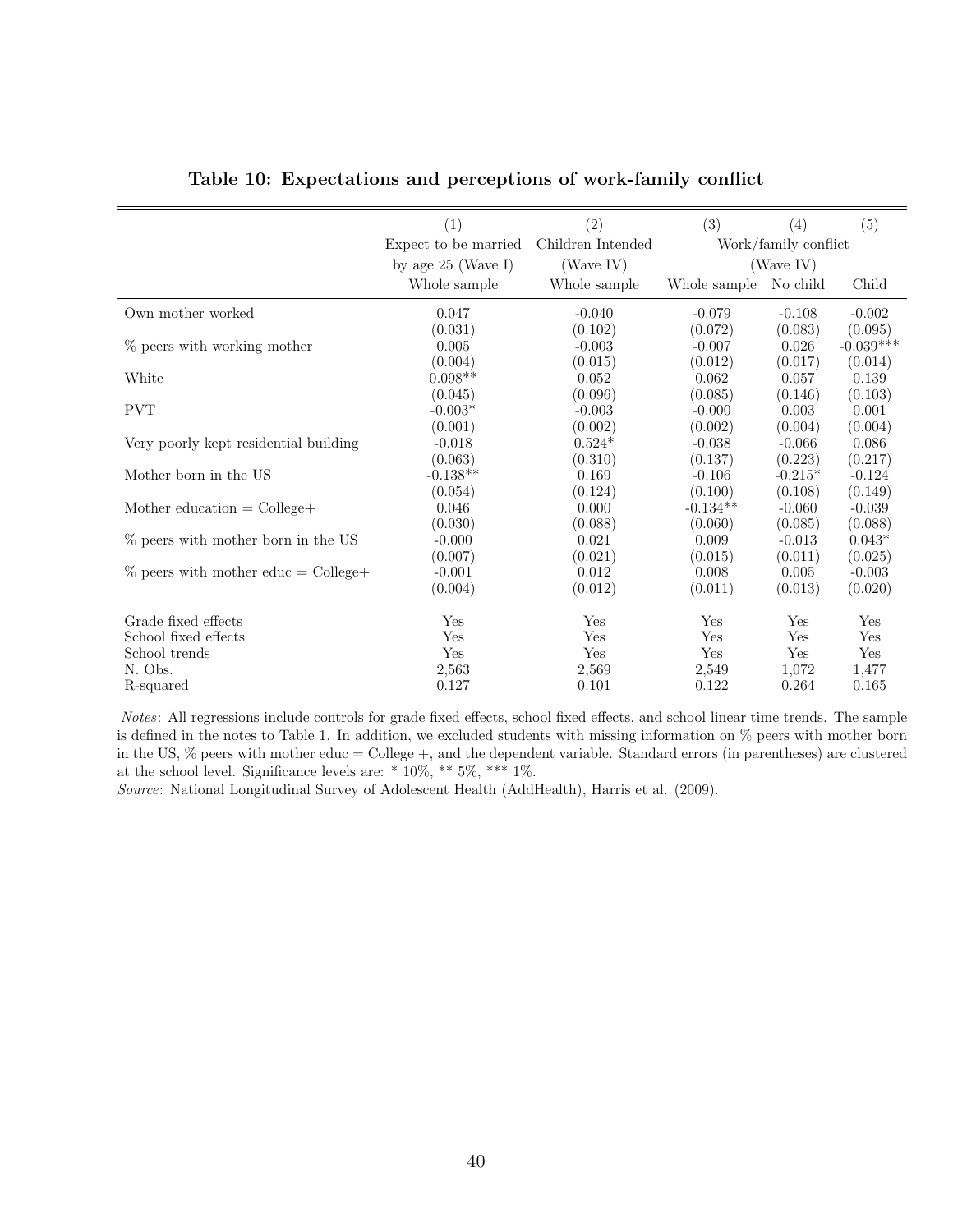|                                        | Dependent variable: Work for pay |          |             |             |  |
|----------------------------------------|----------------------------------|----------|-------------|-------------|--|
|                                        |                                  | No child |             | Child       |  |
|                                        | (1)                              | (2)      | (3)         | (4)         |  |
| Own mother worked                      | 0.060                            | 0.059    | 0.068       | 0.068       |  |
|                                        | (0.043)                          | (0.043)  | (0.049)     | (0.048)     |  |
| % peers with working mother            | 0.002                            | 0.002    | $0.013**$   | 0.010       |  |
|                                        | (0.005)                          | (0.006)  | (0.006)     | (0.006)     |  |
| Work/family conflict                   |                                  | $-0.008$ |             | $-0.087***$ |  |
|                                        |                                  | (0.019)  |             | (0.019)     |  |
| White                                  | $-0.038$                         | $-0.038$ | $-0.049$    | $-0.037$    |  |
|                                        | (0.055)                          | (0.054)  | (0.045)     | (0.040)     |  |
| Married                                | 0.054                            | 0.053    | $-0.133***$ | $-0.135***$ |  |
|                                        | (0.033)                          | (0.033)  | (0.046)     | (0.046)     |  |
| <b>PVT</b>                             | 0.002                            | 0.002    | $-0.001$    | $-0.000$    |  |
|                                        | (0.001)                          | (0.001)  | (0.002)     | (0.002)     |  |
| $Eductation = College+$                | 0.041                            | 0.040    | $0.152***$  | $0.154***$  |  |
|                                        | (0.034)                          | (0.034)  | (0.040)     | (0.039)     |  |
| Very poorly kept residential building  | 0.110                            | 0.109    | 0.053       | 0.060       |  |
|                                        | (0.069)                          | (0.068)  | (0.081)     | (0.076)     |  |
| Mother born in the US                  | $0.085*$                         | $0.083*$ | 0.044       | 0.033       |  |
|                                        | (0.047)                          | (0.046)  | (0.074)     | (0.072)     |  |
| Mother education $=$ College $+$       | $-0.023$                         | $-0.023$ | $-0.026$    | $-0.030$    |  |
|                                        | (0.032)                          | (0.032)  | (0.044)     | (0.043)     |  |
| % peers with mother born in the US     | 0.008                            | 0.008    | $-0.003$    | 0.001       |  |
|                                        | (0.006)                          | (0.006)  | (0.010)     | (0.011)     |  |
| $\%$ peers with mother educ = College+ | 0.002                            | 0.002    | $0.008**$   | $0.008*$    |  |
|                                        | (0.005)                          | (0.005)  | (0.004)     | (0.005)     |  |
| Grade fixed effects                    | Yes                              | Yes      | Yes         | Yes         |  |
| School fixed effects                   | Yes                              | Yes      | Yes         | Yes         |  |
| School trends                          | Yes                              | Yes      | Yes         | Yes         |  |
| N. Obs.                                | 1,072                            | 1,072    | 1,477       | 1,477       |  |
| R-squared                              | 0.287                            | 0.287    | 0.180       | 0.211       |  |

Table 11: Gender-role identity, motherhood and employment

Notes: All regressions include controls for grade fixed effects, school fixed effects, and school linear time trends. The sample is defined in the notes to Table 1. In addition, we dropped students with missing information on work/family conflict. Standard errors (in parentheses) are clustered at the school level. Significance levels are: \* 10%, \*\*  $5\%,$ \*\*\* 1%.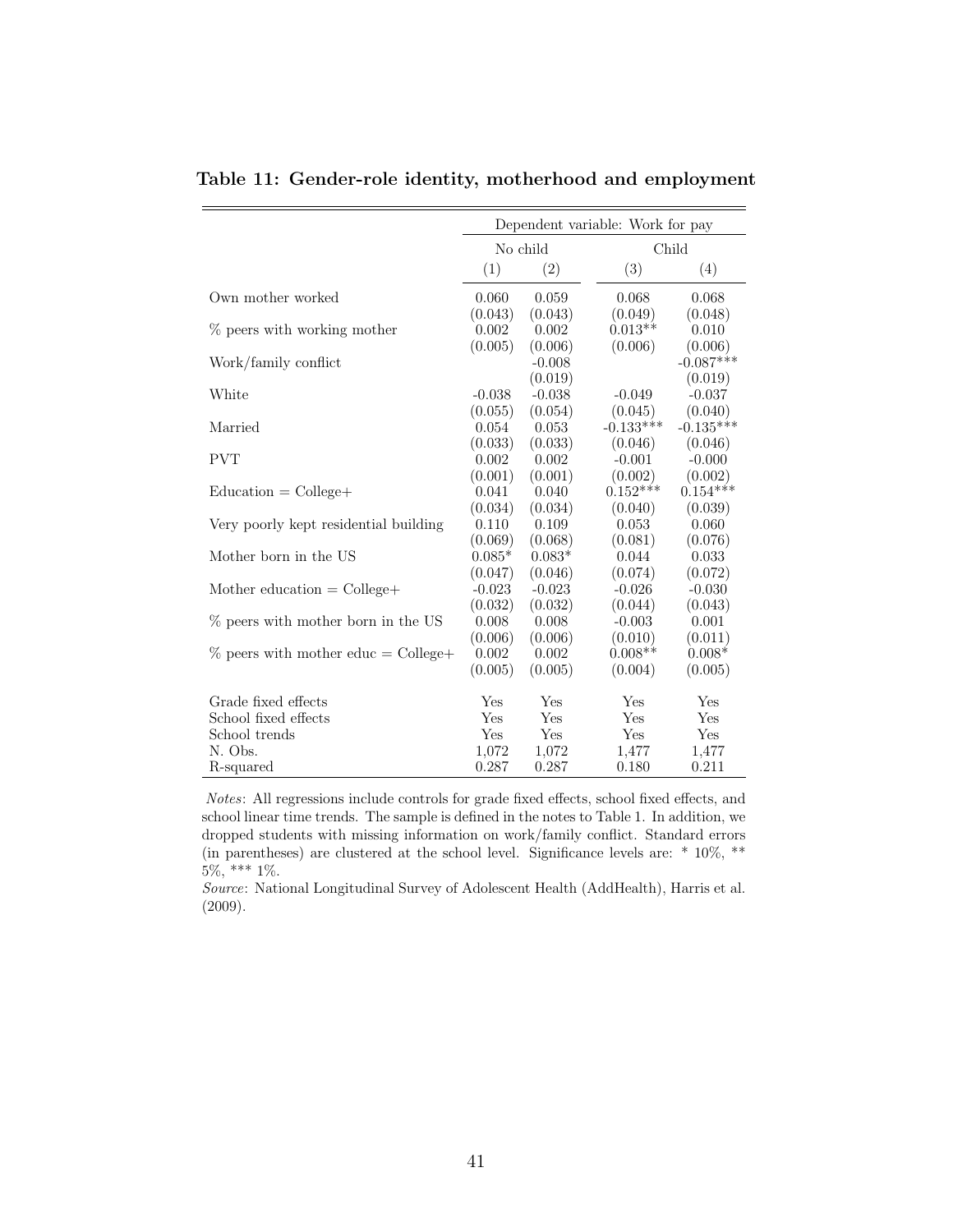

Figure 1: Distribution of placebo regressions estimates

Notes: The graph reports estimates from 500 randomized samples, where for each sample a withinschool cohort composition is randomly selected. The red line represents the estimate which is obtained when using the actual cohorts of the dataset and the most extensive set of controls (Table 6, column 2).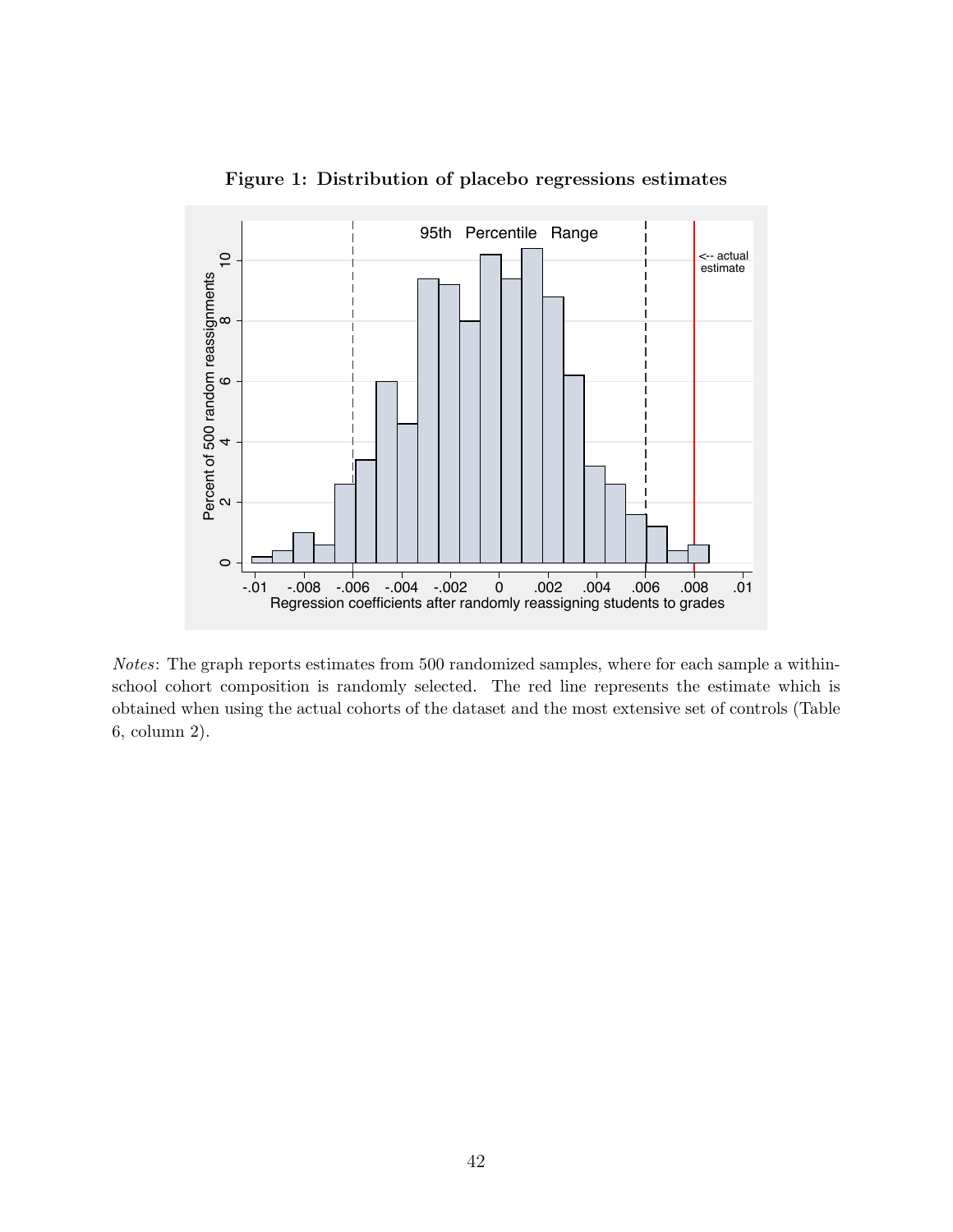# 8 Appendix Tables

### Table A1: Correlation between own mother employment status and peer mothers' employment status

|                                       |                     | Own mother works      |                      |
|---------------------------------------|---------------------|-----------------------|----------------------|
|                                       | (1)                 | (2)                   | (3)                  |
| % peers with working mother           | $0.007***$          | $-0.004$              | $-0.007$             |
| Mother born in the US                 | (0.002)<br>0.001    | (0.004)<br>0.013      | (0.004)<br>0.021     |
|                                       | (0.035)             | (0.037)               | (0.038)              |
| Mother education $=$ College $+$      | $0.109***$          | $0.116***$            | $0.119***$           |
| Very poorly kept residential building | (0.022)<br>$-0.020$ | (0.023)<br>$-0.029$   | (0.023)<br>$-0.045$  |
|                                       | (0.077)             | (0.082)               | (0.084)              |
| Constant                              | 0.173<br>(0.184)    | $1.669***$<br>(0.530) | $1.515**$<br>(0.668) |
| Grade fixed effects                   | No                  | Yes                   | Yes                  |
| School fixed effects                  | No.                 | Yes.                  | <b>Yes</b>           |
| School trends                         | No                  | No.                   | <b>Yes</b>           |
| N. Obs.                               | 2,569               | 2,569                 | 2,569                |
| R-squared                             | 0.041               | 0.108                 | 0.141                |

Notes: The regression in column 2 controls for grade fixed effects and school fixed effects. The regression in column 3 additionally controls for school linear time trends. The sample is defined in the notes to Table 1. In addition, we excluded students with missing information on % peers with mother born in the US and  $\%$  peers with mother educ = College +. Standard errors (in parentheses) are clustered at the school level.  $* 10\%, ** 5\%, *** 1\%$ .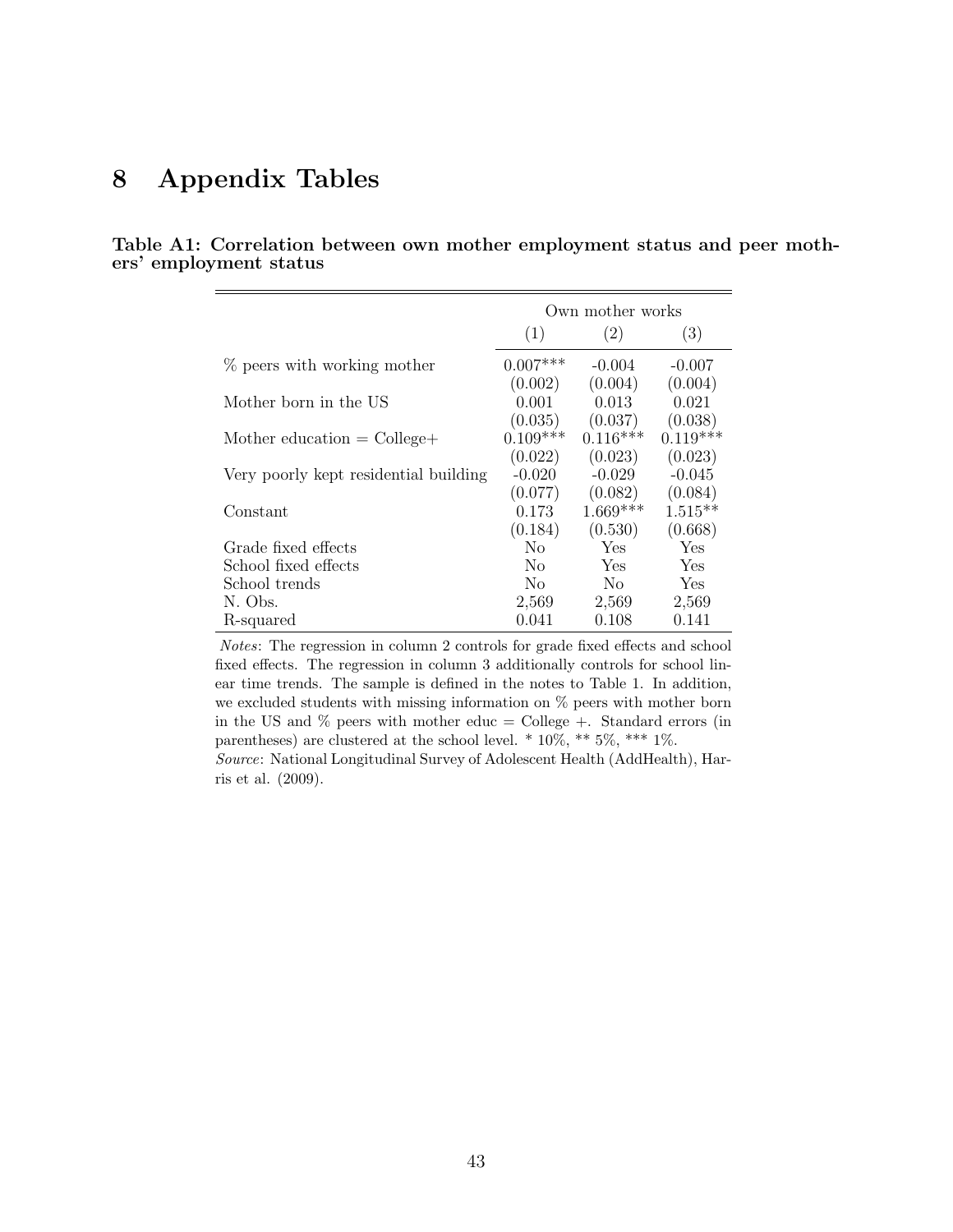### Table A2: Data Description

| <b>Variables</b>                       | Description                                                                                                                                                                                                                                                                                                                                                                                                                                                                                                                                                                                                                                                                                                                                                                                                                                                                                                                                                                       |
|----------------------------------------|-----------------------------------------------------------------------------------------------------------------------------------------------------------------------------------------------------------------------------------------------------------------------------------------------------------------------------------------------------------------------------------------------------------------------------------------------------------------------------------------------------------------------------------------------------------------------------------------------------------------------------------------------------------------------------------------------------------------------------------------------------------------------------------------------------------------------------------------------------------------------------------------------------------------------------------------------------------------------------------|
| Own mother worked                      | Wave I<br>Dummy variable equal to one if resident mother worked for pay                                                                                                                                                                                                                                                                                                                                                                                                                                                                                                                                                                                                                                                                                                                                                                                                                                                                                                           |
| White                                  | Dummy variable equal to one if the respondent reported being white                                                                                                                                                                                                                                                                                                                                                                                                                                                                                                                                                                                                                                                                                                                                                                                                                                                                                                                |
| Black                                  | Dummy variable equal to one if the respondent reported being black                                                                                                                                                                                                                                                                                                                                                                                                                                                                                                                                                                                                                                                                                                                                                                                                                                                                                                                |
| <b>PVT</b>                             | Score on the student's Picture Vocabulary Test                                                                                                                                                                                                                                                                                                                                                                                                                                                                                                                                                                                                                                                                                                                                                                                                                                                                                                                                    |
|                                        | Based on the question: "How well kept is the building in which the respondent lives? Very well kept,                                                                                                                                                                                                                                                                                                                                                                                                                                                                                                                                                                                                                                                                                                                                                                                                                                                                              |
| Very poorly kept residential building  | fairly well kept (needs cosmetic work), poorly kept (needs minor repairs), very poorly kept (needs<br>major repairs)." The variable was coded as one if the interviewer answered "very poorly kept" and<br>zero otherwise                                                                                                                                                                                                                                                                                                                                                                                                                                                                                                                                                                                                                                                                                                                                                         |
| Mother education $=$ College $+$       | Dummy variable equal to one if the respondent's mother had at least a four-year college degree                                                                                                                                                                                                                                                                                                                                                                                                                                                                                                                                                                                                                                                                                                                                                                                                                                                                                    |
| Mother born in the US                  | Dummy variable equal to one if the respondent's mother was born in the US                                                                                                                                                                                                                                                                                                                                                                                                                                                                                                                                                                                                                                                                                                                                                                                                                                                                                                         |
| % peers with working mother            | % of peers (leave-out mean) in same school/grade who answered "yes" to the question: "Does your<br>biological mother, stepmother, foster mother, or adoptive mother work for pay?"                                                                                                                                                                                                                                                                                                                                                                                                                                                                                                                                                                                                                                                                                                                                                                                                |
| % peers with mother born in the US     | % peers (leave-out mean) in same school/grade who reported their mother was born in the US                                                                                                                                                                                                                                                                                                                                                                                                                                                                                                                                                                                                                                                                                                                                                                                                                                                                                        |
| $\%$ peers with mother educ = College+ | % peers (leave-out mean) in same school/grade whose mother had at least a four-year college degree                                                                                                                                                                                                                                                                                                                                                                                                                                                                                                                                                                                                                                                                                                                                                                                                                                                                                |
| Parent education $=$ College $+$       | Dummy variable equal to one if at least one parent had at least a four-year college degree                                                                                                                                                                                                                                                                                                                                                                                                                                                                                                                                                                                                                                                                                                                                                                                                                                                                                        |
| Parents born in the US                 | Dummy variable equal to one if both parents reported being born in the US                                                                                                                                                                                                                                                                                                                                                                                                                                                                                                                                                                                                                                                                                                                                                                                                                                                                                                         |
| Single parent family                   | Dummy variable equal to one if the parent reports not being married                                                                                                                                                                                                                                                                                                                                                                                                                                                                                                                                                                                                                                                                                                                                                                                                                                                                                                               |
| Siblings 7-12th grade                  | Number of siblings in grade 7 to 12 living in the respondent's household                                                                                                                                                                                                                                                                                                                                                                                                                                                                                                                                                                                                                                                                                                                                                                                                                                                                                                          |
| Mother care                            | It is based on two questions from the in-home survey: "How much do you think she cares about you?"<br>Not at all, very little, somewhat, quite a bit, very much" and "When you do something wrong that is<br>important, your mother talks about it with you and helps you understand why it is wrong. Strongly<br>agree, agree, neither agree nor disagree, disagree, strongly disagree." Answers were used in a standard<br>factor analysis to produce an index of mother care. High mother care was defined as the score being<br>above the median score.                                                                                                                                                                                                                                                                                                                                                                                                                       |
| Social closeness                       | Answer to the question from the parent survey: "Please think about all of your child's friends. How<br>many parents of your child's friends have you talked to in the last four weeks? 0, 1, 2, 3, 4, 5, 6<br>or more." Low social closeness means having below median interactions, relative to each student's<br>school/grade.                                                                                                                                                                                                                                                                                                                                                                                                                                                                                                                                                                                                                                                  |
| Expect to be married by age 25         | Dummy variable equal to one if the respondent answered that she believes there is "a good chance"<br>or she is "almost certain" she will be married by age 25                                                                                                                                                                                                                                                                                                                                                                                                                                                                                                                                                                                                                                                                                                                                                                                                                     |
| Work for pay                           | Wave IV<br>Dummy variable equal to one if the respondent is currently working for pay at least 10 hours a week                                                                                                                                                                                                                                                                                                                                                                                                                                                                                                                                                                                                                                                                                                                                                                                                                                                                    |
| Married                                | Dummy variable equal to one if the respondent reported being married (household roster)                                                                                                                                                                                                                                                                                                                                                                                                                                                                                                                                                                                                                                                                                                                                                                                                                                                                                           |
| Children                               | Dummy variable equal to one if the respondent reported having at least one child (household roster)                                                                                                                                                                                                                                                                                                                                                                                                                                                                                                                                                                                                                                                                                                                                                                                                                                                                               |
| $Education = College +$                | Dummy variable equal to one if the respondent had at least a four-year college degree                                                                                                                                                                                                                                                                                                                                                                                                                                                                                                                                                                                                                                                                                                                                                                                                                                                                                             |
| Household size                         | Total number of household members (household roster)                                                                                                                                                                                                                                                                                                                                                                                                                                                                                                                                                                                                                                                                                                                                                                                                                                                                                                                              |
| Work/family conflict                   | It is based on two questions: "Indicate how much you would agree or disagree with this statement:<br>Family responsibilities have interfered with my ability to work. Strongly agree, agree, neither agree<br>nor disagree, disagree, strongly disagree" and "(In the past 12 months/Since you started your current<br>job/In the last year of your most recent job), how often on your primary job (have you spent/have you<br>spent/did you spend) less time with your family than you wanted to because of work responsibilities?<br>Frequently, sometimes, rarely, never." Answers to the first question were re-coded into a binary<br>indicator equal to one if the respondent answered "strongly agree" or "agree." Answers to the second<br>question were re-coded into an indicator equal to one if the respondent answered "frequently" or<br>"sometimes." These two indicators were used in a standard factor analysis to produce an index of<br>work/family conflict. |
| Children intended                      | Total number of children that the respondent intends to have (including any children she may already<br>have)                                                                                                                                                                                                                                                                                                                                                                                                                                                                                                                                                                                                                                                                                                                                                                                                                                                                     |